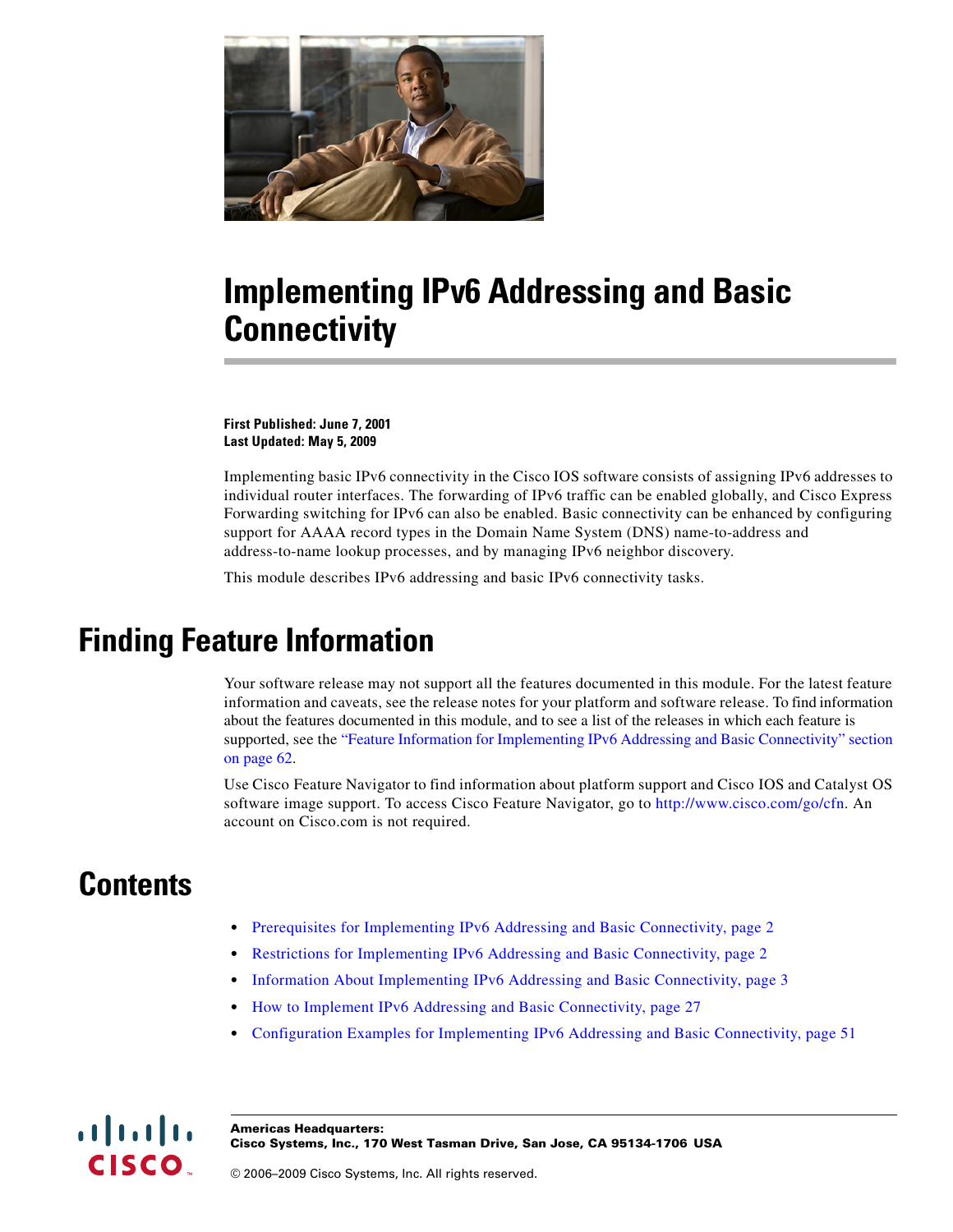- [Where to Go Next, page 56](#page-55-0)
- **•** [Additional References, page 57](#page-56-0)
- **•** [Command Reference, page 59](#page-58-0)
- **•** [Feature Information for Implementing IPv6 Addressing and Basic Connectivity, page 62](#page-61-0)

# <span id="page-1-0"></span>**Prerequisites for Implementing IPv6 Addressing and Basic Connectivity**

- **•** This document assumes that you are familiar with IPv4. See the publications shown in the ["Additional References"](#page-56-0) section for IPv4 configuration and command reference information.
- The following prerequisites apply to Cisco Express Forwarding and distributed Cisco Express Forwarding for IPv6:
	- **–** To forward IPv6 traffic using Cisco Express Forwarding or distributed Cisco Express Forwarding, you must configure forwarding of IPv6 unicast datagrams globally on the router by using the **ipv6 unicast-routing** command, and you must configure an IPv6 address on an interface by using the **ipv6 address** command.
	- **–** You must enable Cisco Express Forwarding for IPv4 globally on the router by using the **ip cef** command before enabling Cisco Express Forwarding for IPv6 globally on the router by using the **ipv6 cef** command.
	- **–** On distributed architecture platforms that support both Cisco Express Forwarding and distributed Cisco Express Forwarding, such as the Cisco 7500 series routers, you must enable distributed Cisco Express Forwarding for IPv4 globally on the router by using the **ip cef distributed** command before enabling distributed Cisco Express Forwarding for IPv6 globally on the router by using the **ipv6 cef distributed** command.

**Note** By default, the Cisco 12000 series Internet routers support only distributed Cisco Express Forwarding.

**–** To use Unicast Reverse Path Forwarding (RPF), enable Cisco Express Forwarding switching or distributed Cisco Express Forwarding switching in the router. There is no need to configure the input interface for Cisco Express Forwarding switching. As long as Cisco Express Forwarding is running on the router, individual interfaces can be configured with other switching modes.



**Note** For Unicast RPF to work, Cisco Express Forwarding must be configured globally in the router. Unicast RPF will not work without Cisco Express Forwarding.

# <span id="page-1-1"></span>**Restrictions for Implementing IPv6 Addressing and Basic Connectivity**

• In Cisco IOS Release 12.2(11)T or earlier releases, IPv6 supports only process switching for packet forwarding. Cisco Express Forwarding switching and distributed Cisco Express Forwarding switching for IPv6 are supported in Cisco IOS Release 12.2(13)T. Distributed Cisco Express Forwarding switching for IPv6 is supported in Cisco IOS Release 12.0(21)ST.

Ι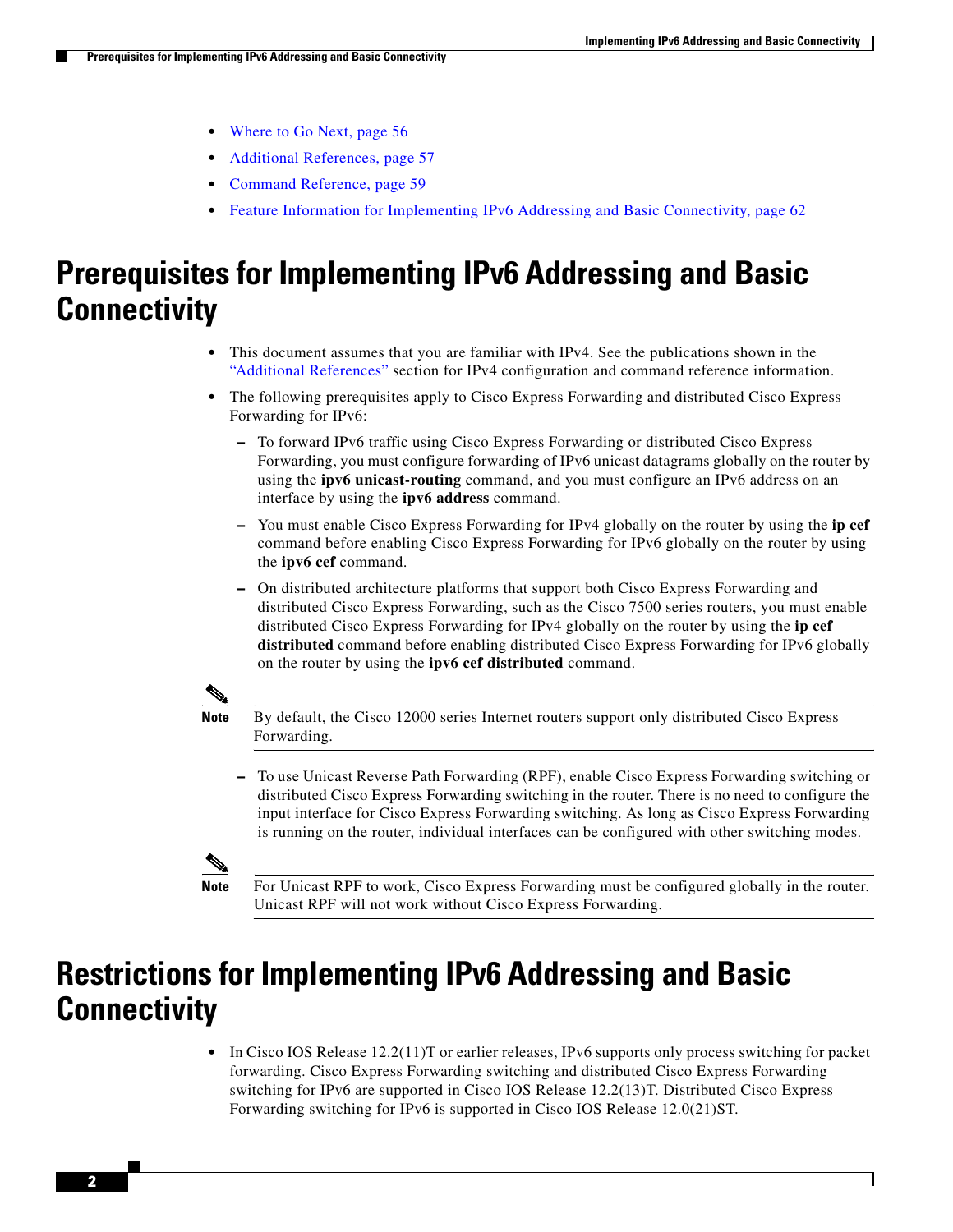- IPv6 packets are transparent to Layer 2 LAN switches because the switches do not examine Layer 3 packet information before forwarding IPv6 frames. Therefore, IPv6 hosts can be directly attached to Layer 2 LAN switches.
- **•** In any Cisco IOS release with IPv6 support, multiple IPv6 global addresses within the same prefix can be configured on an interface. However, multiple IPv6 link-local addresses on an interface are not supported. See the ["IPv6 Addressing and IPv6 Routing Configuration: Example"](#page-51-0) section for information on configuring multiple IPv6 global addresses within the same prefix on an interface.
- **•** Because RFC 3879 deprecates the use of site-local addresses, configuration of private IPv6 addresses should be done following the recommendations of unique local addressing (ULA) in RFC 4193.

# <span id="page-2-0"></span>**Information About Implementing IPv6 Addressing and Basic Connectivity**

To configure IPv6 addressing and basic connectivity for IPv6 for Cisco IOS software, you must understand the following concepts:

- **•** [IPv6 for Cisco IOS Software, page 4](#page-3-0)
- **•** [Large IPv6 Address Space for Unique Addresses, page 4](#page-3-1)
- **•** [IPv6 Address Formats, page 4](#page-3-2)
- **•** [IPv6 Address Type: Unicast, page 5](#page-4-0)
- **•** [IPv6 Address Type: Anycast, page 9](#page-8-0)
- **IPv6** Address Type: Multicast, page 10
- **•** [IPv6 Address Output Display, page 11](#page-10-0)
- [Simplified IPv6 Packet Header, page 12](#page-11-0)
- **•** [Cisco Express Forwarding and Distributed Cisco Express Forwarding Switching for IPv6, page 15](#page-14-0)
- [DNS for IPv6, page 17](#page-16-0)
- [Path MTU Discovery for IPv6, page 17](#page-16-1)
- **•** [Cisco Discovery Protocol IPv6 Address Support, page 17](#page-16-2)
- **•** [ICMP for IPv6, page 18](#page-17-0)
- **•** [IPv6 Neighbor Discovery, page 18](#page-17-1)
- **•** [Link, Subnet, and Site Addressing Changes, page 24](#page-23-0)
- **•** [IPv6 Prefix Aggregation, page 25](#page-24-0)
- **•** [IPv6 Site Multihoming, page 26](#page-25-0)
- **•** [IPv6 Data Links, page 26](#page-25-1)

 $\mathbf I$ 

- [Routed Bridge Encapsulation for IPv6, page 26](#page-25-2)
- **•** [Dual IPv4 and IPv6 Protocol Stacks, page 26](#page-25-3)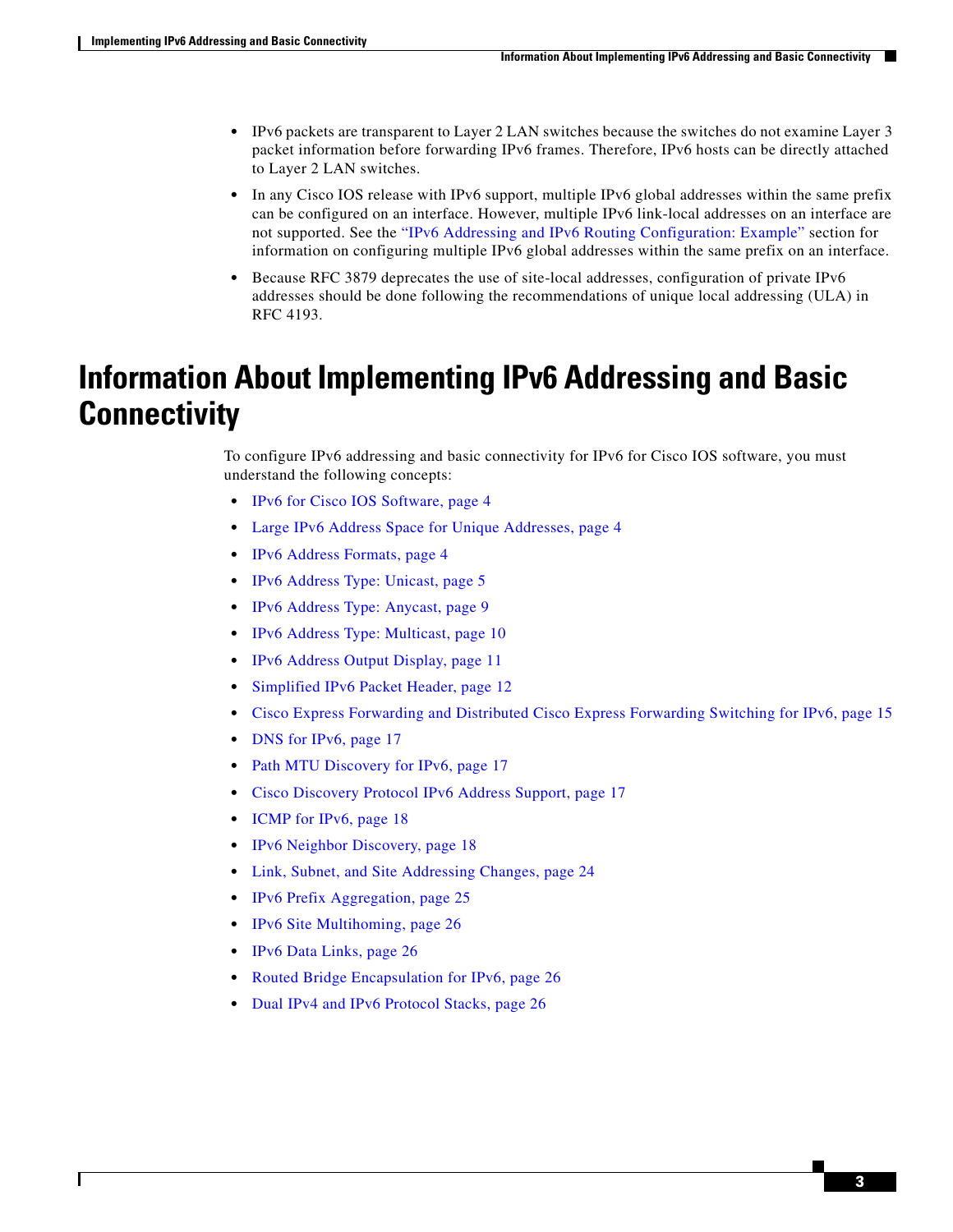## <span id="page-3-0"></span>**IPv6 for Cisco IOS Software**

IPv6, formerly named IPng (next generation), is the latest version of the Internet Protocol (IP). IP is a packet-based protocol used to exchange data, voice, and video traffic over digital networks. IPv6 was proposed when it became clear that the 32-bit addressing scheme of IP version 4 (IPv4) was inadequate to meet the demands of Internet growth. After extensive discussion it was decided to base IPng on IP but add a much larger address space and improvements such as a simplified main header and extension headers. IPv6 is described initially in RFC 2460, *Internet Protocol, Version 6 (IPv6) Specification*, issued by the Internet Engineering Task Force (IETF). Further RFCs describe the architecture and services supported by IPv6.

The architecture of IPv6 has been designed to allow existing IPv4 users to transition easily to IPv6 while providing services such as end-to-end security, quality of service (QoS), and globally unique addresses. The larger IPv6 address space allows networks to scale and provide global reachability. The simplified IPv6 packet header format handles packets more efficiently. IPv6 prefix aggregation, simplified network renumbering, and IPv6 site multihoming capabilities provide an IPv6 addressing hierarchy that allows for more efficient routing. IPv6 supports widely deployed routing protocols such as Routing Information Protocol (RIP), Integrated Intermediate System-to-Intermediate System (IS-IS), Open Shortest Path First for IPv6, and multiprotocol Border Gateway Protocol (BGP). Other available features include stateless autoconfiguration, enhanced support for Mobile IPv6, and an increased number of multicast addresses.

## <span id="page-3-1"></span>**Large IPv6 Address Space for Unique Addresses**

The primary motivation for IPv6 is the need to meet the anticipated future demand for globally unique IP addresses. Applications such as mobile Internet-enabled devices (such as personal digital assistants [PDAs], telephones, and cars), home-area networks (HANs), and wireless data services are driving the demand for globally unique IP addresses. IPv6 quadruples the number of network address bits from 32 bits (in IPv4) to 128 bits, which provides more than enough globally unique IP addresses for every networked device on the planet. By being globally unique, IPv6 addresses inherently enable global reachability and end-to-end security for networked devices, functionality that is crucial to the applications and services that are driving the demand for the addresses. Additionally, the flexibility of the IPv6 address space reduces the need for private addresses and the use of Network Address Translation (NAT); therefore, IPv6 enables new application protocols that do not require special processing by border routers at the edge of networks.

## <span id="page-3-2"></span>**IPv6 Address Formats**

IPv6 addresses are represented as a series of 16-bit hexadecimal fields separated by colons (:) in the format: x:x:x:x:x:x:x:x. Following are two examples of IPv6 addresses:

- 2001:0DB8:7654:3210:FEDC:BA98:7654:3210
- 2001:0DB8:0:0:8:800:200C:417A

It is common for IPv6 addresses to contain successive hexadecimal fields of zeros. To make IPv6 addresses less cumbersome, two colons (::) may be used to compress successive hexadecimal fields of zeros at the beginning, middle, or end of an IPv6 address (the colons represent successive hexadecimal fields of zeros). [Table 1](#page-4-1) lists compressed IPv6 address formats.

A double colon may be used as part of the *ipv6-address* argument when consecutive 16-bit values are denoted as zero. You can configure multiple IPv6 addresses per interfaces, but only one link-local address.

Ι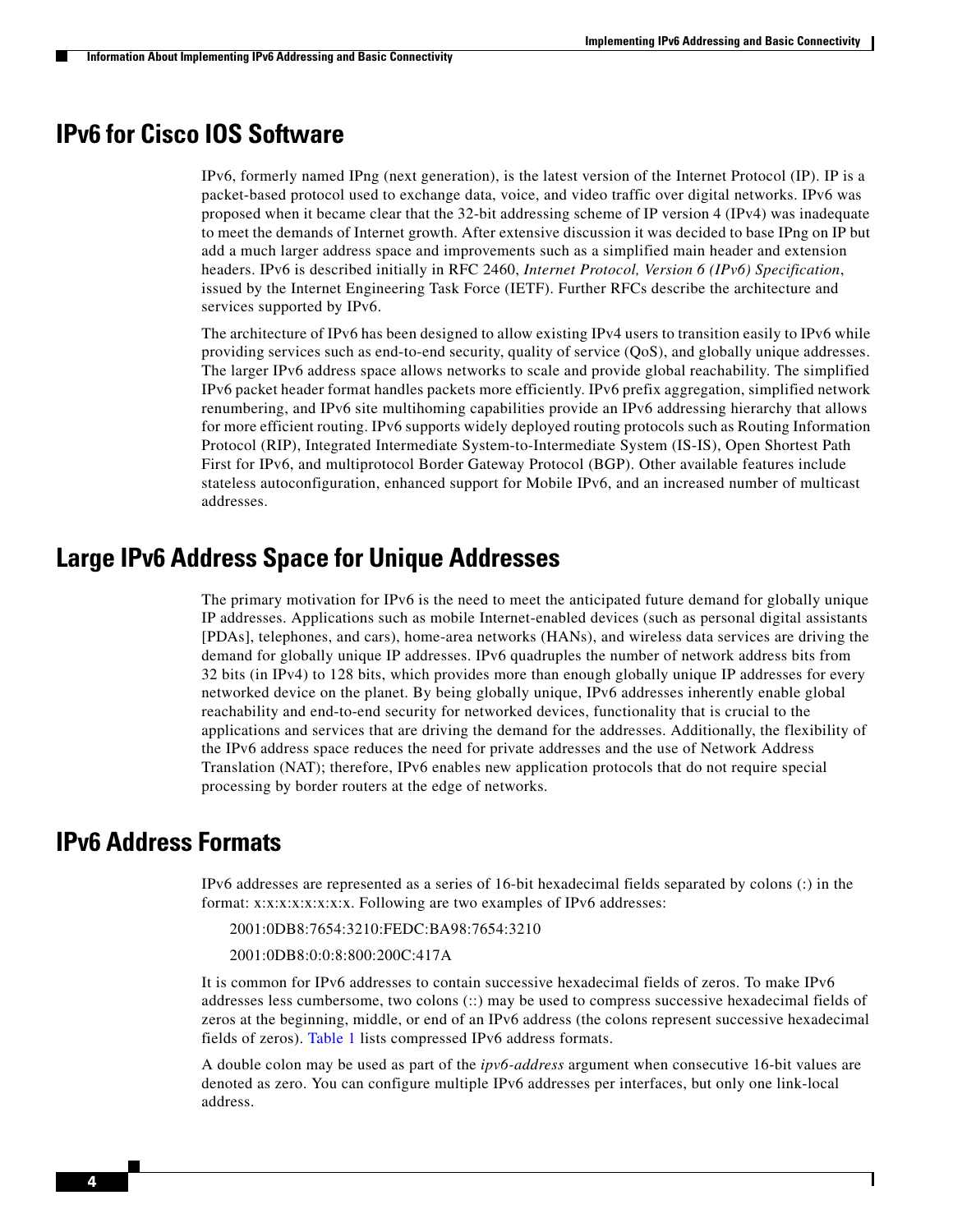<span id="page-4-1"></span>**Note** Two colons (::) can be used only once in an IPv6 address to represent the longest successive hexadecimal fields of zeros.

The hexadecimal letters in IPv6 addresses are not case-sensitive.

#### *Table 1 Compressed IPv6 Address Formats*

| <b>IPv6 Address Type</b> | <b>Preferred Format</b>       | <b>Compressed Format</b>     |
|--------------------------|-------------------------------|------------------------------|
| Unicast                  | 2001:0:0:0:0DB8:800:200C:417A | 2001::0DB8:800:200C:417A     |
| Multicast                | FF01:0:0:0:0:0:0:101          | FF01::101                    |
| Loopback                 | 0:0:0:0:0:0:0:1               | ::1                          |
| Unspecified              | 0.0:0:0:0:0:0:0               | $\cdot$ $\cdot$<br>$\cdot$ . |

The loopback address listed in [Table 1](#page-4-1) may be used by a node to send an IPv6 packet to itself. The loopback address in IPv6 functions the same as the loopback address in IPv4 (127.0.0.1).

**Note** The IPv6 loopback address cannot be assigned to a physical interface. A packet that has the IPv6 loopback address as its source or destination address must remain within the node that created the packet. IPv6 routers do not forward packets that have the IPv6 loopback address as their source or destination address.

The unspecified address listed in [Table 1](#page-4-1) indicates the absence of an IPv6 address. For example, a newly initialized node on an IPv6 network may use the unspecified address as the source address in its packets until it receives its IPv6 address.

**Note** The IPv6 unspecified address cannot be assigned to an interface. The unspecified IPv6 addresses must not be used as destination addresses in IPv6 packets or the IPv6 routing header.

An IPv6 address prefix, in the format *ipv6-prefix***/***prefix-length*, can be used to represent bit-wise contiguous blocks of the entire address space. The *ipv6-prefix* must be in the form documented in RFC 2373 where the address is specified in hexadecimal using 16-bit values between colons. The prefix length is a decimal value that indicates how many of the high-order contiguous bits of the address comprise the prefix (the network portion of the address). For example, 2001:0DB8:8086:6502::/32 is a valid IPv6 prefix.

## <span id="page-4-0"></span>**IPv6 Address Type: Unicast**

An IPv6 unicast address is an identifier for a single interface, on a single node. A packet that is sent to a unicast address is delivered to the interface identified by that address. The Cisco IOS software supports the following IPv6 unicast address types:

- **•** [Aggregatable Global Address, page 6](#page-5-0)
- **•** [Link-Local Address, page 7](#page-6-0)
- **•** [IPv4-Compatible IPv6 Address, page 8](#page-7-0)
- **•** [Unique Local Address, page 8](#page-7-1)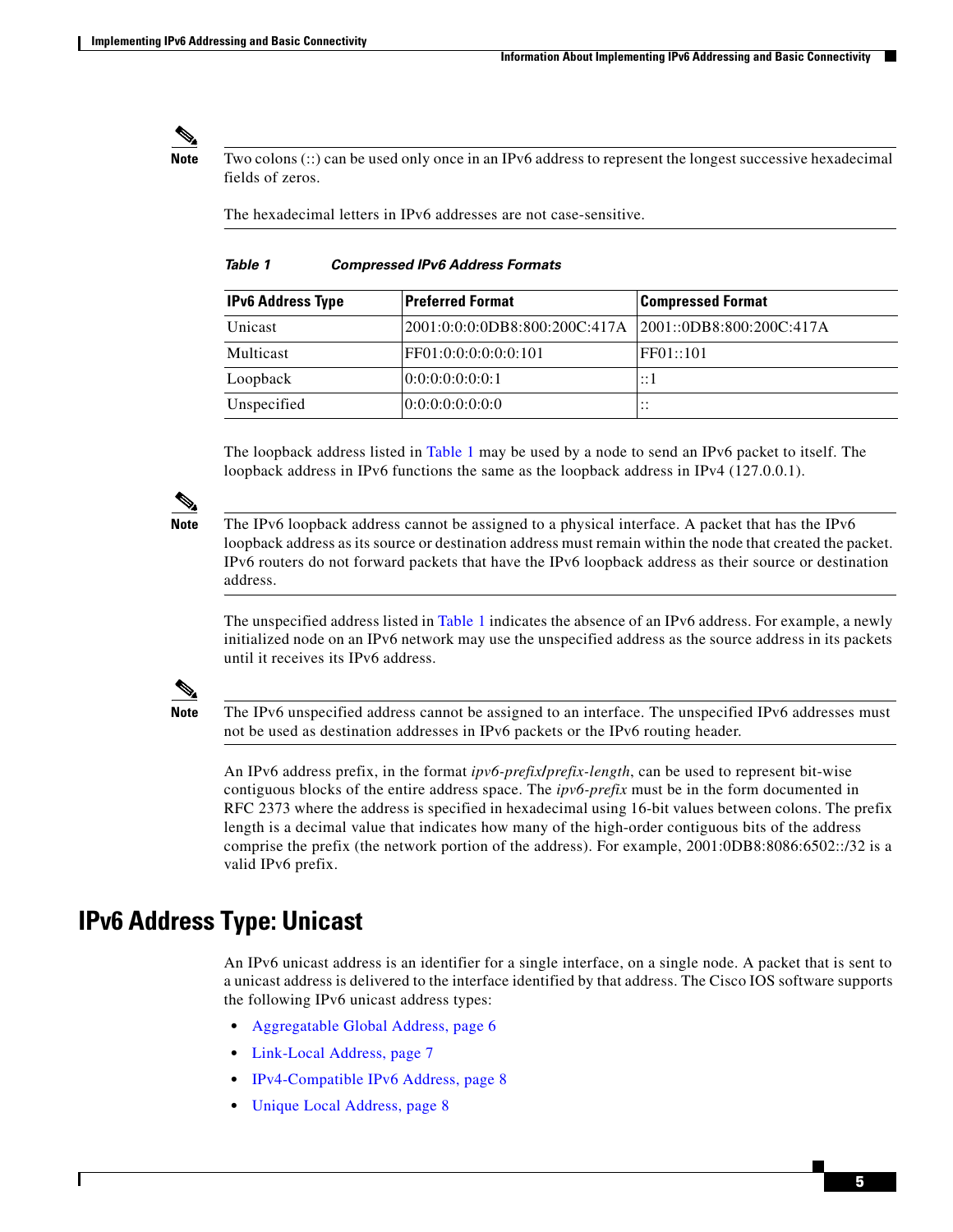### <span id="page-5-0"></span>**Aggregatable Global Address**

An aggregatable global address is an IPv6 address from the aggregatable global unicast prefix. The structure of aggregatable global unicast addresses enables strict aggregation of routing prefixes that limits the number of routing table entries in the global routing table. Aggregatable global addresses are used on links that are aggregated upward through organizations, and eventually to the Internet service providers (ISPs).

Aggregatable global IPv6 addresses are defined by a global routing prefix, a subnet ID, and an interface ID. Except for addresses that start with binary 000, all global unicast addresses have a 64-bit interface ID. The IPv6 global unicast address allocation uses the range of addresses that start with binary value 001 (2000::/3). [Figure 1](#page-5-1) shows the structure of an aggregatable global address.

#### <span id="page-5-1"></span>*Figure 1 Aggregatable Global Address Format*



Addresses with a prefix of 2000::/3 (001) through E000::/3 (111) are required to have 64-bit interface identifiers in the extended universal identifier (EUI)-64 format. The Internet Assigned Numbers Authority (IANA) allocates the IPv6 address space in the range of 2000::/16 to regional registries.

The aggregatable global address typically consists of a 48-bit global routing prefix and a 16-bit subnet ID or Site-Level Aggregator (SLA). In the IPv6 aggregatable global unicast address format document (RFC 2374), the global routing prefix included two other hierarchically structured fields named Top-Level Aggregator (TLA) and Next-Level Aggregator (NLA). The IETF decided to remove the TLS and NLA fields from the RFCs because these fields are policy-based. Some existing IPv6 networks deployed before the change might still be using networks based on the older architecture.

A 16-bit subnet field called the subnet ID could be used by individual organizations to create their own local addressing hierarchy and to identify subnets. A subnet ID is similar to a subnet in IPv4, except that an organization with an IPv6 subnet ID can support up to 65,535 individual subnets.

An interface ID is used to identify interfaces on a link. The interface ID must be unique to the link. It may also be unique over a broader scope. In many cases, an interface ID will be the same as or based on the link-layer address of an interface. Interface IDs used in aggregatable global unicast and other IPv6 address types must be 64 bits long and constructed in the modified EUI-64 format.

Interface IDs are constructed in the modified EUI-64 format in one of the following ways:

**•** For all IEEE 802 interface types (for example, Ethernet, and FDDI interfaces), the first three octets (24 bits) are taken from the Organizationally Unique Identifier (OUI) of the 48-bit link-layer address (the Media Access Control [MAC] address) of the interface, the fourth and fifth octets (16 bits) are a fixed hexadecimal value of FFFE, and the last three octets (24 bits) are taken from the last three octets of the MAC address. The construction of the interface ID is completed by setting the Universal/Local (U/L) bit—the seventh bit of the first octet—to a value of 0 or 1. A value of 0 indicates a locally administered identifier; a value of 1 indicates a globally unique IPv6 interface identifier.

 $\mathsf{l}$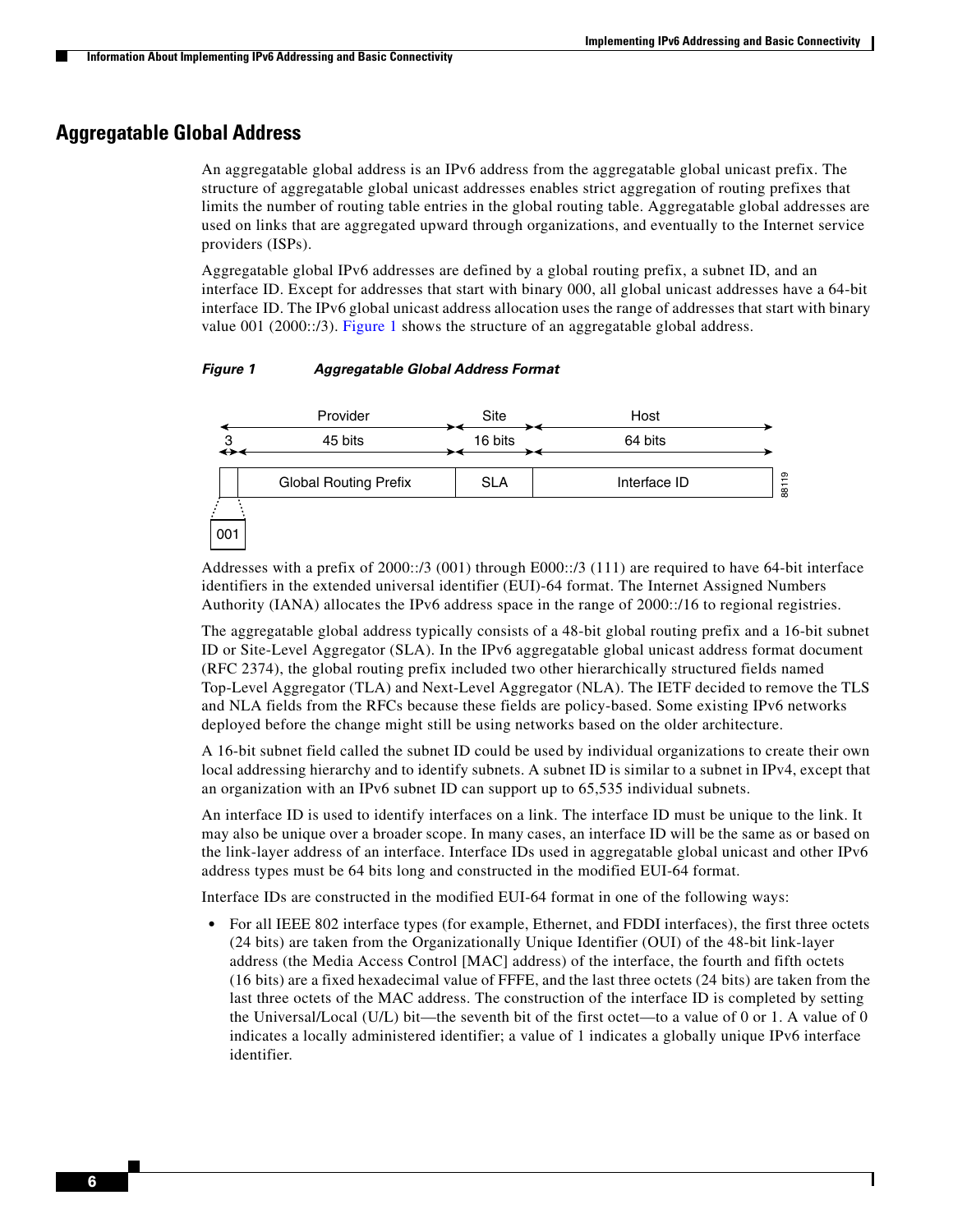- For all other interface types (for example, serial, loopback, ATM, Frame Relay, and tunnel interface types—except tunnel interfaces used with IPv6 overlay tunnels), the interface ID is constructed in the same way as the interface ID for IEEE 802 interface types; however, the first MAC address from the pool of MAC addresses in the router is used to construct the identifier (because the interface does not have a MAC address).
- For tunnel interface types that are used with IPv6 overlay tunnels, the interface ID is the IPv4 address assigned to the tunnel interface with all zeros in the high-order 32 bits of the identifier.



**Note** For interfaces using Point-to-Point Protocol (PPP), given that the interfaces at both ends of the connection might have the same MAC address, the interface identifiers used at both ends of the connection are negotiated (picked randomly and, if necessary, reconstructed) until both identifiers are unique. The first MAC address in the router is used to construct the identifier for interfaces using PPP.

If no IEEE 802 interface types are in the router, link-local IPv6 addresses are generated on the interfaces in the router in the following sequence:

- **1.** The router is queried for MAC addresses (from the pool of MAC addresses in the router).
- **2.** If no MAC addresses are available in the router, the serial number of the router is used to form the link-local addresses.
- **3.** If the serial number of the router cannot be used to form the link-local addresses, the router uses a Message Digest algorithm 5 (MD5) hash to determine the MAC address of the router from the hostname of the router.

### <span id="page-6-0"></span>**Link-Local Address**

A link-local address is an IPv6 unicast address that can be automatically configured on any interface using the link-local prefix FE80::/10 (1111 1110 10) and the interface identifier in the modified EUI-64 format. Link-local addresses are used in the neighbor discovery protocol and the stateless autoconfiguration process. Nodes on a local link can use link-local addresses to communicate; the nodes do not need globally unique addresses to communicate. [Figure 2](#page-6-1) shows the structure of a link-local address.

IPv6 routers must not forward packets that have link-local source or destination addresses to other links.



#### <span id="page-6-1"></span>*Figure 2 Link-Local Address Format*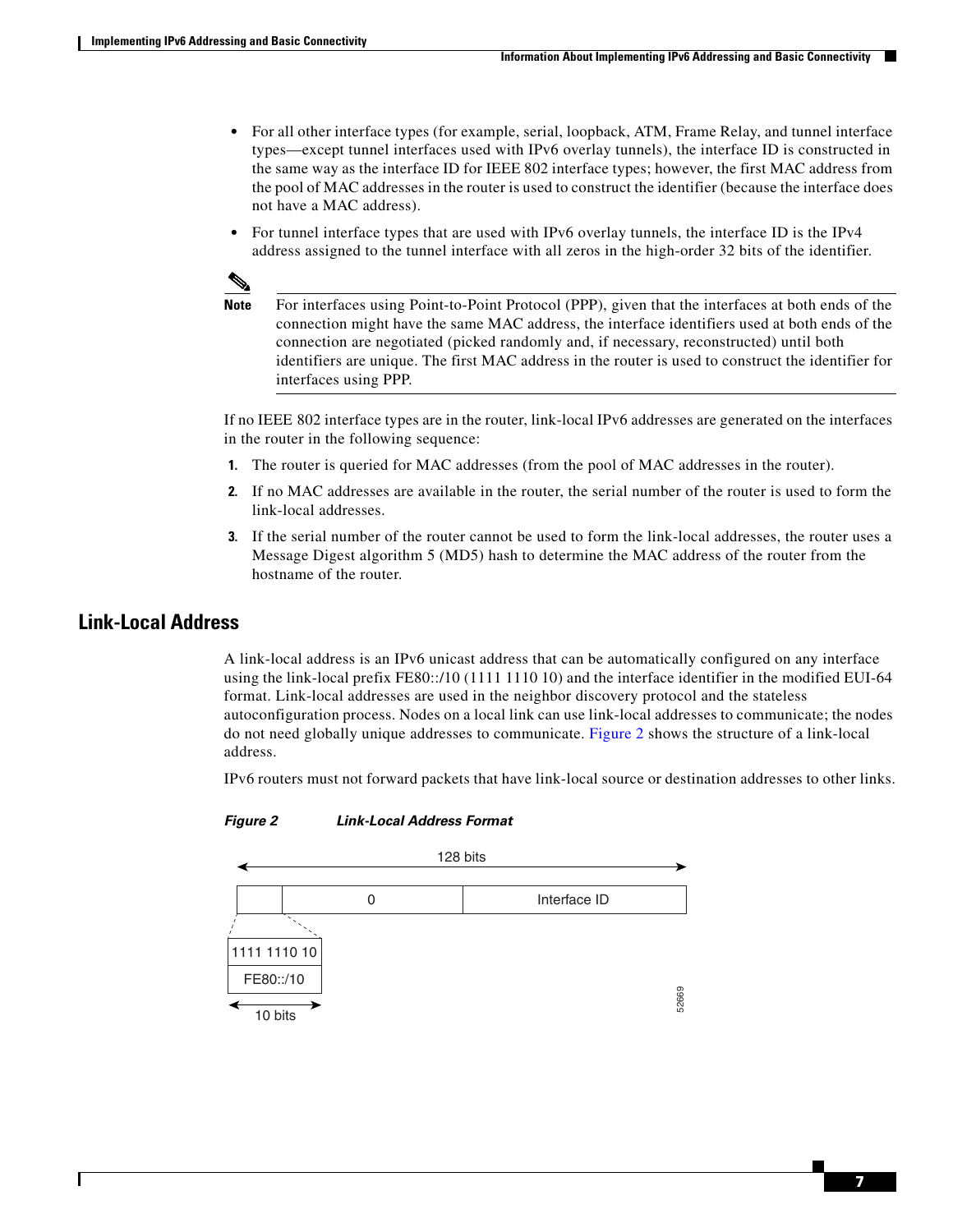Ι

### <span id="page-7-0"></span>**IPv4-Compatible IPv6 Address**

An IPv4-compatible IPv6 address is an IPv6 unicast address that has zeros in the high-order 96 bits of the address and an IPv4 address in the low-order 32 bits of the address. The format of an IPv4-compatible IPv6 address is 0:0:0:0:0:0:A.B.C.D or ::A.B.C.D. The entire 128-bit IPv4-compatible IPv6 address is used as the IPv6 address of a node and the IPv4 address embedded in the low-order 32 bits is used as the IPv4 address of the node. IPv4-compatible IPv6 addresses are assigned to nodes that support both the IPv4 and IPv6 protocol stacks and are used in automatic tunnels. [Figure 3](#page-7-2) shows the structure of an IPv4-compatible IPv6 address and a few acceptable formats for the address.

<span id="page-7-2"></span>

| <b>Figure 3</b> | <b>IPv4-Compatible IPv6 Address Format</b> |
|-----------------|--------------------------------------------|
|-----------------|--------------------------------------------|



### <span id="page-7-1"></span>**Unique Local Address**

A unique local address is an IPv6 unicast address that is globally unique and is intended for local communications. They are not expected to be routable on the global Internet and are routable inside of a limited area, such as a site. They may also be routed between a limited set of sites.

A unique local address has the following characteristics:

- It has a globally unique prefix (that is, it has a high probability of uniqueness).
- **•** It has a well-known prefix to allow for easy filtering at site boundaries.
- It allows sites to be combined or privately interconnected without creating any address conflicts or requiring renumbering of interfaces that use these prefixes.
- **•** It is ISP-independent and can be used for communications inside of a site without having any permanent or intermittent Internet connectivity.
- **•** If it is accidentally leaked outside of a site via routing or DNS, there is no conflict with any other addresses.
- **•** Applications may treat unique local addresses like global scoped addresses.

[Figure 4](#page-8-1) shows the structure of a unique local address.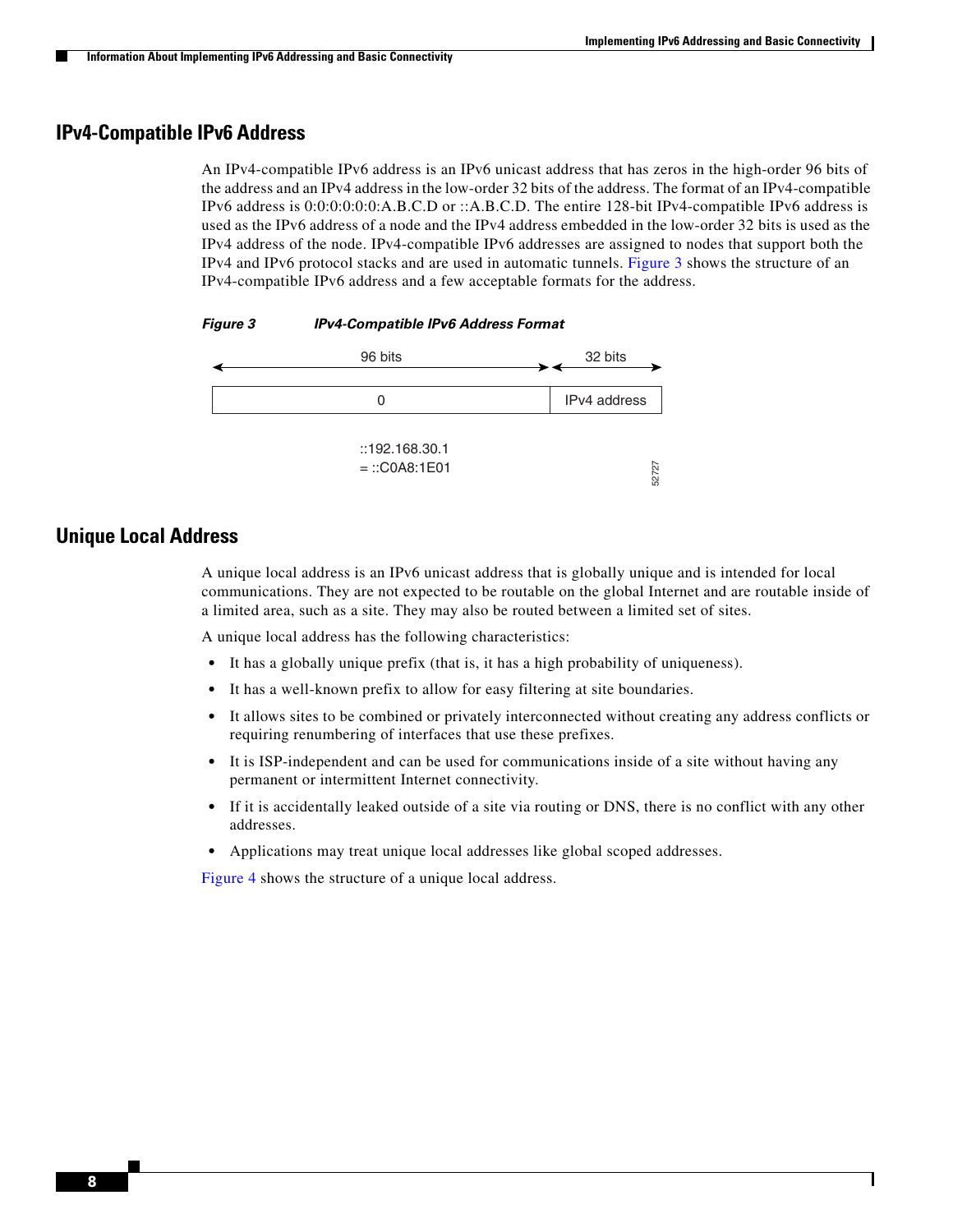232389

<span id="page-8-1"></span>

- Prefix FC00::/7 prefix to identify local IPv6 unicast addresses.
- Global ID 41-bit global identifier used to create a globally unique prefix.
- Subnet ID — 16-bit subnet ID is an identifier of a subnet within the site.
- Interface ID — 64-bit IID

#### **Site-Local Address**

Because RFC 3879 deprecates the use of site-local addresses, configuration of private IPv6 addresses should be done following the recommendations of unique local addressing (ULA) in RFC 4193.

## <span id="page-8-0"></span>**IPv6 Address Type: Anycast**

An anycast address is an address that is assigned to a set of interfaces that typically belong to different nodes. A packet sent to an anycast address is delivered to the closest interface—as defined by the routing protocols in use—identified by the anycast address. Anycast addresses are syntactically indistinguishable from unicast addresses because anycast addresses are allocated from the unicast address space. Assigning a unicast address to more than one interface makes a unicast address an anycast address. Nodes to which the anycast address is assigned must be explicitly configured to recognize that the address is an anycast address.

**Note** Anycast addresses can be used only by a router, not a host, and anycast addresses must not be used as the source address of an IPv6 packet.

[Figure 5](#page-8-2) shows the format of the subnet router anycast address; the address has a prefix concatenated by a series of zeros (the interface ID). The subnet router anycast address can be used to reach a router on the link that is identified by the prefix in the subnet router anycast address.

<span id="page-8-2"></span>*Figure 5 Subnet Router Anycast Address Format*

|        | 128 bits |                  |                 |
|--------|----------|------------------|-----------------|
| Prefix | ≺⊹≽      | 0000000000000000 | $\circ$<br>5267 |

The following shows the configuration for an anycast prefix for 6to4 relay routers:

```
interface Tunnel0
no ip address
```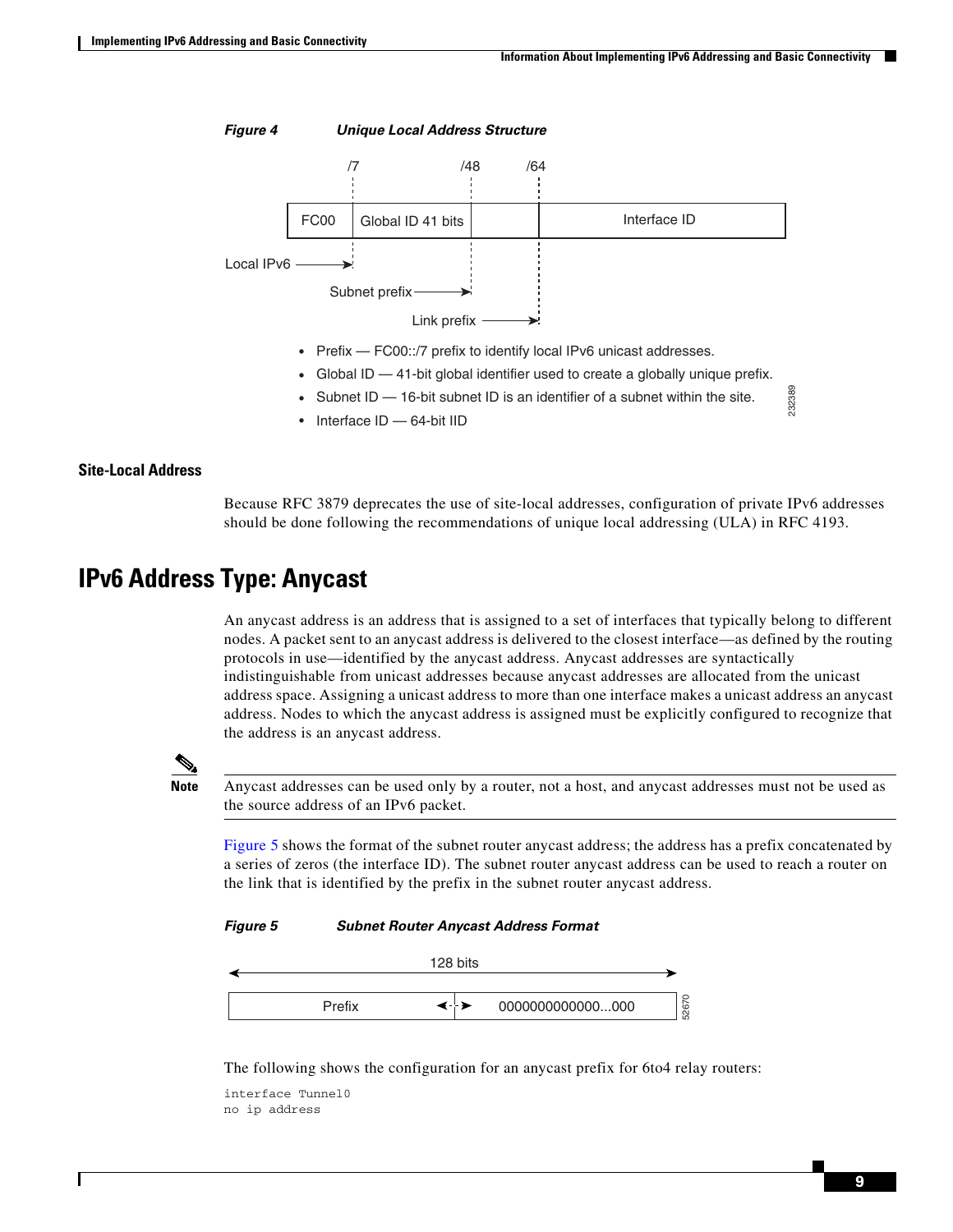```
ipv6 address 2001:0DB8:A00:1::1/64
ipv6 address 2001:oDB8:c058:6301::/128 anycast
tunnel source Ethernet0
tunnel mode ipv6ip 6to4
! 
interface Ethernet0
ip address 10.0.0.1 255.255.255.0
ip address 192.88.99.1 255.255.255.0 secondary 
! 
ipv6 route 2001:0DB8::/16 Tunnel0 
!
```
## <span id="page-9-0"></span>**IPv6 Address Type: Multicast**

An IPv6 multicast address is an IPv6 address that has a prefix of FF00::/8 (1111 1111). An IPv6 multicast address is an identifier for a set of interfaces that typically belong to different nodes. A packet sent to a multicast address is delivered to all interfaces identified by the multicast address. The second octet following the prefix defines the lifetime and scope of the multicast address. A permanent multicast address has a lifetime parameter equal to 0; a temporary multicast address has a lifetime parameter equal to 1. A multicast address that has the scope of a node, link, site, or organization, or a global scope has a scope parameter of 1, 2, 5, 8, or E, respectively. For example, a multicast address with the prefix FF02::/16 is a permanent multicast address with a link scope. [Figure 6](#page-9-1) shows the format of the IPv6 multicast address.

<span id="page-9-1"></span>



IPv6 nodes (hosts and routers) are required to join (receive packets destined for) the following multicast groups:

- All-nodes multicast group FF02:0:0:0:0:0:0:0:1 (scope is link-local)
- Solicited-node multicast group FF02:0:0:0:0:1:FF00:0000/104 for each of its assigned unicast and anycast addresses

IPv6 routers must also join the all-routers multicast group FF02:0:0:0:0:0:0:2 (scope is link-local).

The solicited-node multicast address is a multicast group that corresponds to an IPv6 unicast or anycast address. IPv6 nodes must join the associated solicited-node multicast group for every unicast and anycast address to which it is assigned. The IPv6 solicited-node multicast address has the prefix FF02:0:0:0:0:1:FF00:0000/104 concatenated with the 24 low-order bits of a corresponding IPv6 unicast or anycast address (see [Figure 7\)](#page-10-1). For example, the solicited-node multicast address corresponding to the IPv6 address 2037::01:800:200E:8C6C is FF02::1:FF0E:8C6C. Solicited-node addresses are used in neighbor solicitation messages.

Ι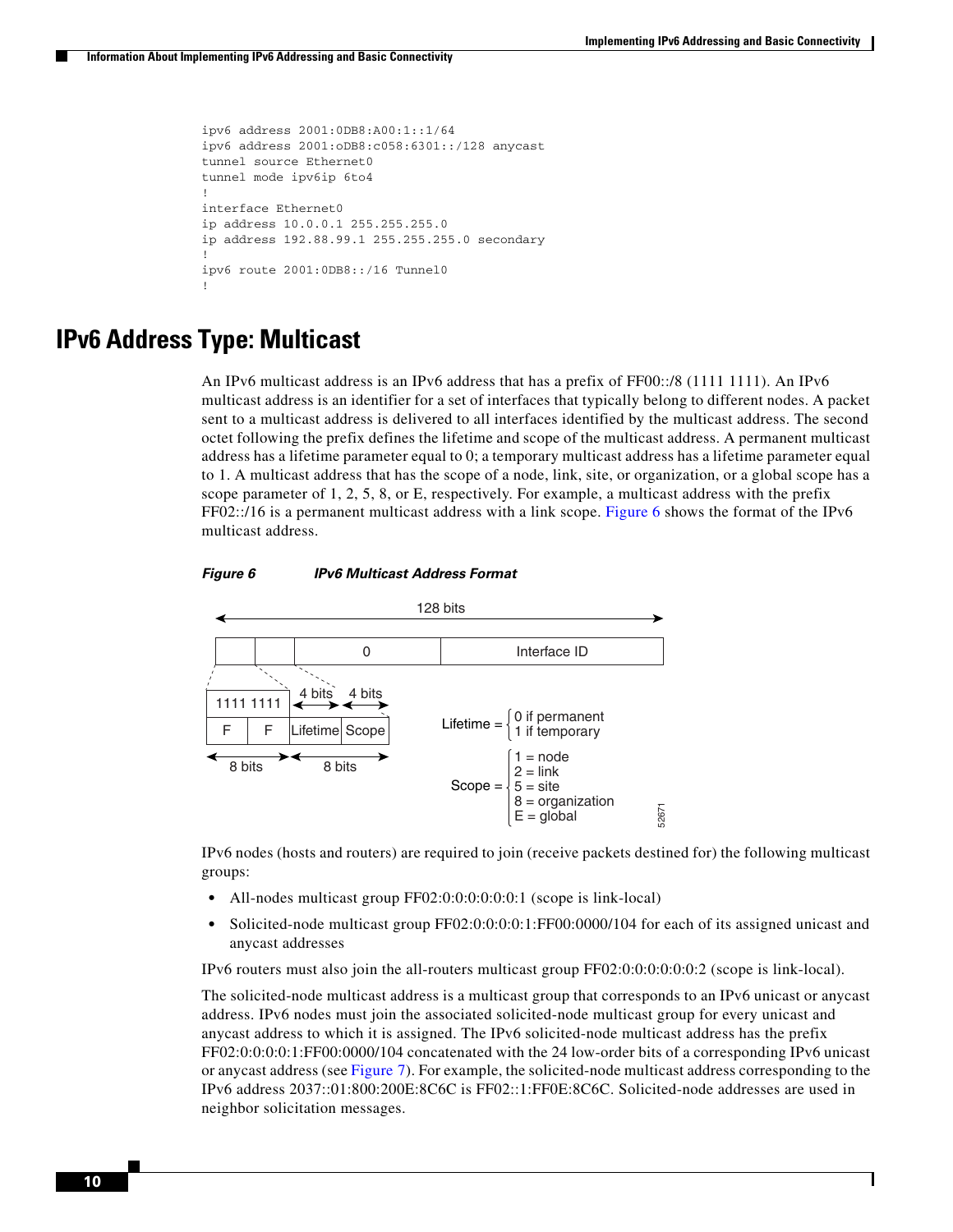#### <span id="page-10-1"></span>*Figure 7 IPv6 Solicited-Node Multicast Address Format*

IPv6 unicast or anycast address



I

**Note** There are no broadcast addresses in IPv6. IPv6 multicast addresses are used instead of broadcast addresses.

# <span id="page-10-0"></span>**IPv6 Address Output Display**

```
Router# where
```

|                                                                                 |                                                        |              | 52672                                                                                                                                                                                                                                                                                                                                                                                                                                                                                                                                                                                                                                            |  |
|---------------------------------------------------------------------------------|--------------------------------------------------------|--------------|--------------------------------------------------------------------------------------------------------------------------------------------------------------------------------------------------------------------------------------------------------------------------------------------------------------------------------------------------------------------------------------------------------------------------------------------------------------------------------------------------------------------------------------------------------------------------------------------------------------------------------------------------|--|
| addresses.                                                                      |                                                        |              | There are no broadcast addresses in IPv6. IPv6 multicast addresses are used instead of broadcast                                                                                                                                                                                                                                                                                                                                                                                                                                                                                                                                                 |  |
|                                                                                 |                                                        |              | For further information on IPv6 multicast, see the <i>Implementing IPv6 Multicast</i> document.                                                                                                                                                                                                                                                                                                                                                                                                                                                                                                                                                  |  |
| <b>Output Display</b>                                                           |                                                        |              |                                                                                                                                                                                                                                                                                                                                                                                                                                                                                                                                                                                                                                                  |  |
| necessary. The fields that are moved are kept in alignment with the header row. |                                                        |              | When IPv6 or IPv4 command output displays an IPv6 address, a long IPv6 address can overflow into<br>neighboring fields, causing the output to be difficult to read. The output fields were designed to work<br>with the longest possible IPv4 address, which has 15 characters; IPv6 addresses can be up to 39<br>characters long. The following scheme has been adopted in IPv4 and IPv6 commands to allow the<br>appropriate length of IPv6 address to be displayed and move the following fields to the next line, if                                                                                                                         |  |
|                                                                                 |                                                        |              | Using the output display from the <b>where</b> command as an example, eight connections are displayed. The<br>first six connections feature IPv6 addresses; the last two connections feature IPv4 addresses.                                                                                                                                                                                                                                                                                                                                                                                                                                     |  |
| Router# where                                                                   |                                                        |              |                                                                                                                                                                                                                                                                                                                                                                                                                                                                                                                                                                                                                                                  |  |
| Conn Host<br>1 test5<br>2 test4                                                 | Address<br>2001:0DB8:3333:4::5<br>2001:0DB8:3333:44::5 | Byte<br>6    | Idle Conn Name<br>24 test5                                                                                                                                                                                                                                                                                                                                                                                                                                                                                                                                                                                                                       |  |
|                                                                                 |                                                        | 6            | 24 test4                                                                                                                                                                                                                                                                                                                                                                                                                                                                                                                                                                                                                                         |  |
| 4 2001:0DB8:3333:44::5                                                          | 3 2001:0DB8:3333:4::5 2001:0DB8:3333:4::5              | 6            | 24 2001:0DB8:3333:4::5                                                                                                                                                                                                                                                                                                                                                                                                                                                                                                                                                                                                                           |  |
|                                                                                 | 2001:0DB8:3333:44::5                                   | 6            | 23 2001:0DB8:3333:44::5                                                                                                                                                                                                                                                                                                                                                                                                                                                                                                                                                                                                                          |  |
|                                                                                 | 5 2001:0DB8:3000:4000:5000:6000:7000:8001              |              |                                                                                                                                                                                                                                                                                                                                                                                                                                                                                                                                                                                                                                                  |  |
|                                                                                 | 2001:0DB8:3000:4000:5000:6000:7000:8001                |              |                                                                                                                                                                                                                                                                                                                                                                                                                                                                                                                                                                                                                                                  |  |
|                                                                                 |                                                        | 6            | 20 2001:0DB8:3000:4000:5000:6000:                                                                                                                                                                                                                                                                                                                                                                                                                                                                                                                                                                                                                |  |
| 6 2001:0DB8:1:1                                                                 | 2001:0DB8:1::1                                         | $\mathbf{0}$ | 1 2001:0DB8:1:1                                                                                                                                                                                                                                                                                                                                                                                                                                                                                                                                                                                                                                  |  |
| 710.1.9.1                                                                       | 10.1.9.1                                               | 0            | 0 10.1.9.1                                                                                                                                                                                                                                                                                                                                                                                                                                                                                                                                                                                                                                       |  |
| 8 10.222.111.222                                                                | 10.222.111.222                                         | $\mathbf{0}$ | 0 10.222.111.222                                                                                                                                                                                                                                                                                                                                                                                                                                                                                                                                                                                                                                 |  |
|                                                                                 |                                                        |              | Connection 1 contains an IPv6 address that uses the maximum address length in the address field.<br>Connection 2 shows the IPv6 address overflowing the address field and the following fields moved to<br>the next line, but in alignment with the appropriate headers. Connection 3 contains an IPv6 address that<br>fills the maximum length of the hostname and address fields without wrapping any lines. Connection 4<br>shows the effect of both the hostname and address fields containing a long IPv6 address. The output is<br>shown over three lines keeping the correct heading alignment. Connection 5 displays a similar effect as |  |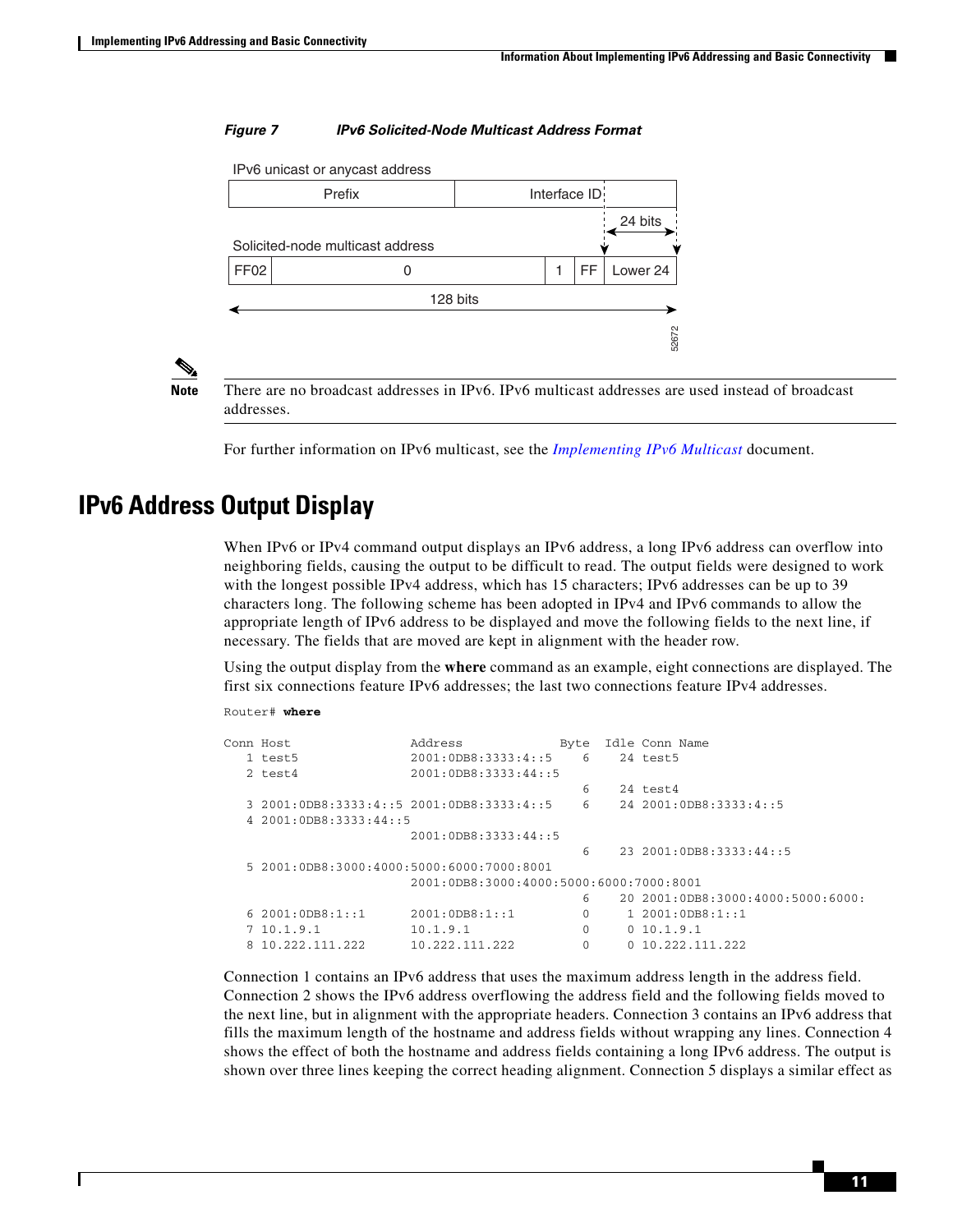Ι

connection 4 with a very long IPv6 address in the hostname and address fields. Note that the connection name field is actually truncated. Connection 6 displays a very short IPv6 address that does not require any change in the display. Connections 7 and 8 display short and long IPv4 addresses.



**Note** The IPv6 address output display applies to all commands that display IPv6 addresses.

## <span id="page-11-0"></span>**Simplified IPv6 Packet Header**

The basic IPv4 packet header has 12 fields with a total size of 20 octets (160 bits) (see [Figure 8\)](#page-11-1). The 12 fields may be followed by an Options field, which is followed by a data portion that is usually the transport-layer packet. The variable length of the Options field adds to the total size of the IPv4 packet header. The shaded fields of the IPv4 packet header shown in [Figure 8](#page-11-1) are not included in the IPv6 packet header.



#### <span id="page-11-1"></span>*Figure 8 IPv4 Packet Header Format*

The basic IPv6 packet header has 8 fields with a total size of 40 octets (320 bits) (see [Figure 9](#page-12-0)). Fields were removed from the IPv6 header because, in IPv6, fragmentation is not handled by routers and checksums at the network layer are not used. Instead, fragmentation in IPv6 is handled by the source of a packet and checksums at the data link layer and transport layer are used. (In IPv4, the User Datagram Protocol (UDP) transport layer uses an optional checksum. In IPv6, use of the UDP checksum is required to check the integrity of the inner packet.) Additionally, the basic IPv6 packet header and Options field are aligned to 64 bits, which can facilitate the processing of IPv6 packets.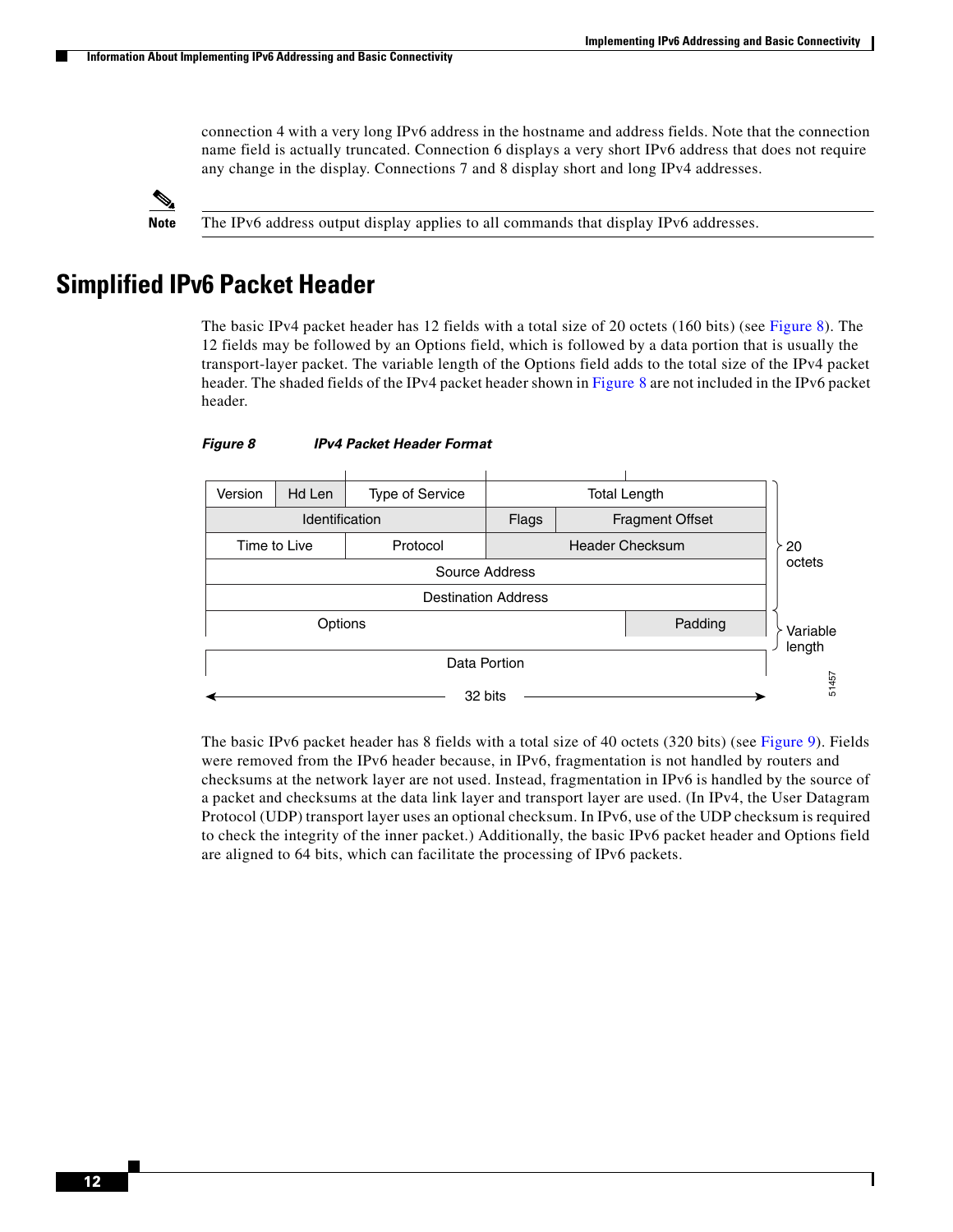$\overline{\phantom{a}}$ 



#### <span id="page-12-0"></span>*Figure 9 IPv6 Packet Header Format*

[Table 2](#page-12-1) lists the fields in the basic IPv6 packet header.

<span id="page-12-1"></span>

| <b>Table 2</b> | <b>Basic IPv6 Packet Header Fields</b> |
|----------------|----------------------------------------|
|                |                                        |

| <b>Field</b>         | <b>Description</b>                                                                                                                                                                                                                                                                                                                                                                                                                       |
|----------------------|------------------------------------------------------------------------------------------------------------------------------------------------------------------------------------------------------------------------------------------------------------------------------------------------------------------------------------------------------------------------------------------------------------------------------------------|
| Version              | Similar to the Version field in the IPv4 packet header, except that the<br>field lists number 6 for IPv6 instead of number 4 for IPv4.                                                                                                                                                                                                                                                                                                   |
| <b>Traffic Class</b> | Similar to the Type of Service field in the IPv4 packet header. The<br>Traffic Class field tags packets with a traffic class that is used in<br>differentiated services.                                                                                                                                                                                                                                                                 |
| Flow Label           | A new field in the IPv6 packet header. The Flow Label field tags packets<br>with a specific flow that differentiates the packets at the network layer.                                                                                                                                                                                                                                                                                   |
| Payload Length       | Similar to the Total Length field in the IPv4 packet header. The Payload<br>Length field indicates the total length of the data portion of the packet.                                                                                                                                                                                                                                                                                   |
| Next Header          | Similar to the Protocol field in the IPv4 packet header. The value of the<br>Next Header field determines the type of information following the<br>basic IPv6 header. The type of information following the basic IPv6<br>header can be a transport-layer packet, for example, a TCP or UDP<br>packet, or an Extension Header, as shown in Figure 9.                                                                                     |
| Hop Limit            | Similar to the Time to Live field in the IPv4 packet header. The value of<br>the Hop Limit field specifies the maximum number of routers that an<br>IPv6 packet can pass through before the packet is considered invalid.<br>Each router decrements the value by one. Because no checksum is in the<br>IPv6 header, the router can decrement the value without needing to<br>recalculate the checksum, which saves processing resources. |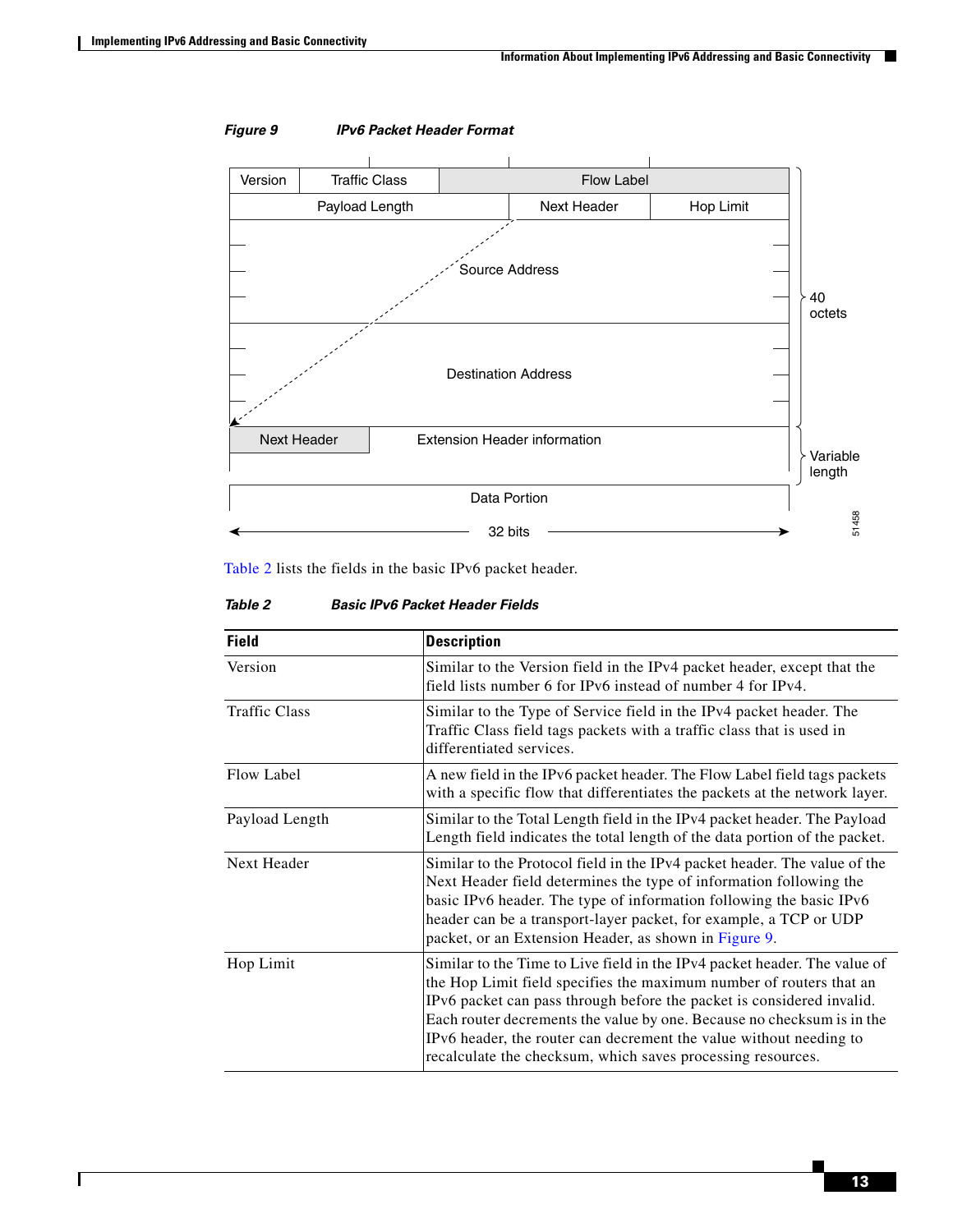ן

| <b>Field</b>               | <b>Description</b>                                                                                                                                                                                |
|----------------------------|---------------------------------------------------------------------------------------------------------------------------------------------------------------------------------------------------|
| Source Address             | Similar to the Source Address field in the IPv4 packet header, except<br>that the field contains a 128-bit source address for IPv6 instead of a<br>32-bit source address for IPv4.                |
| <b>Destination Address</b> | Similar to the Destination Address field in the IPv4 packet header,<br>except that the field contains a 128-bit destination address for IPv6<br>instead of a 32-bit destination address for IPv4. |

| <b>Basic IPv6 Packet Header Fields (continued)</b> |
|----------------------------------------------------|
|                                                    |

Following the eight fields of the basic IPv6 packet header are optional extension headers and the data portion of the packet. If present, each extension header is aligned to 64 bits. There is no fixed number of extension headers in an IPv6 packet. Together, the extension headers form a chain of headers. Each extension header is identified by the Next Header field of the previous header. Typically, the final extension header has a Next Header field of a transport-layer protocol, such as TCP or UDP. [Figure 10](#page-13-0) shows the IPv6 extension header format.

<span id="page-13-0"></span>*Figure 10 IPv6 Extension Header Format*

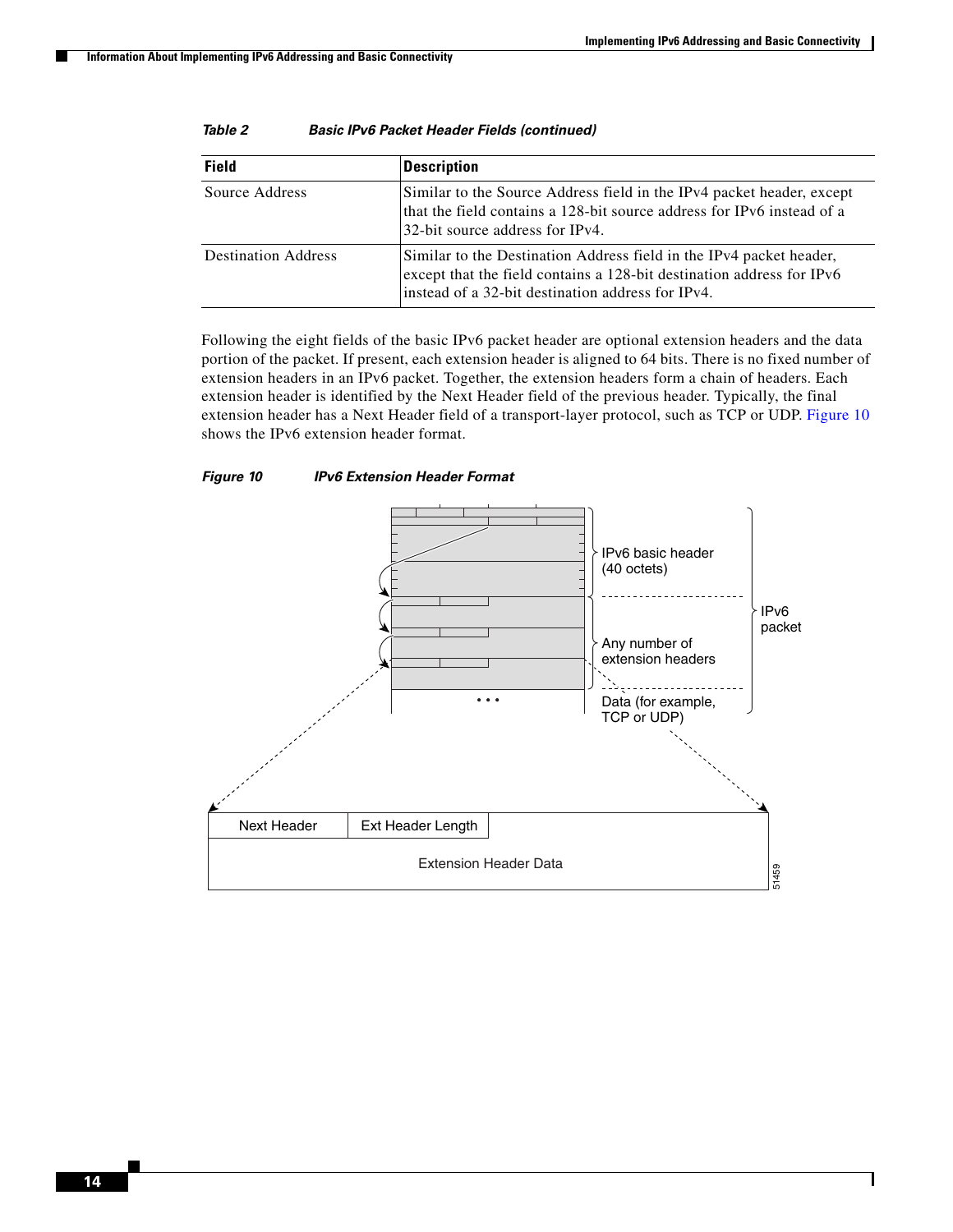$\mathbf I$ 

a ka

[Table 3](#page-14-1) lists the extension header types and their Next Header field values.

| <b>Header Type</b>                         | <b>Next</b><br><b>Header</b><br><b>Value</b> | <b>Description</b>                                                                                                                                                                                                                                                                                                                                                                                                                               |
|--------------------------------------------|----------------------------------------------|--------------------------------------------------------------------------------------------------------------------------------------------------------------------------------------------------------------------------------------------------------------------------------------------------------------------------------------------------------------------------------------------------------------------------------------------------|
| Hop-by-hop options header                  | $\Omega$                                     | This header is processed by all hops in the path of a packet.<br>When present, the hop-by-hop options header always<br>follows immediately after the basic IPv6 packet header.                                                                                                                                                                                                                                                                   |
| Destination options header                 | 60                                           | The destination options header can follow any hop-by-hop<br>options header, in which case the destination options header<br>is processed at the final destination and also at each visited<br>address specified by a routing header. Alternatively, the<br>destination options header can follow any Encapsulating<br>Security Payload (ESP) header, in which case the destination<br>options header is processed only at the final destination. |
| Routing header                             | 43                                           | The routing header is used for source routing.                                                                                                                                                                                                                                                                                                                                                                                                   |
| Fragment header                            | 44                                           | The fragment header is used when a source must fragment a<br>packet that is larger than the maximum transmission unit<br>(MTU) for the path between itself and a destination. The<br>Fragment header is used in each fragmented packet.                                                                                                                                                                                                          |
| Authentication header<br>and<br>ESP header | 51<br>50                                     | The Authentication header and the ESP header are used<br>within IP Security Protocol (IPsec) to provide<br>authentication, integrity, and confidentiality of a packet.<br>These headers are identical for both IPv4 and IPv6.                                                                                                                                                                                                                    |
| Upper-layer headers                        | 6(TCP)<br>17 (UDP)                           | The upper-layer (transport) headers are the typical headers<br>used inside a packet to transport the data. The two main<br>transport protocols are TCP and UDP.                                                                                                                                                                                                                                                                                  |
| Mobility headers                           | 135                                          | Extension headers used by mobile nodes, correspondent<br>nodes, and home agents in all messaging related to the<br>creation and management of bindings.                                                                                                                                                                                                                                                                                          |

<span id="page-14-1"></span>

| Table 3 | <b>IPv6 Extension Header Types</b> |  |  |
|---------|------------------------------------|--|--|
|---------|------------------------------------|--|--|

## <span id="page-14-0"></span>**Cisco Express Forwarding and Distributed Cisco Express Forwarding Switching for IPv6**

Cisco Express Forwarding is advanced, Layer 3 IP switching technology for the forwarding of IPv6 packets. Distributed Cisco Express Forwarding performs the same functions as Cisco Express Forwarding but for distributed architecture platforms such as the Cisco 12000 series Internet routers and the Cisco 7500 series routers. Distributed Cisco Express Forwarding for IPv6 and Cisco Express Forwarding for IPv6 function the same and offer the same benefits as for distributed Cisco Express Forwarding for IPv4 and Cisco Express Forwarding for IPv4—network entries that are added, removed, or modified in the IPv6 Routing Information Base (RIB), as dictated by the routing protocols in use, are reflected in the Forwarding Information Bases (FIBs), and the IPv6 adjacency tables maintain Layer 2 next-hop addresses for all entries in each FIB.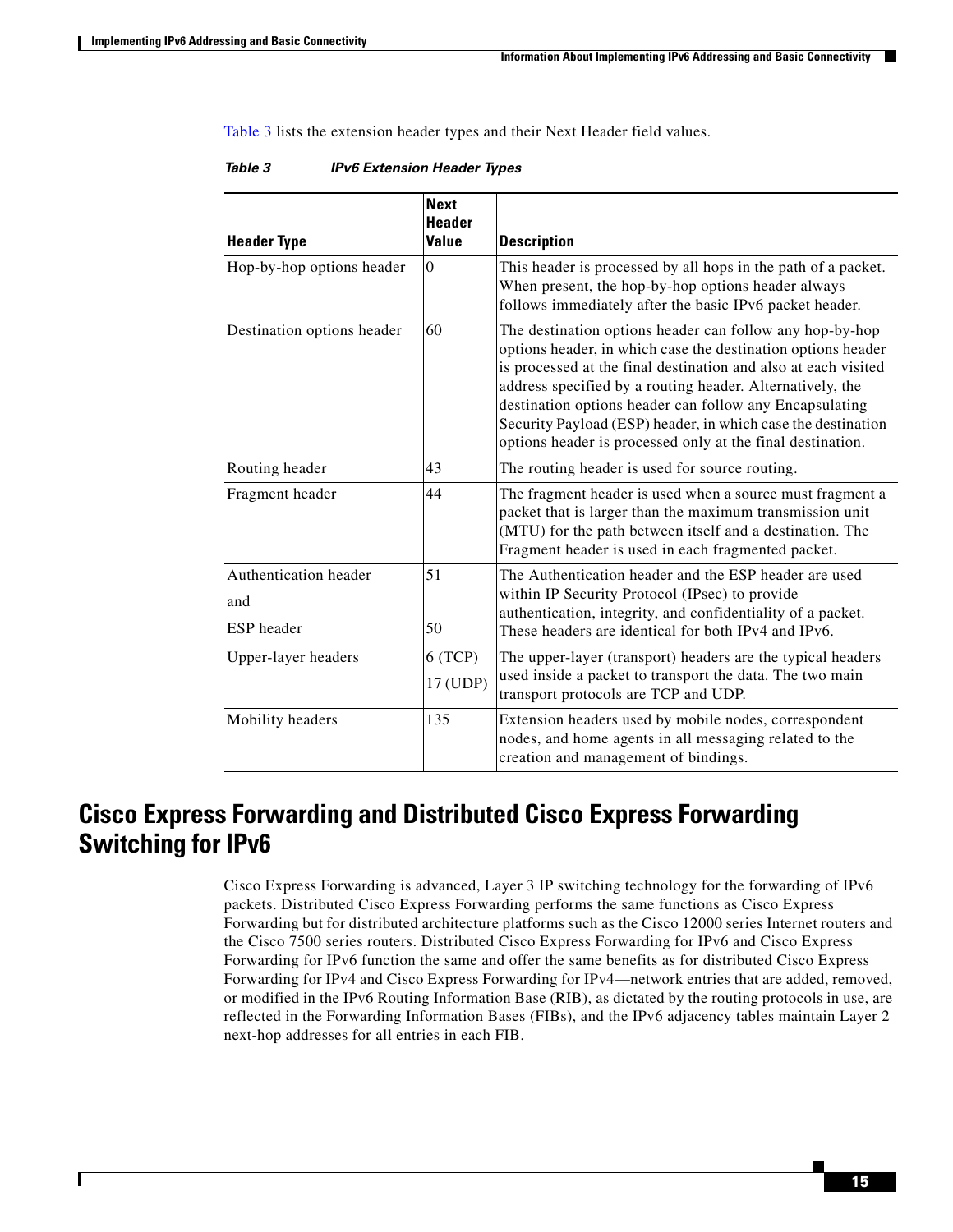

Note By default, the Cisco 12000 series Internet routers support only distributed Cisco Express Forwarding (Cisco Express Forwarding switching is performed by the line cards). The Cisco 7500 series routers support both Cisco Express Forwarding and distributed Cisco Express Forwarding. When Cisco Express Forwarding is configured on Cisco 7500 series routers, Cisco Express Forwarding switching is performed by the Route Processor (RP); when distributed Cisco Express Forwarding is configured, Cisco Express Forwarding switching is performed by the line cards.

In Cisco IOS Release 12.0(21)ST, distributed Cisco Express Forwarding included support for IPv6 addresses and prefixes. In Cisco IOS Release 12.0(22)S or later releases and Cisco IOS Release 12.2(13)T or later releases, distributed Cisco Express Forwarding and Cisco Express Forwarding were enhanced to include support for separate FIBs for IPv6 global and link-local addresses.

Each IPv6 router interface has an association to one IPv6 global FIB and one IPv6 link-local FIB (multiple interfaces can have an association to the same FIB). All IPv6 router interfaces that are attached to the same IPv6 link share the same IPv6 link-local FIB. IPv6 packets that have an IPv6 global destination address are processed by the IPv6 global FIB; however, packets that have an IPv6 global destination address and an IPv6 link-local source address are sent to the RP for process switching and scope-error handling. Packets that have a link-local source address are not forwarded off of the local link and are sent to the RP for process switching and scope-error handling.

### <span id="page-15-0"></span>**Unicast Reverse Path Forwarding**

Use the Unicast RPF feature to mitigate problems caused by malformed or forged (spoofed) IPv6 source addresses that pass through an IPv6 router. Malformed or forged source addresses can indicate denial-of-service (DoS) attacks based on source IPv6 address spoofing.

When Unicast RPF is enabled on an interface, the router examines all packets received on that interface. The router verifies that the source address appears in the routing table and matches the interface on which the packet was received. This "look backward" ability is available only when Cisco Express Forwarding is enabled on the router, because the lookup relies on the presence of the FIB. Cisco Express Forwarding generates the FIB as part of its operation.



**Note** Unicast RPF is an input function and is applied only on the input interface of a router at the upstream end of a connection.

The Unicast RPF feature verifies whether any packet received at a router interface arrives on one of the best return paths to the source of the packet. The feature performs a reverse lookup in the Cisco Express Forwarding table. If Unicast RPF does not find a reverse path for the packet, Unicast RPF can drop or forward the packet, depending on whether an access control list (ACL) is specified. If an ACL is specified, then when (and only when) a packet fails the Unicast RPF check, the ACL is checked to verify if the packet should be dropped (using a deny statement in the ACL) or forwarded (using a permit statement in the ACL). Whether a packet is dropped or forwarded, the packet is counted in the global IP traffic statistics for Unicast RPF drops and in the interface statistics for Unicast RPF.

If no ACL is specified, the router drops the forged or malformed packet immediately and no ACL logging occurs. The router and interface Unicast RPF counters are updated.

Unicast RPF events can be logged by specifying the logging option for the ACL entries. Log information can be used to gather information about the attack, such as source address and time.

Ι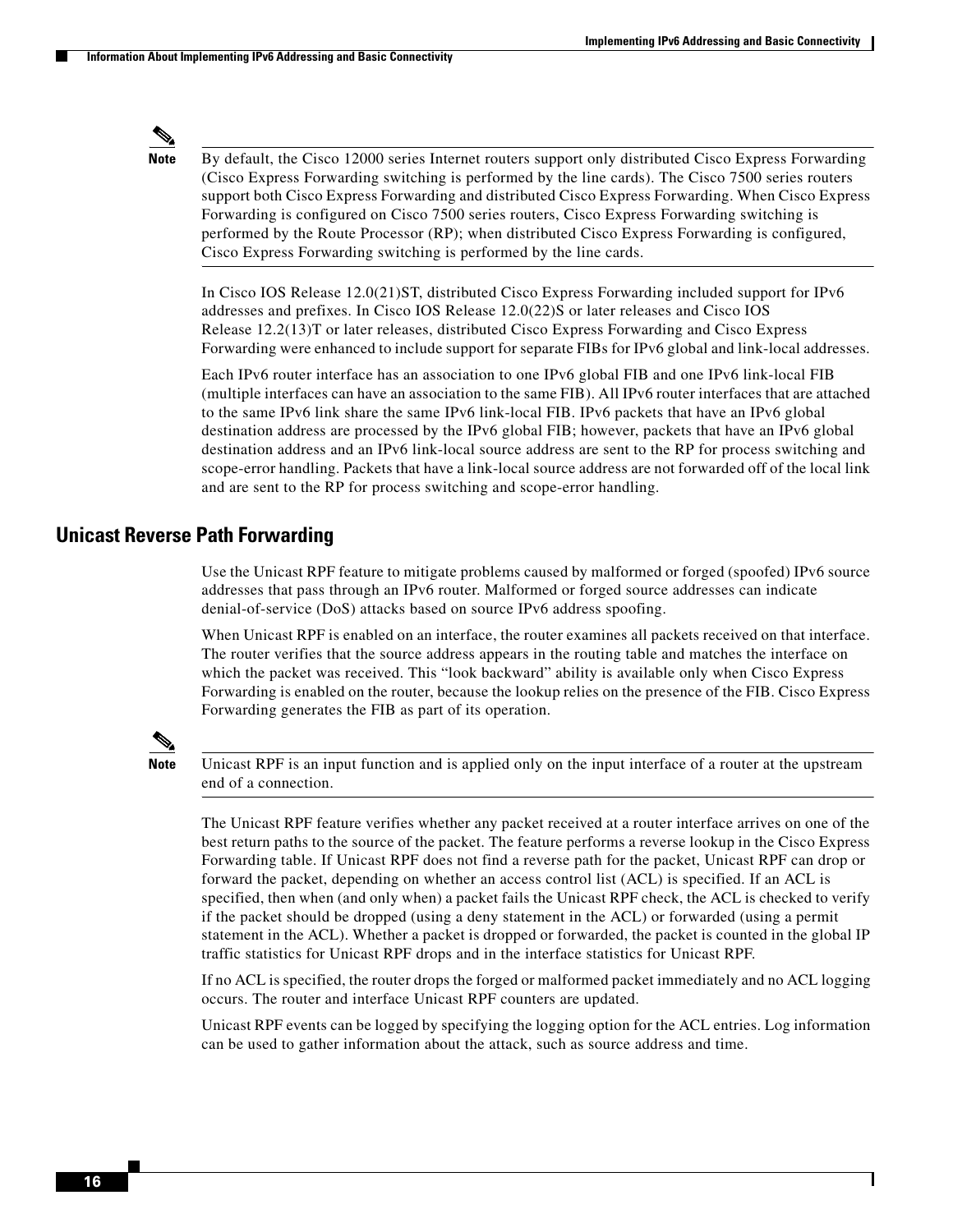**Note** With Unicast RPF, all equal-cost "best" return paths are considered valid. Unicast RPF works in cases where multiple return paths exist, provided that each path is equal to the others in terms of the routing cost (number of hops, weights, and so on) and as long as the route is in the FIB.

## <span id="page-16-0"></span>**DNS for IPv6**

IPv6 supports DNS record types that are supported in the DNS name-to-address and address-to-name lookup processes. The DNS record types support IPv6 addresses. IPv6 also supports the reverse mapping of IPv6 addresses to DNS names.

**Note** IP6.ARPA support was added in the Cisco IOS 12.3(11)T release. IP6.ARPA is not supported in releases prior to the Cisco IOS 12.3(11)T release.

[Table 4](#page-16-3) lists the IPv6 DNS record types.

#### <span id="page-16-3"></span>*Table 4 IPv6 DNS Record Types*

| <b>Record Type</b> | <b>Description</b>                                                                                                                                          | <b>Format</b>                                                                                 |
|--------------------|-------------------------------------------------------------------------------------------------------------------------------------------------------------|-----------------------------------------------------------------------------------------------|
| AAAA               | Maps a hostname to an IPv6 address. (Equivalent to an A<br>record in IPv4.)                                                                                 | www.abc.test AAAA 3FFE:YYYY:C18:1::2                                                          |
|                    | Support for AAAA records and A records over an<br><b>Note</b><br>IPv6 transport or IPv4 transport is in Cisco IOS<br>Release $12.2(8)$ T or later releases. |                                                                                               |
| <b>PTR</b>         | Maps an IPv6 address to a hostname. (Equivalent to a PTR<br>record in $IPv4$ .)                                                                             | $(2.0.0.0.0.0.0.0.0.0.0.0.0.0.0.0.1.0.0.8.1.c.0.$<br>y.y.y.y.e.f.f.3.ip6.int PTR www.abc.test |
|                    | The Cisco IOS software supports resolution of PTR<br><b>Note</b><br>records for the IP6. INT domain.                                                        |                                                                                               |

## <span id="page-16-1"></span>**Path MTU Discovery for IPv6**

As in IPv4, path MTU discovery in IPv6 allows a host to dynamically discover and adjust to differences in the MTU size of every link along a given data path. In IPv6, however, fragmentation is handled by the source of a packet when the path MTU of one link along a given data path is not large enough to accommodate the size of the packets. Having IPv6 hosts handle packet fragmentation saves IPv6 router processing resources and helps IPv6 networks run more efficiently.

**Note** In IPv6, the minimum link MTU is 1280 octets. Cisco recommends using an MTU value of 1500 octets for IPv6 links.

## <span id="page-16-2"></span>**Cisco Discovery Protocol IPv6 Address Support**

The Cisco Discovery Protocol IPv6 address support for neighbor information feature adds the ability to transfer IPv6 addressing information between two Cisco devices. Cisco Discovery Protocol support for IPv6 addresses provides IPv6 information to network management products and troubleshooting tools.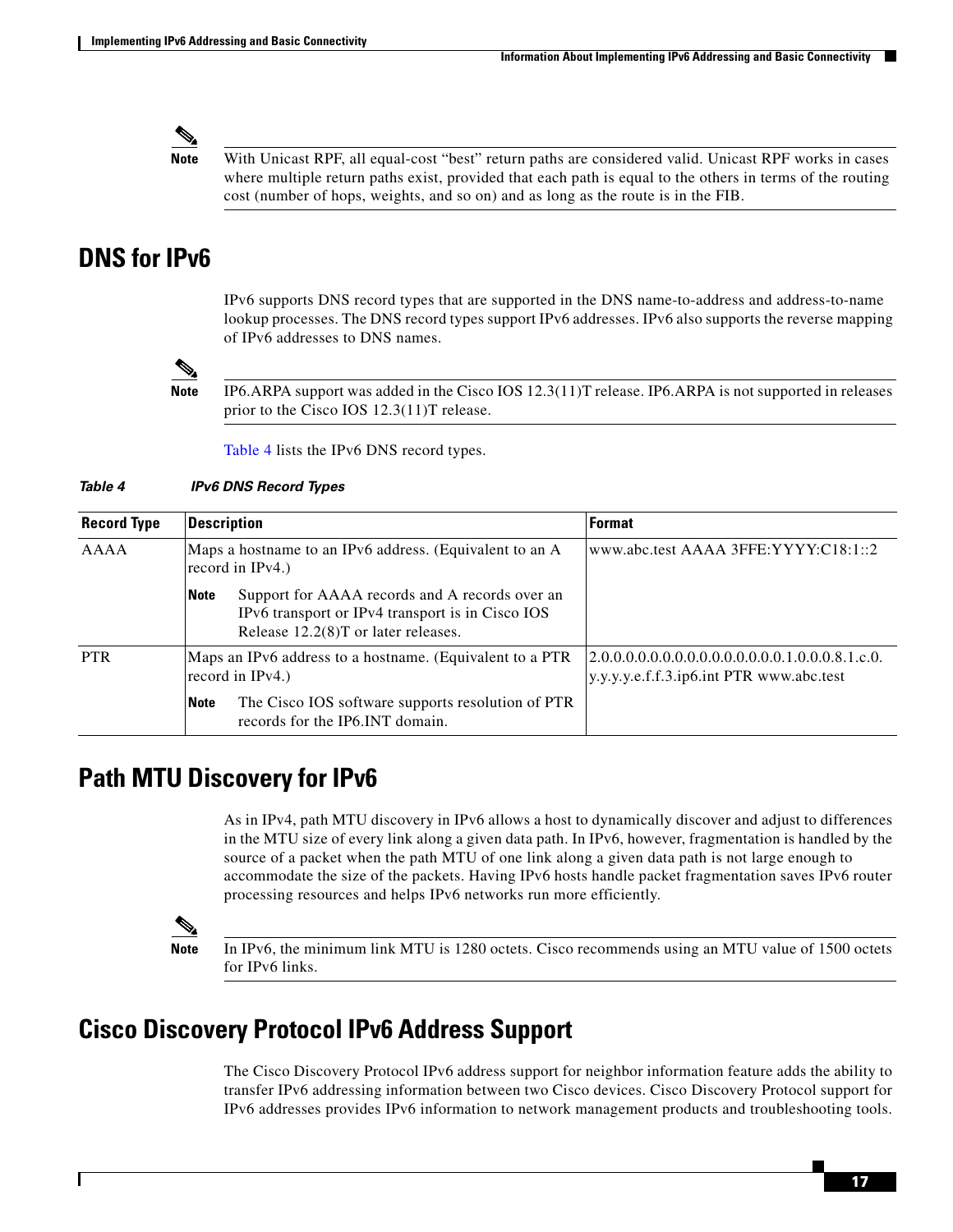$\mathsf{l}$ 

## <span id="page-17-0"></span>**ICMP for IPv6**

Internet Control Message Protocol (ICMP) in IPv6 functions the same as ICMP in IPv4. ICMP generates error messages, such as ICMP destination unreachable messages, and informational messages, such as ICMP echo request and reply messages. Additionally, ICMP packets in IPv6 are used in the IPv6 neighbor discovery process, path MTU discovery, and the Multicast Listener Discovery (MLD) protocol for IPv6. MLD is used by IPv6 routers to discover multicast listeners (nodes that want to receive multicast packets destined for specific multicast addresses) on directly attached links. MLD is based on version 2 of the Internet Group Management Protocol (IGMP) for IPv4.

A value of 58 in the Next Header field of the basic IPv6 packet header identifies an IPv6 ICMP packet. ICMP packets in IPv6 are like a transport-layer packet in the sense that the ICMP packet follows all the extension headers and is the last piece of information in the IPv6 packet. Within IPv6 ICMP packets, the ICMPv6 Type and ICMPv6 Code fields identify IPv6 ICMP packet specifics, such as the ICMP message type. The value in the Checksum field is derived (computed by the sender and checked by the receiver) from the fields in the IPv6 ICMP packet and the IPv6 pseudoheader. The ICMPv6 Data field contains error or diagnostic information relevant to IP packet processing. [Figure 11](#page-17-2) shows the IPv6 ICMP packet header format.

<span id="page-17-2"></span>



## <span id="page-17-1"></span>**IPv6 Neighbor Discovery**

The IPv6 neighbor discovery process uses ICMP messages and solicited-node multicast addresses to determine the link-layer address of a neighbor on the same network (local link), verify the reachability of a neighbor, and track neighboring routers.

The IPv6 static cache entry for neighbor discovery feature allows static entries to be made in the IPv6 neighbor cache. Static routing requires an administrator to manually enter IPv6 addresses, subnet masks, gateways, and corresponding MAC addresses for each interface of each router into a table. Static routing enables more control but requires more work to maintain the table. The table must be updated each time routes are added or changed.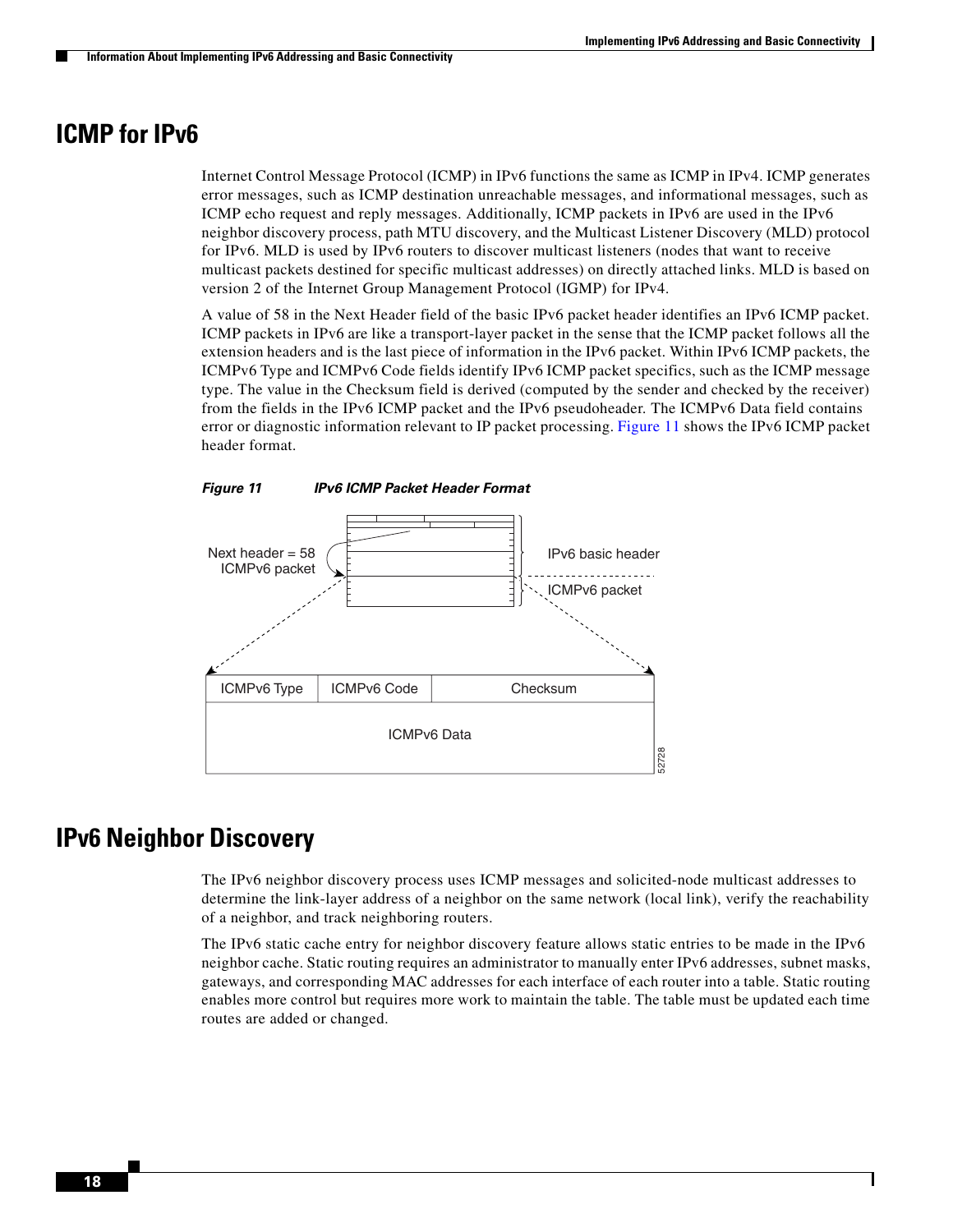### **Stateful Switchover**

IPv6 neighbor discovery supports stateful switchover (SSO) using Cisco Express Forwarding. When switchover occurs, the Cisco Express Forwarding adjacency state, which is checkpointed, is used to reconstruct the neighbor discovery cache.

### <span id="page-18-1"></span>**IPv6 Neighbor Solicitation Message**

A value of 135 in the Type field of the ICMP packet header identifies a neighbor solicitation message. Neighbor solicitation messages are sent on the local link when a node wants to determine the link-layer address of another node on the same local link (see [Figure 12](#page-18-0)). When a node wants to determine the link-layer address of another node, the source address in a neighbor solicitation message is the IPv6 address of the node sending the neighbor solicitation message. The destination address in the neighbor solicitation message is the solicited-node multicast address that corresponds to the IPv6 address of the destination node. The neighbor solicitation message also includes the link-layer address of the source node.



#### <span id="page-18-0"></span>*Figure 12 IPv6 Neighbor Discovery—Neighbor Solicitation Message*



After receiving the neighbor solicitation message, the destination node replies by sending a neighbor advertisement message, which has a value of 136 in the Type field of the ICMP packet header, on the local link. The source address in the neighbor advertisement message is the IPv6 address of the node (more specifically, the IPv6 address of the node interface) sending the neighbor advertisement message. The destination address in the neighbor advertisement message is the IPv6 address of the node that sent the neighbor solicitation message. The data portion of the neighbor advertisement message includes the link-layer address of the node sending the neighbor advertisement message. A and B can now exchange<br>
packets on this link<br>
After receiving the neighbor solicitation message, the destination node replies by sending a<br>
advertisement message, which has a value of 136 in the Type field of the ICMP pa

After the source node receives the neighbor advertisement, the source node and destination node can communicate.

Neighbor solicitation messages are also used to verify the reachability of a neighbor after the link-layer address of a neighbor is identified. When a node wants to verifying the reachability of a neighbor, the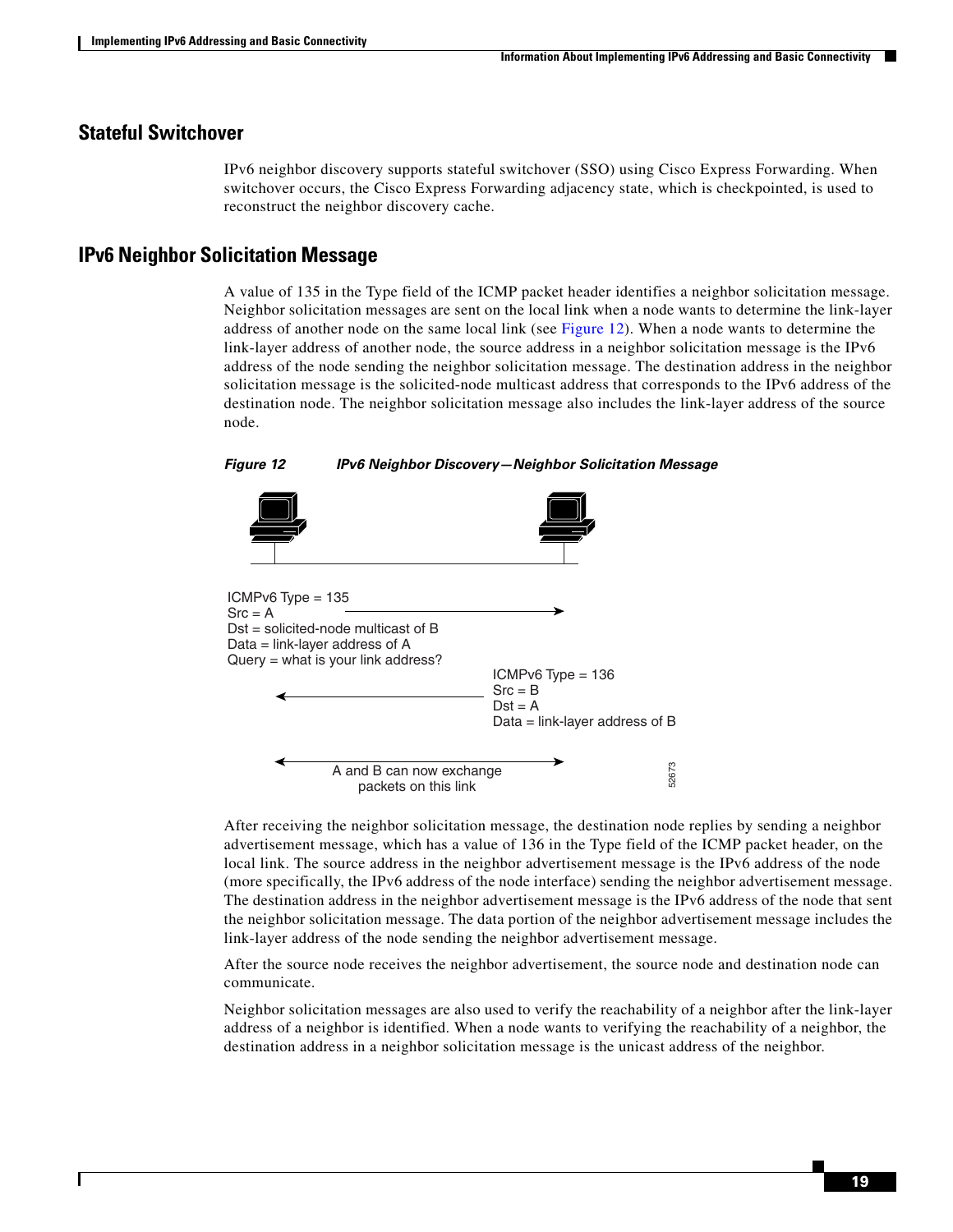Ι

Neighbor advertisement messages are also sent when there is a change in the link-layer address of a node on a local link. When there is such a change, the destination address for the neighbor advertisement is the all-nodes multicast address.

Neighbor solicitation messages are also used to verify the reachability of a neighbor after the link-layer address of a neighbor is identified. Neighbor unreachability detection identifies the failure of a neighbor or the failure of the forward path to the neighbor, and is used for all paths between hosts and neighboring nodes (hosts or routers). Neighbor unreachability detection is performed for neighbors to which only unicast packets are being sent and is not performed for neighbors to which multicast packets are being sent.

A neighbor is considered reachable when a positive acknowledgment is returned from the neighbor (indicating that packets previously sent to the neighbor have been received and processed). A positive acknowledgment—from an upper-layer protocol (such as TCP)—indicates that a connection is making forward progress (reaching its destination) or the receipt of a neighbor advertisement message in response to a neighbor solicitation message. If packets are reaching the peer, they are also reaching the next-hop neighbor of the source. Therefore, forward progress is also a confirmation that the next-hop neighbor is reachable.

For destinations that are not on the local link, forward progress implies that the first-hop router is reachable. When acknowledgments from an upper-layer protocol are not available, a node probes the neighbor using unicast neighbor solicitation messages to verify that the forward path is still working.

The return of a solicited neighbor advertisement message from the neighbor is a positive acknowledgment that the forward path is still working (neighbor advertisement messages that have the solicited flag set to a value of 1 are sent only in response to a neighbor solicitation message). Unsolicited messages confirm only the one-way path from the source to the destination node; solicited neighbor advertisement messages indicate that a path is working in both directions.



**Note** A neighbor advertisement message that has the solicited flag set to a value of 0 must not be considered as a positive acknowledgment that the forward path is still working.

Neighbor solicitation messages are also used in the stateless autoconfiguration process to verify the uniqueness of unicast IPv6 addresses before the addresses are assigned to an interface. Duplicate address detection is performed first on a new, link-local IPv6 address before the address is assigned to an interface (the new address remains in a tentative state while duplicate address detection is performed). Specifically, a node sends a neighbor solicitation message with an unspecified source address and a tentative link-local address in the body of the message. If another node is already using that address, the node returns a neighbor advertisement message that contains the tentative link-local address. If another node is simultaneously verifying the uniqueness of the same address, that node also returns a neighbor solicitation message. If no neighbor advertisement messages are received in response to the neighbor solicitation message and no neighbor solicitation messages are received from other nodes that are attempting to verify the same tentative address, the node that sent the original neighbor solicitation message considers the tentative link-local address to be unique and assigns the address to the interface.

Every IPv6 unicast address (global or link-local) must be verified for uniqueness on the link; however, until the uniqueness of the link-local address is verified, duplicate address detection is not performed on any other IPv6 addresses associated with the link-local address. The Cisco implementation of duplicate address detection in the Cisco IOS software does not verify the uniqueness of anycast or global addresses that are generated from 64-bit interface identifiers.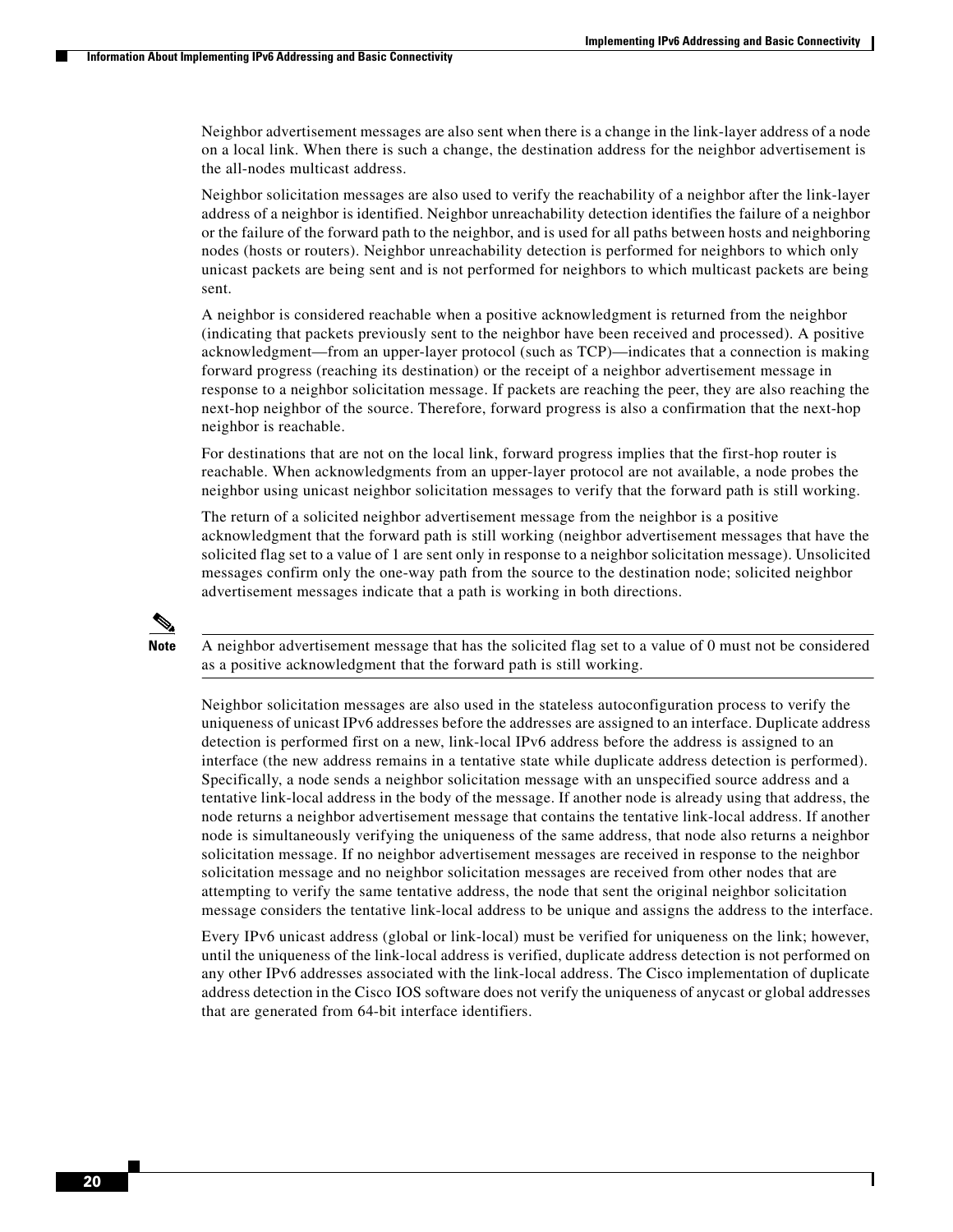### <span id="page-20-1"></span>**IPv6 Router Advertisement Message**

Router advertisement (RA) messages, which have a value of 134 in the Type field of the ICMP packet header, are periodically sent out each configured interface of an IPv6 router. For stateless autoconfiguration to work properly, the advertised prefix length in RA messages must always be 64 bits.

The RA messages are sent to the all-nodes multicast address (see [Figure 13\)](#page-20-0).

<span id="page-20-0"></span>*Figure 13 IPv6 Neighbor Discovery—RA Message*



Router advertisement packet definitions:  $ICMPv6$  Type = 134 Src = router link-local address Dst = all-nodes multicast address Data = options, prefix, lifetime, autoconfig flag

RA messages typically include the following information:

- One or more onlink IPv6 prefixes that nodes on the local link can use to automatically configure their IPv6 addresses
- **•** Lifetime information for each prefix included in the advertisement
- **•** Sets of flags that indicate the type of autoconfiguration (stateless or stateful) that can be completed
- Default router information (whether the router sending the advertisement should be used as a default router and, if so, the amount of time (in seconds) the router should be used as a default router)
- **•** Additional information for hosts, such as the hop limit and MTU a host should use in packets that it originates

RAs are also sent in response to router solicitation messages. Router solicitation messages, which have a value of 133 in the Type field of the ICMP packet header, are sent by hosts at system startup so that the host can immediately autoconfigure without needing to wait for the next scheduled RA message. Given that router solicitation messages are usually sent by hosts at system startup (the host does not have a configured unicast address), the source address in router solicitation messages is usually the unspecified IPv6 address (0:0:0:0:0:0:0:0). If the host has a configured unicast address, the unicast address of the interface sending the router solicitation message is used as the source address in the message. The destination address in router solicitation messages is the all-routers multicast address with a scope of the link. When an RA is sent in response to a router solicitation, the destination address in the RA message is the unicast address of the source of the router solicitation message. **••** The amothemotion of the amothemotical information:<br> **••** The correct onlink IPv6 prefixes that nodes on the local link can use to automatically configure<br> **••** One or more onlink IPv6 prefixes that nodes on the local

The following RA message parameters can be configured:

- **•** The time interval between periodic RA messages
- **•** The "router lifetime" value, which indicates the usefulness of a router as the default router (for use by all nodes on a given link)
- **•** The network prefixes in use on a given link
- The time interval between neighbor solicitation message retransmissions (on a given link)
-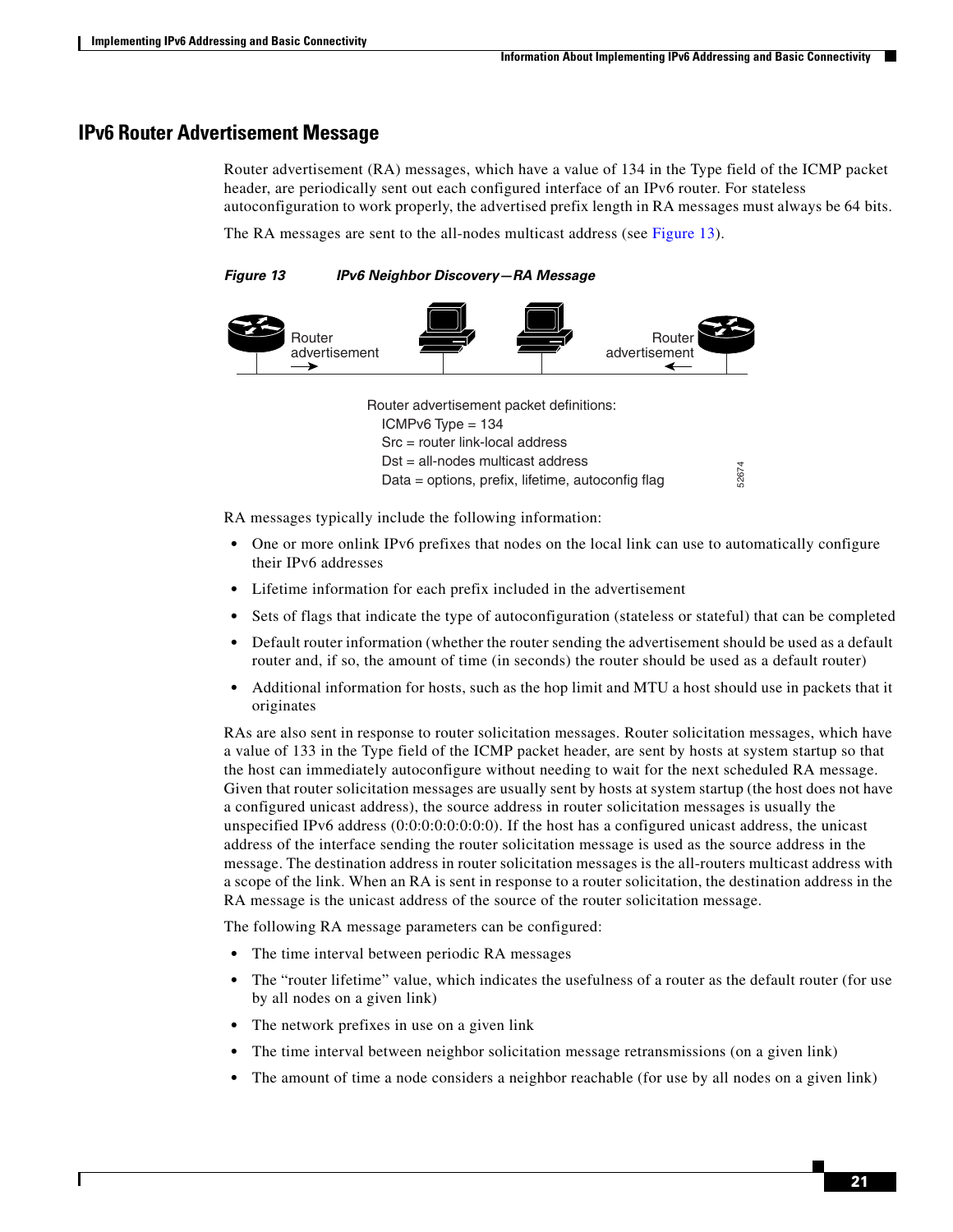Ι

The configured parameters are specific to an interface. The sending of RA messages (with default values) is automatically enabled on Ethernet and FDDI interfaces when the **ipv6 unicast-routing** command is configured. For other interface types, the sending of RA messages must be manually configured by using the **no ipv6 nd ra suppress** command. The sending of RA messages can be disabled on individual interfaces by using the **ipv6 nd ra suppress** command.

#### <span id="page-21-1"></span>**Default Router Preferences for Traffic Engineering**

Hosts discover and select default routers by listening to RAs. Typical default router selection mechanisms are suboptimal in certain cases, such as when traffic engineering is needed. For example, two routers on a link may provide equivalent but not equal-cost routing, and policy may dictate that one of the routers is preferred. Some examples are as follows:

- Multiple routers that route to distinct sets of prefixes—Redirects (sent by nonoptimal routers for a destination) mean that hosts can choose any router and the system will work. However, traffic patterns may mean that choosing one of the routers would lead to considerably fewer redirects.
- Accidentally deploying a new router—Deploying a new router before it has been fully configured could lead to hosts adopting the new router as a default router and traffic disappearing. Network managers may want to indicate that some routers are more preferred than others.
- **•** Multihomed situations—Multihomed situations may become more common, because of multiple physical links and because of the use of tunneling for IPv6 transport. Some of the routers may not provide full default routing because they route only to the 6-to-4 prefix or they route only to a corporate intranet. These situations cannot be resolved with redirects, which operate only over a single link.

The default router preference (DRP) extension provides a coarse preference metric (low, medium, or high) for default routers. The DRP of a default router is signaled in unused bits in RA messages. This extension is backward compatible, both for routers (setting the DRP bits) and hosts (interpreting the DRP bits). These bits are ignored by hosts that do not implement the DRP extension. Similarly, the values sent by routers that do not implement the DRP extension will be interpreted by hosts that do implement it as indicating a "medium" preference.

DRPs need to be configured manually. For information on configuring the optional DRP extension, see the "[Configuring the DRP Extension for Traffic Engineering](#page-34-0)" section.

### <span id="page-21-0"></span>**IPv6 Neighbor Redirect Message**

A value of 137 in the type field of the ICMP packet header identifies an IPv6 neighbor redirect message. Routers send neighbor redirect messages to inform hosts of better first-hop nodes on the path to a destination (see [Figure 14](#page-22-0)).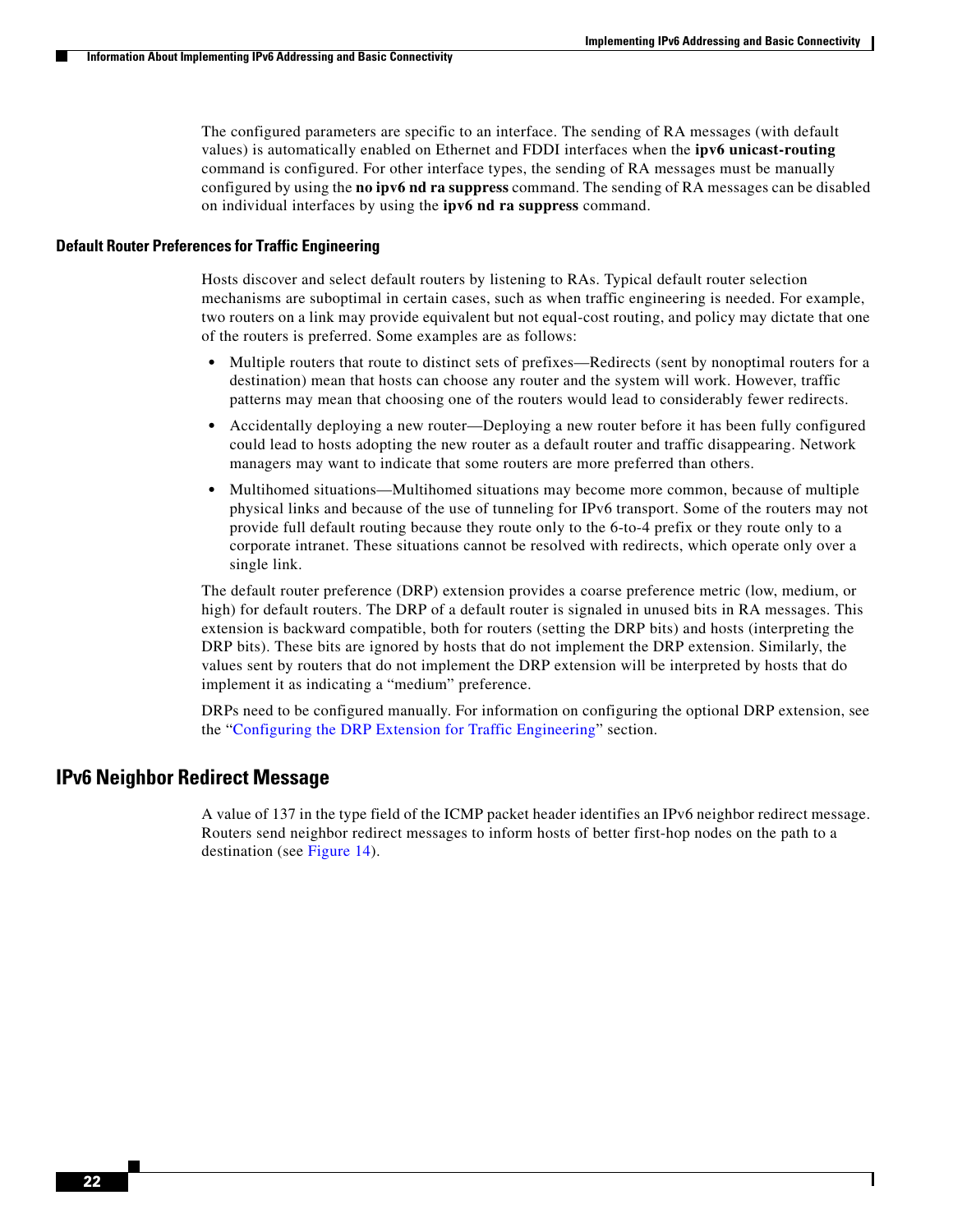

#### <span id="page-22-0"></span>*Figure 14 IPv6 Neighbor Discovery—Neighbor Redirect Message*



**Note** A router must be able to determine the link-local address for each of its neighboring routers in order to ensure that the target address (the final destination) in a redirect message identifies the neighbor router by its link-local address. For static routing, the address of the next-hop router should be specified using the link-local address of the router; for dynamic routing, all IPv6 routing protocols must exchange the link-local addresses of neighboring routers.

After forwarding a packet, a router should send a redirect message to the source of the packet under the following circumstances:

- **•** The destination address of the packet is not a multicast address.
- The packet was not addressed to the router.
- The packet is about to be sent out the interface on which it was received.
- **•** The router determines that a better first-hop node for the packet resides on the same link as the source of the packet.
- **•** The source address of the packet is a global IPv6 address of a neighbor on the same link, or a link-local address.

Use the **ipv6 icmp error-interval** command to limit the rate at which the router generates all IPv6 ICMP error messages, including neighbor redirect messages, which ultimately reduces link-layer congestion.



**Note** A router must not update its routing tables after receiving a neighbor redirect message, and hosts must not originate neighbor redirect messages.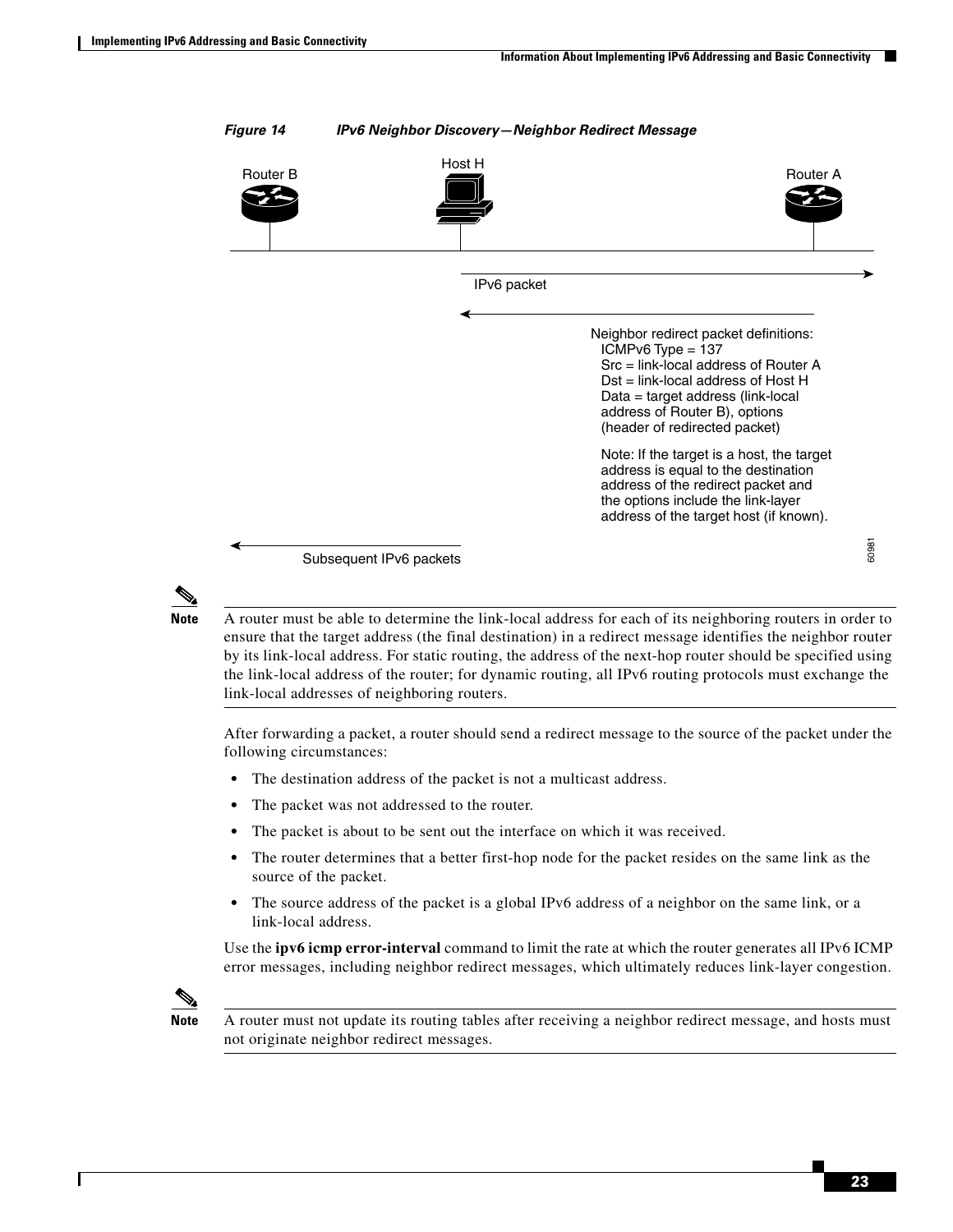$\mathsf{l}$ 

## <span id="page-23-0"></span>**Link, Subnet, and Site Addressing Changes**

This section describes the IPv6 stateless autoconfiguration and general prefix features, which can be used to manage link, subnet, and site addressing changes.

### <span id="page-23-2"></span>**IPv6 Stateless Autoconfiguration**

All interfaces on IPv6 nodes must have a link-local address, which is usually automatically configured from the identifier for an interface and the link-local prefix FE80::/10. A link-local address enables a node to communicate with other nodes on the link and can be used to further configure the node.

Nodes can connect to a network and automatically generate global IPv6 addresses without the need for manual configuration or help of a server, such as a Dynamic Host Configuration Protocol (DHCP) server. With IPv6, a router on the link advertises in RA messages any global prefixes, and its willingness to function as a default router for the link. RA messages are sent periodically and in response to router solicitation messages, which are sent by hosts at system startup.

A node on the link can automatically configure global IPv6 addresses by appending its interface identifier (64 bits) to the prefixes (64 bits) included in the RA messages. The resulting 128-bit IPv6 addresses configured by the node are then subjected to duplicate address detection to ensure their uniqueness on the link. If the prefixes advertised in the RA messages are globally unique, then the IPv6 addresses configured by the node are also guaranteed to be globally unique. Router solicitation messages, which have a value of 133 in the Type field of the ICMP packet header, are sent by hosts at system startup so that the host can immediately autoconfigure without needing to wait for the next scheduled RA message.

### <span id="page-23-3"></span>**Simplified Network Renumbering for IPv6 Hosts**

The strict aggregation of the global routing table requires that networks be renumbered when the service provider for the network is changed. When the stateless autoconfiguration functionality in IPv6 is used to renumber a network, the prefix from a new service provider is added to RA messages that are sent on the link. (The RA messages contain both the prefix from the old service provider and the prefix from the new service provider.) Nodes on the link automatically configure additional addresses by using the prefix from the new service provider. The nodes can then use the addresses created from the new prefix and the existing addresses created from the old prefix on the link. Configuration of the lifetime parameters associated with the old and new prefixes means that nodes on the link can make the transition to using only addresses created from the new prefix. During a transition period, the old prefix is removed from RA messages and only addresses that contain the new prefix are used on the link (the renumbering is complete) (see [Figure 15](#page-23-1)).

<span id="page-23-1"></span>

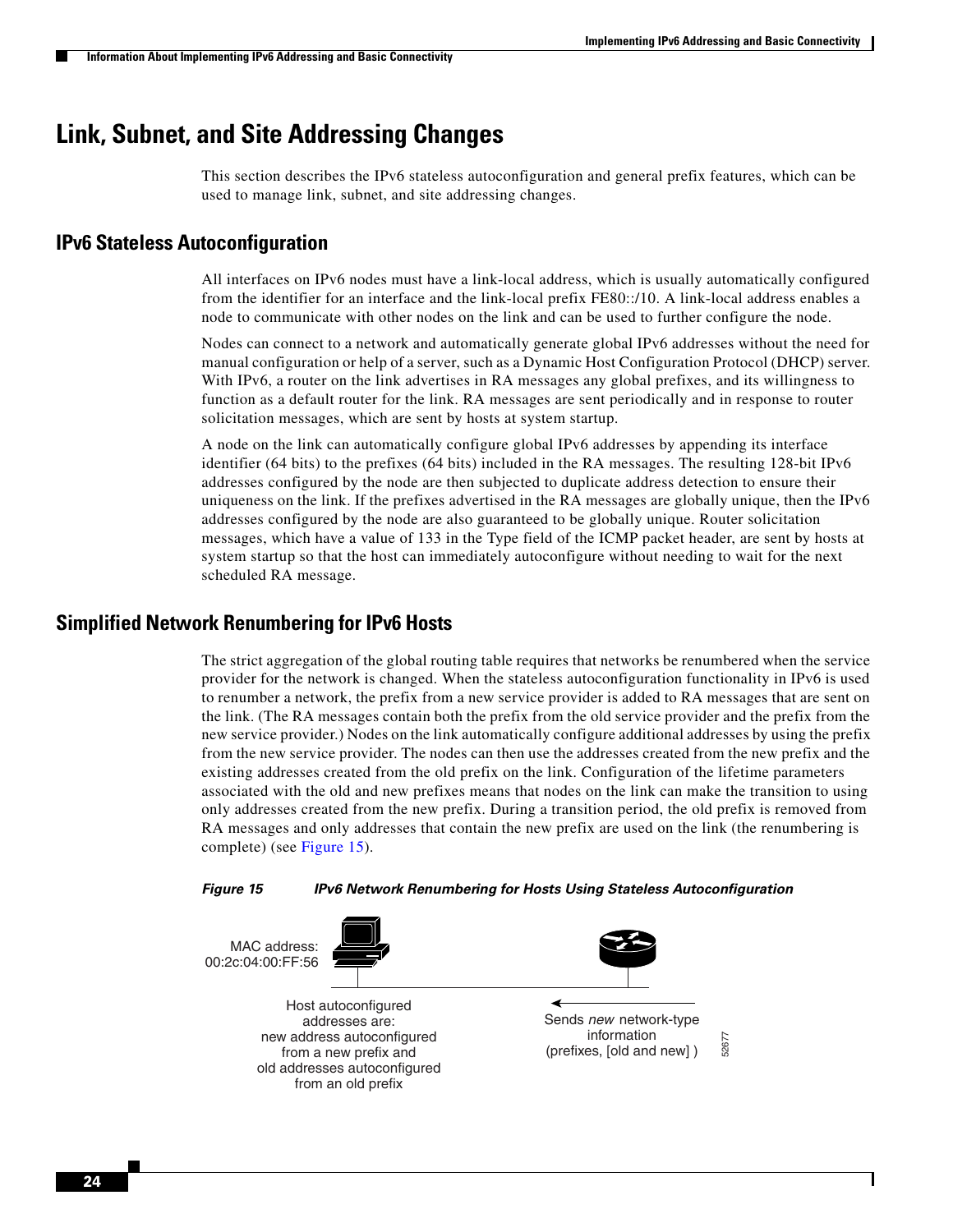a ka

### <span id="page-24-2"></span>**IPv6 General Prefixes**

The upper 64 bits of an IPv6 address are composed from a global routing prefix plus a subnet ID, as defined in RFC 3513. A general prefix (for example, /48) holds a short prefix, based on which a number of longer, more specific prefixes (for example, /64) can be defined. When the general prefix is changed, all of the more specific prefixes based on it will change, too. This function greatly simplifies network renumbering and allows for automated prefix definition.

For example, a general prefix might be 48 bits long ("/48") and the more specific prefixes generated from it might be 64 bits long ("/64"). In the following example, the leftmost 48 bits of all the specific prefixes will be the same—and the same as the general prefix itself. The next 16 bits are all different.

- **•** General prefix: 2001:0DB8:2222::/48
- **•** Specific prefix: 2001:0DB8:2222:0000::/64
- **•** Specific prefix: 2001:0DB8:2222:0001::/64
- **•** Specific prefix: 2001:0DB8:2222:4321::/64
- **•** Specific prefix: 2001:0DB8:2222:7744::/64

General prefixes can be defined in several ways:

- **•** Manually
- **•** Based on a 6to4 interface
- **•** Dynamically, from a prefix received by a DHCP for IPv6 prefix delegation client

More specific prefixes, based on a general prefix, can be used when configuring IPv6 on an interface.

### **DHCP for IPv6 Prefix Delegation**

DHCP for IPv6 can be used in environments to deliver stateful and stateless information. For further information about this feature, see *Implementing DHCP for IPv6*.

## <span id="page-24-0"></span>**IPv6 Prefix Aggregation**

The aggregatable nature of the IPv6 address space enables an IPv6 addressing hierarchy. For example, an enterprise can subdivide a single IPv6 prefix from a service provider into multiple, longer prefixes for use within its internal network. Conversely, a service provider can aggregate all of the prefixes of its customers into a single, shorter prefix that the service provider can then advertise over the IPv6 internet (see [Figure 16](#page-24-1)).

<span id="page-24-1"></span>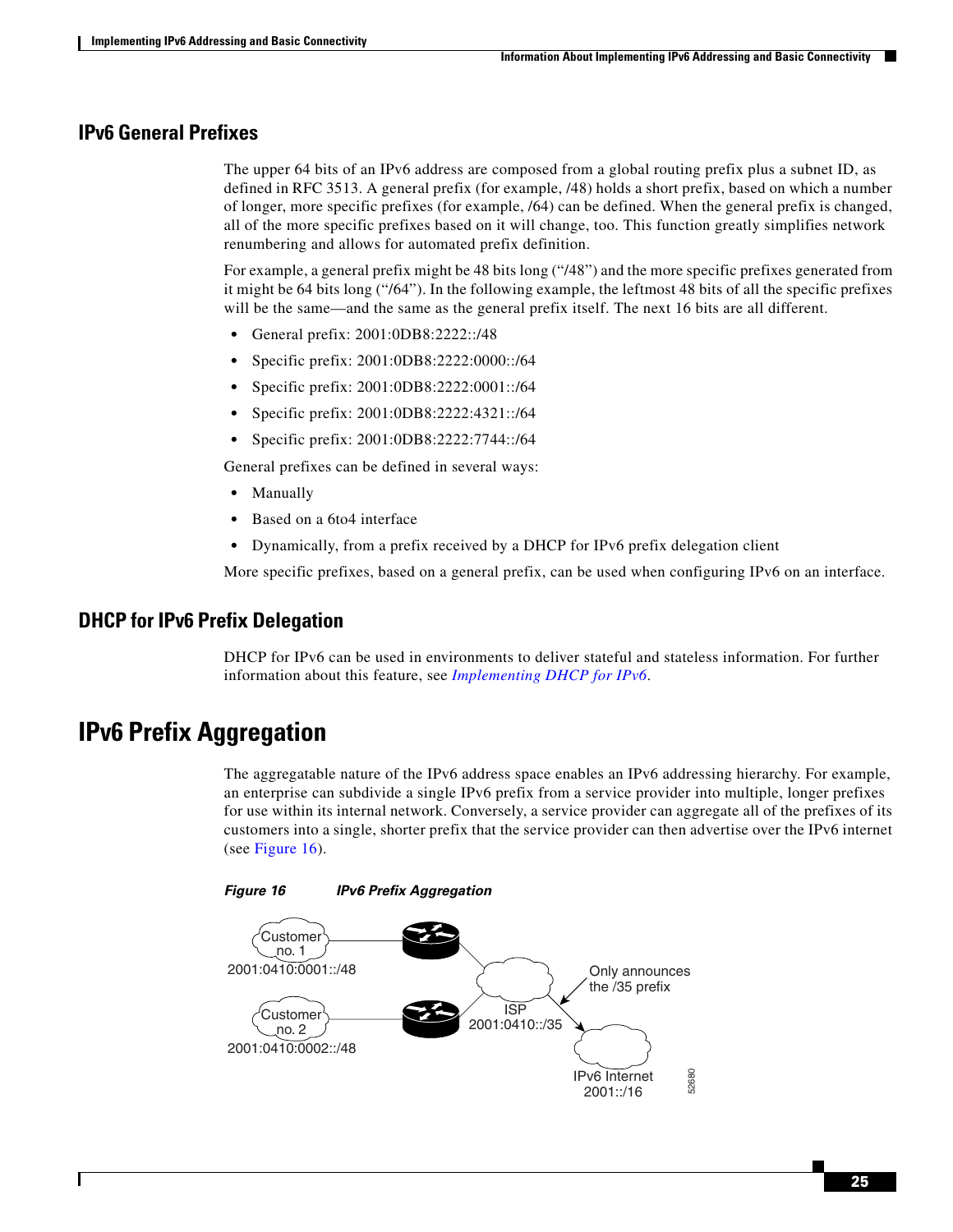## <span id="page-25-0"></span>**IPv6 Site Multihoming**

Multiple IPv6 prefixes can be assigned to networks and hosts. Having multiple prefixes assigned to a network makes it easy for that network to connect to multiple ISPs without breaking the global routing table (see [Figure 17\)](#page-25-4).

#### <span id="page-25-4"></span>*Figure 17 IPv6 Site Multihoming*



## <span id="page-25-1"></span>**IPv6 Data Links**

In IPv6 networks, a data link is a network sharing a particular link-local prefix. Data links are networks arbitrarily segmented by a network administrator in order to provide a multilevel, hierarchical routing structure while shielding the subnetwork from the addressing complexity of attached networks. The function of a subnetwork in IPv6 is similar to a subnetwork in IPv4. A subnetwork prefix is associated with one data link; multiple subnetwork prefixes may be assigned to the same data link.

The following data links are supported for IPv6: ATM permanent virtual circuit (PVC) and ATM LANE, Ethernet, Fast Ethernet, Gigabit Ethernet, FDDI, Frame Relay PVC, Cisco High-Level Data Link Control (HDLC), PPP over Packet over SONET, ISDN, serial interfaces, and dynamic packet transport (DPT). See *Start Here: Cisco IOS Software Release Specifics for IPv6 Features* for release details on supported data links.

## <span id="page-25-2"></span>**Routed Bridge Encapsulation for IPv6**

Routed bridge encapsulation (RBE) provides a mechanism for routing a protocol from a bridged interface to another routed or bridged interface. RBE for IPv6 can be used on ATM point-to-point subinterfaces that are configured for IPv6 half-bridging. Routing of IP packets and IPv6 half-bridging, bridging, PPP over Ethernet (PPPoE), or other Ethernet 802.3-encapsulated protocols can be configured on the same subinterface.

## <span id="page-25-3"></span>**Dual IPv4 and IPv6 Protocol Stacks**

The dual IPv4 and IPv6 protocol stack technique can be used to transition to IPv6. It enables gradual, one-by-one upgrades to applications running on nodes. Applications running on nodes are upgraded to make use of the IPv6 protocol stack. Applications that are not upgraded—they support only the IPv4 protocol stack—can coexist with upgraded applications on a node. New and upgraded applications make use of both the IPv4 and IPv6 protocol stacks (see [Figure 18\)](#page-26-1).

Ι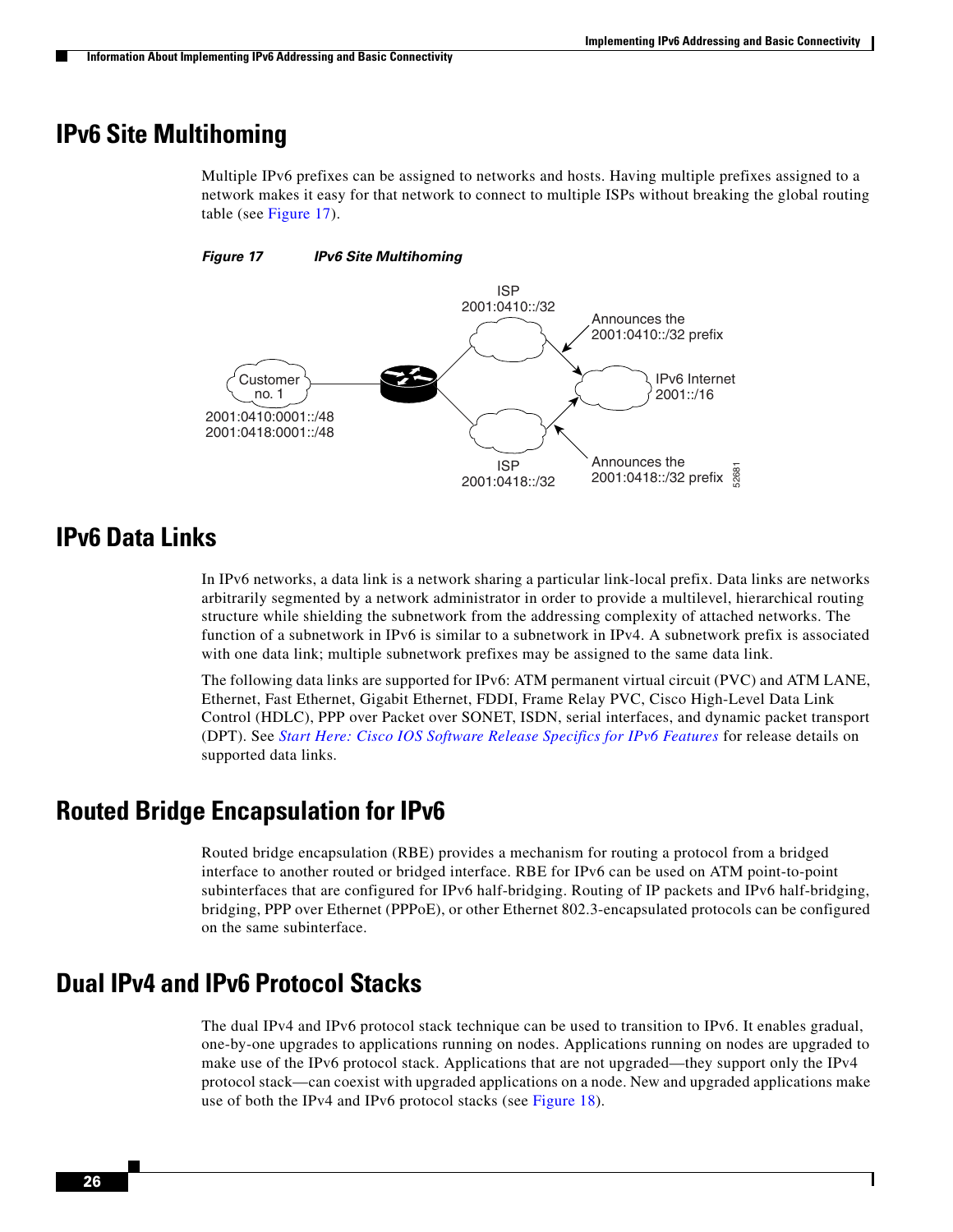**The State** 



<span id="page-26-1"></span>*Figure 18 Dual IPv4 and IPv6 Protocol Stack Technique*

One application program interface (API) supports both IPv4 and IPv6 addresses and DNS requests. An application can be upgraded to the new API and still use only the IPv4 protocol stack. The Cisco IOS software supports the dual IPv4 and IPv6 protocol stack technique. When an interface is configured with both an IPv4 and an IPv6 address, the interface will forward both IPv4 and IPv6 traffic.

In [Figure 19,](#page-26-2) an application that supports dual IPv4 and IPv6 protocol stacks requests all available addresses for the destination hostname www.a.com from a DNS server. The DNS server replies with all available addresses (both IPv4 and IPv6 addresses) for www.example.com. The application chooses an address—in most cases, IPv6 addresses are the default choice—and connects the source node to the destination using the IPv6 protocol stack.

#### <span id="page-26-2"></span>*Figure 19 Dual IPv4 and IPv6 Protocol Stack Applications*



# <span id="page-26-0"></span>**How to Implement IPv6 Addressing and Basic Connectivity**

The tasks in the following sections explain how to implement IPv6 addressing and basic connectivity:

- **•** [Configuring IPv6 Addressing and Enabling IPv6 Routing, page 28](#page-27-0)
- [Defining and Using IPv6 General Prefixes, page 30](#page-29-0)

I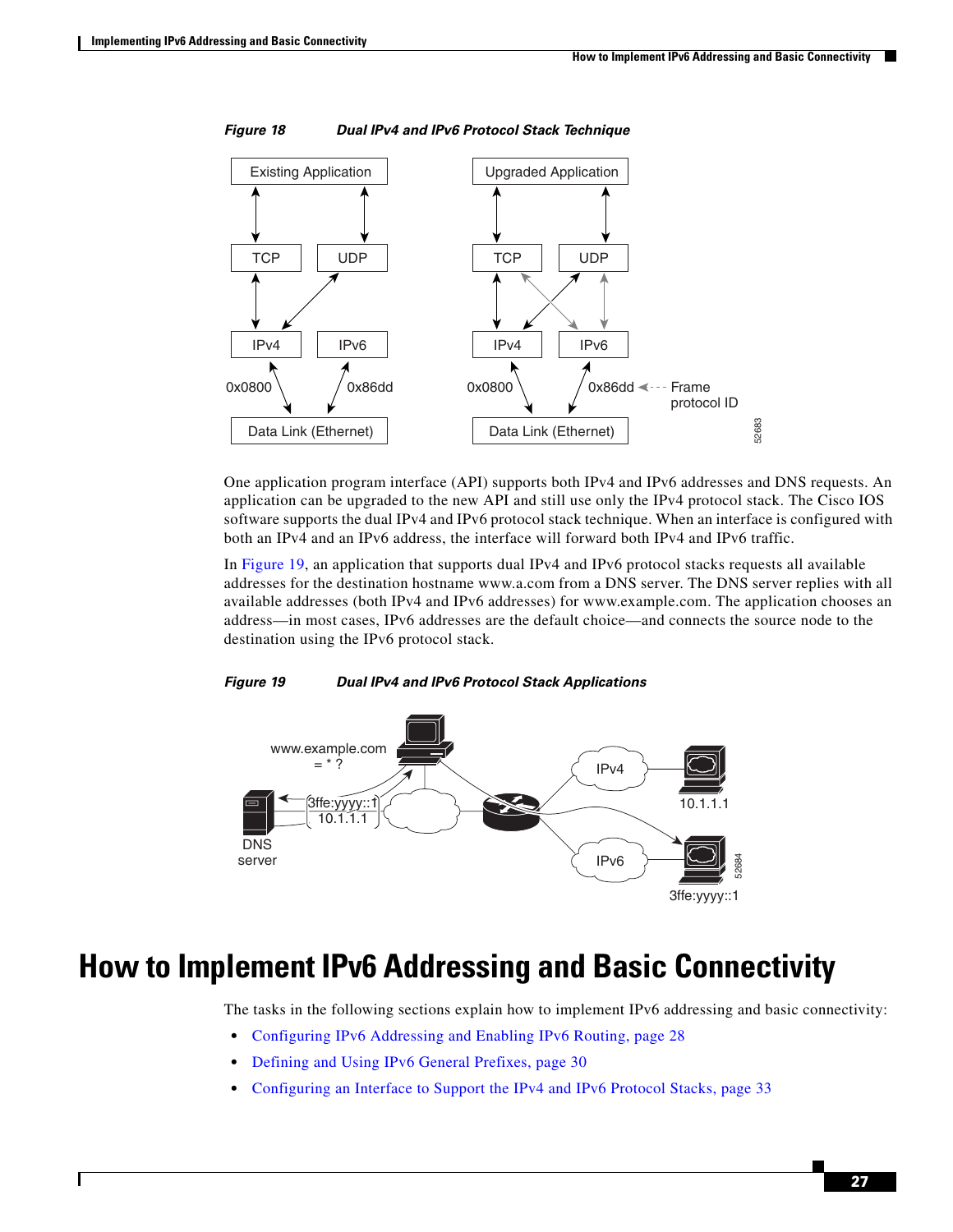- **•** [Configuring IPv6 ICMP Rate Limiting, page 34](#page-33-0)
- **•** [Configuring the DRP Extension for Traffic Engineering, page 35](#page-34-0)
- **•** [Configuring Cisco Express Forwarding and Distributed Cisco Express Forwarding Switching for](#page-35-0)  [IPv6, page 36](#page-35-0)
- **•** [Mapping Hostnames to IPv6 Addresses, page 41](#page-40-0)
- **•** [Mapping IPv6 Addresses to IPv6 ATM and Frame Relay Interfaces, page 42](#page-41-0)
- **•** [Displaying IPv6 Redirect Messages, page 45](#page-44-0)

## <span id="page-27-0"></span>**Configuring IPv6 Addressing and Enabling IPv6 Routing**

This task explains how to assign IPv6 addresses to individual router interfaces and enable the forwarding of IPv6 traffic globally on the router. By default, IPv6 addresses are not configured and IPv6 routing is disabled.

**Note** The *ipv6-address* argument in the **ipv6 address** command must be in the form documented in RFC 2373 where the address is specified in hexadecimal using 16-bit values between colons.

The *ipv6-prefix* argument in the **ipv6 address** command must be in the form documented in RFC 2373 where the address is specified in hexadecimal using 16-bit values between colons.

The **/***prefix-length* keyword and argument in the **ipv6 address** command is a decimal value that indicates how many of the high-order contiguous bits of the address comprise the prefix (the network portion of the address) A slash mark must precede the decimal value.

### <span id="page-27-1"></span>**IPv6 Multicast Groups**

An IPv6 address must be configured on an interface for the interface to forward IPv6 traffic. Configuring a global IPv6 address on an interface automatically configures a link-local address and activates IPv6 for that interface. Additionally, the configured interface automatically joins the following required multicast groups for that link:

- Solicited-node multicast group FF02:0:0:0:0:1:FF00::/104 for each unicast and anycast address assigned to the interface
- **•** All-nodes link-local multicast group FF02::1
- All-routers link-local multicast group FF02::2



**Note** The solicited-node multicast address is used in the neighbor discovery process.

### **Restrictions**

In Cisco IOS Release 12.2(4)T or later releases, Cisco IOS Release 12.0(21)ST, and Cisco IOS Release 12.0(22)S or later releases, the **ipv6 address** or **ipv6 address eui-64** command can be used to configure multiple IPv6 global addresses within the same prefix on an interface. Multiple IPv6 link-local addresses on an interface are not supported.

Ι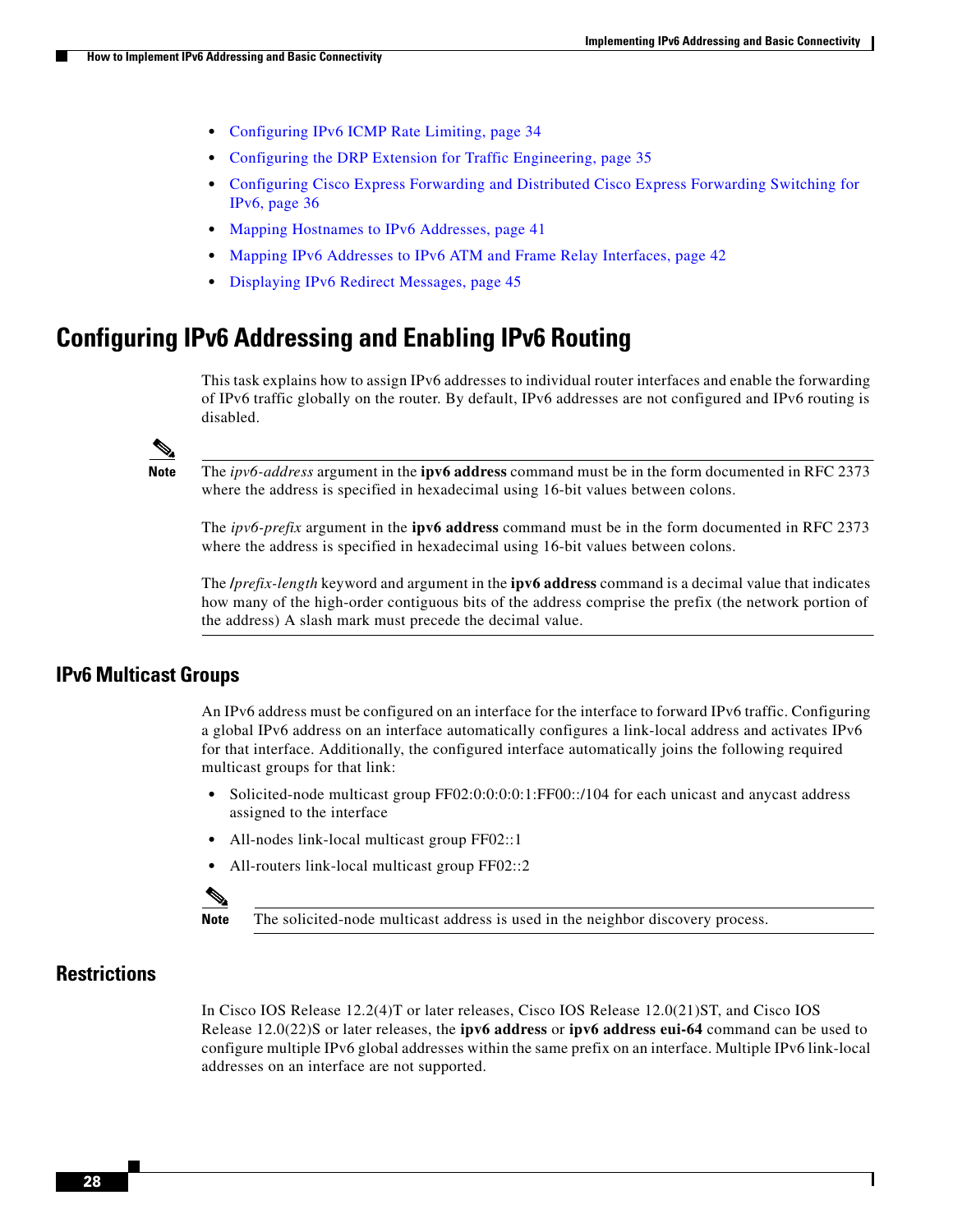Prior to Cisco IOS Releases 12.2(4)T, 12.0(21)ST, and 12.0(22)S, the Cisco IOS command-line interface (CLI) displays the following error message when multiple IPv6 addresses within the same prefix on an interface are configured:

Prefix *<prefix-number>* already assigned to *<interface-type>*

#### **SUMMARY STEPS**

- **1. enable**
- **2. configure terminal**
- **3. interface** *type number*
- **4. ipv6 address** *ipv6-prefix***/***prefix-length* **eui-64** or **ipv6 address** *ipv6-address***/***prefix-length* **link-local** or **ipv6 address** *ipv6-prefix***/***prefix-length* **anycast** or **ipv6 enable**
- **5. exit**
- **6. ipv6 unicast-routing**

#### **DETAILED STEPS**

 $\Gamma$ 

|        | <b>Command or Action</b>                                      | Purpose                                                                                           |
|--------|---------------------------------------------------------------|---------------------------------------------------------------------------------------------------|
| Step 1 | enable                                                        | Enables privileged EXEC mode.                                                                     |
|        |                                                               | Enter your password if prompted.<br>$\bullet$                                                     |
|        | <b>Example:</b><br>Router> enable                             |                                                                                                   |
| Step 2 | configure terminal                                            | Enters global configuration mode.                                                                 |
|        | <b>Example:</b><br>Router# configure terminal                 |                                                                                                   |
| Step 3 | interface type number                                         | Specifies an interface type and number, and places the<br>router in interface configuration mode. |
|        | <b>Example:</b><br>Router (config) # interface ethernet $0/0$ |                                                                                                   |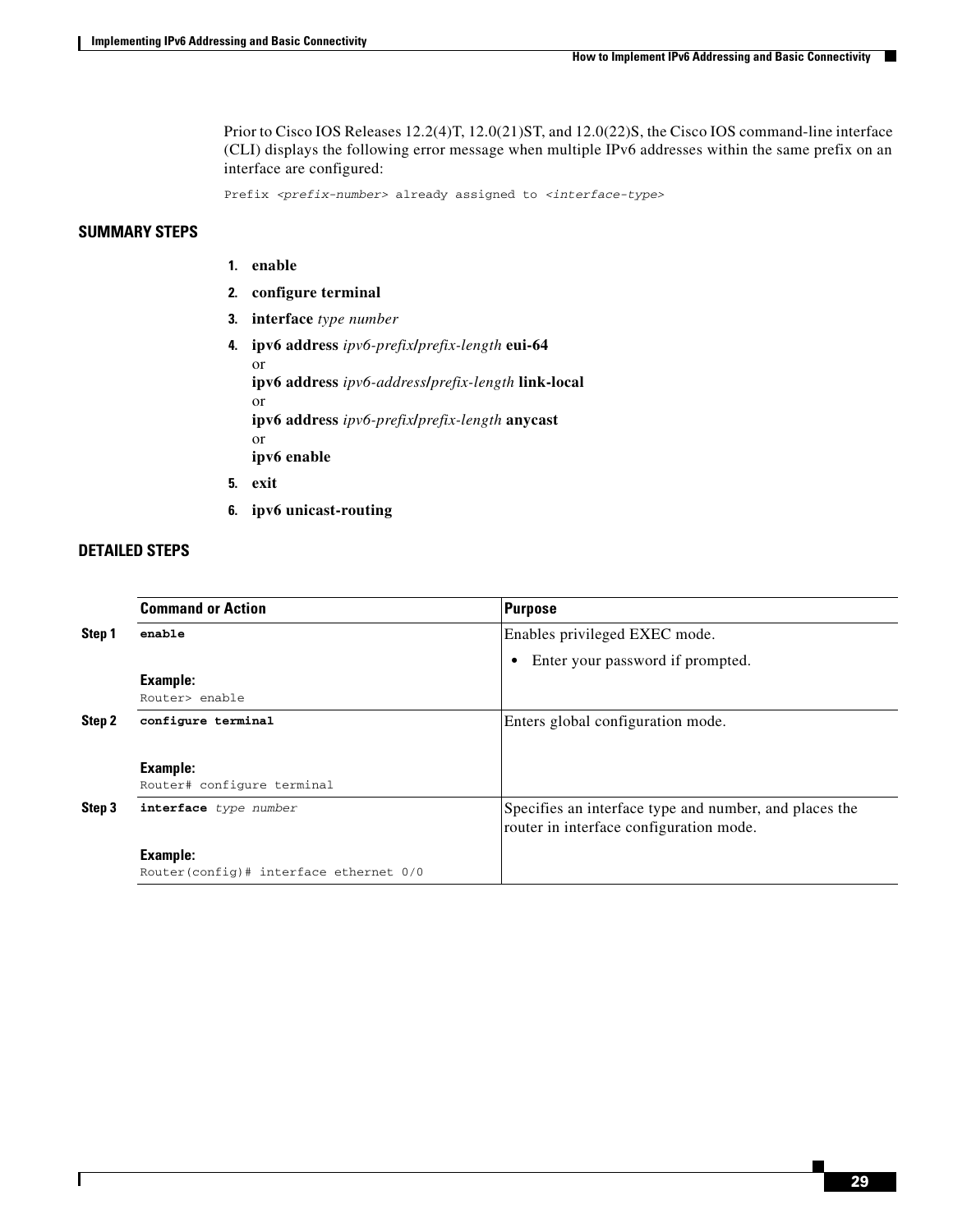|        | <b>Command or Action</b>                                                                                                                                                    | <b>Purpose</b>                                                                                                                                                                                                                                                                                                                                                                     |
|--------|-----------------------------------------------------------------------------------------------------------------------------------------------------------------------------|------------------------------------------------------------------------------------------------------------------------------------------------------------------------------------------------------------------------------------------------------------------------------------------------------------------------------------------------------------------------------------|
| Step 4 | ipv6 address ipv6-prefix/prefix-length eui-64<br>or                                                                                                                         | Specifies an IPv6 network assigned to the interface and<br>enables IPv6 processing on the interface.                                                                                                                                                                                                                                                                               |
|        | ipv6 address ipv6-address/prefix-length<br>link-local                                                                                                                       | or                                                                                                                                                                                                                                                                                                                                                                                 |
|        | <b>or</b>                                                                                                                                                                   | Specifies an IPv6 address assigned to the interface and<br>enables IPv6 processing on the interface.                                                                                                                                                                                                                                                                               |
|        | ipv6 address ipv6-prefix/prefix-length anycast<br>or<br>ipv6 enable                                                                                                         | <sub>or</sub><br>Automatically configures an IPv6 link-local address on the<br>interface while also enabling the interface for IPv6<br>processing. The link-local address can be used only to<br>communicate with nodes on the same link.                                                                                                                                          |
|        | Example:<br>Router(config-if)# ipv6 address<br>2001:0DB8:0:1::/64 eui-64<br><b>or</b><br>Example:<br>Router(config-if)# ipv6 address<br>FE80::260:3EFF:FE11:6770 link-local | Specifying the ipv6 address eui-64 command<br>$\bullet$<br>configures global IPv6 addresses with an interface<br>identifier (ID) in the low-order 64 bits of the IPv6<br>address. Only the 64-bit network prefix for the address<br>needs to be specified; the last 64 bits are automatically<br>computed from the interface ID.<br>Specifying the ipv6 address link-local command |
|        | <sub>or</sub><br><b>Example:</b><br>Router(config-if) ipv6 address<br>2001:0DB8:1:1:FFFF:FFFF:FFFF:FFFE/64 anycast<br>or                                                    | configures a link-local address on the interface that is<br>used instead of the link-local address that is<br>automatically configured when IPv6 is enabled on the<br>interface.<br>Specifying the ipv6 address any cast command adds an<br>$\bullet$<br>IPv6 anycast address.                                                                                                     |
|        | <b>Example:</b><br>Router(config-if)# ipv6 enable                                                                                                                           |                                                                                                                                                                                                                                                                                                                                                                                    |
| Step 5 | exit                                                                                                                                                                        | Exits interface configuration mode, and returns the router to<br>global configuration mode.                                                                                                                                                                                                                                                                                        |
|        | Example:<br>Router(config-if)# exit                                                                                                                                         |                                                                                                                                                                                                                                                                                                                                                                                    |
| Step 6 | ipv6 unicast-routing                                                                                                                                                        | Enables the forwarding of IPv6 unicast datagrams.                                                                                                                                                                                                                                                                                                                                  |
|        | Example:<br>Router (config) # ipv6 unicast-routing                                                                                                                          |                                                                                                                                                                                                                                                                                                                                                                                    |

# <span id="page-29-0"></span>**Defining and Using IPv6 General Prefixes**

General prefixes can be defined in several ways:

- **•** Manually
- **•** Based on a 6to4 interface
- **•** Dynamically, from a prefix received by a DHCP for IPv6 prefix delegation client

More specific prefixes, based on a general prefix, can be used when configuring IPv6 on an interface.

 $\mathsf I$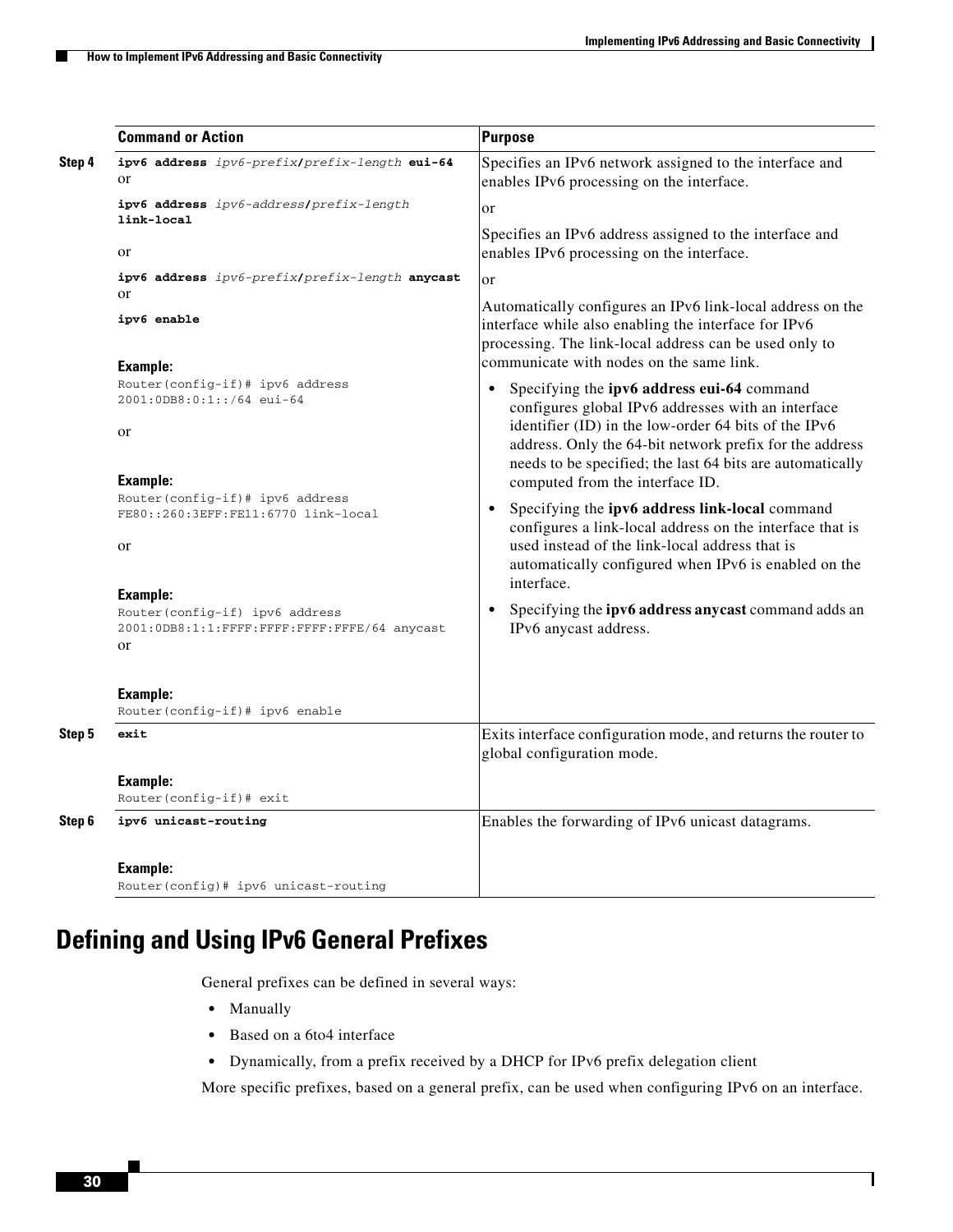The following tasks describe how to define and use IPv6 general prefixes:

- **•** [Defining a General Prefix Manually, page 31](#page-30-0)
- **•** [Defining a General Prefix Based on a 6to4 Interface, page 31](#page-30-1)
- **•** [Defining a General Prefix with the DHCP for IPv6 Prefix Delegation Client Function, page 32](#page-31-0)
- **•** [Using a General Prefix in IPv6, page 32](#page-31-1)

### <span id="page-30-0"></span>**Defining a General Prefix Manually**

The following task describes how to define a general prefix manually.

#### **SUMMARY STEPS**

- **1. enable**
- **2. configure terminal**
- **3. ipv6 general-prefix** *prefix-name* [*ipv6-prefix***/***prefix-length*] [**6to4** *interface-type interface-number*]

#### **DETAILED STEPS**

|        | <b>Command or Action</b>                                                 | Purpose                                                                                                              |
|--------|--------------------------------------------------------------------------|----------------------------------------------------------------------------------------------------------------------|
| Step 1 | enable                                                                   | Enables privileged EXEC mode.                                                                                        |
|        |                                                                          | Enter your password if prompted.<br>$\bullet$                                                                        |
|        | Example:                                                                 |                                                                                                                      |
|        | Router> enable                                                           |                                                                                                                      |
| Step 2 | configure terminal                                                       | Enters global configuration mode.                                                                                    |
|        | Example:<br>Router# configure terminal                                   |                                                                                                                      |
| Step 3 | ipv6 general-prefix prefix-name<br>$\{ipv6-prefix/prefix-length \}$ 6to4 | Defines a general prefix for an IPv6 address.                                                                        |
|        | interface-type interface-number}                                         | When defining a general prefix manually, specify both the<br><i>ipv6-prefix</i> and <i>lprefix-length</i> arguments. |
|        | Example:                                                                 |                                                                                                                      |
|        | Router(config)# ipv6 general-prefix my-prefix<br>2001:0DB8:2222::/48     |                                                                                                                      |

### <span id="page-30-1"></span>**Defining a General Prefix Based on a 6to4 Interface**

The following task describes how to define a general prefix based on a 6to4 interface.

#### **SUMMARY STEPS**

 $\mathbf I$ 

- **1. enable**
- **2. configure terminal**
- **3. ipv6 general-prefix** *prefix-name* [*ipv6-prefix***/***prefix-length*] [**6to4** *interface-type interface-number*]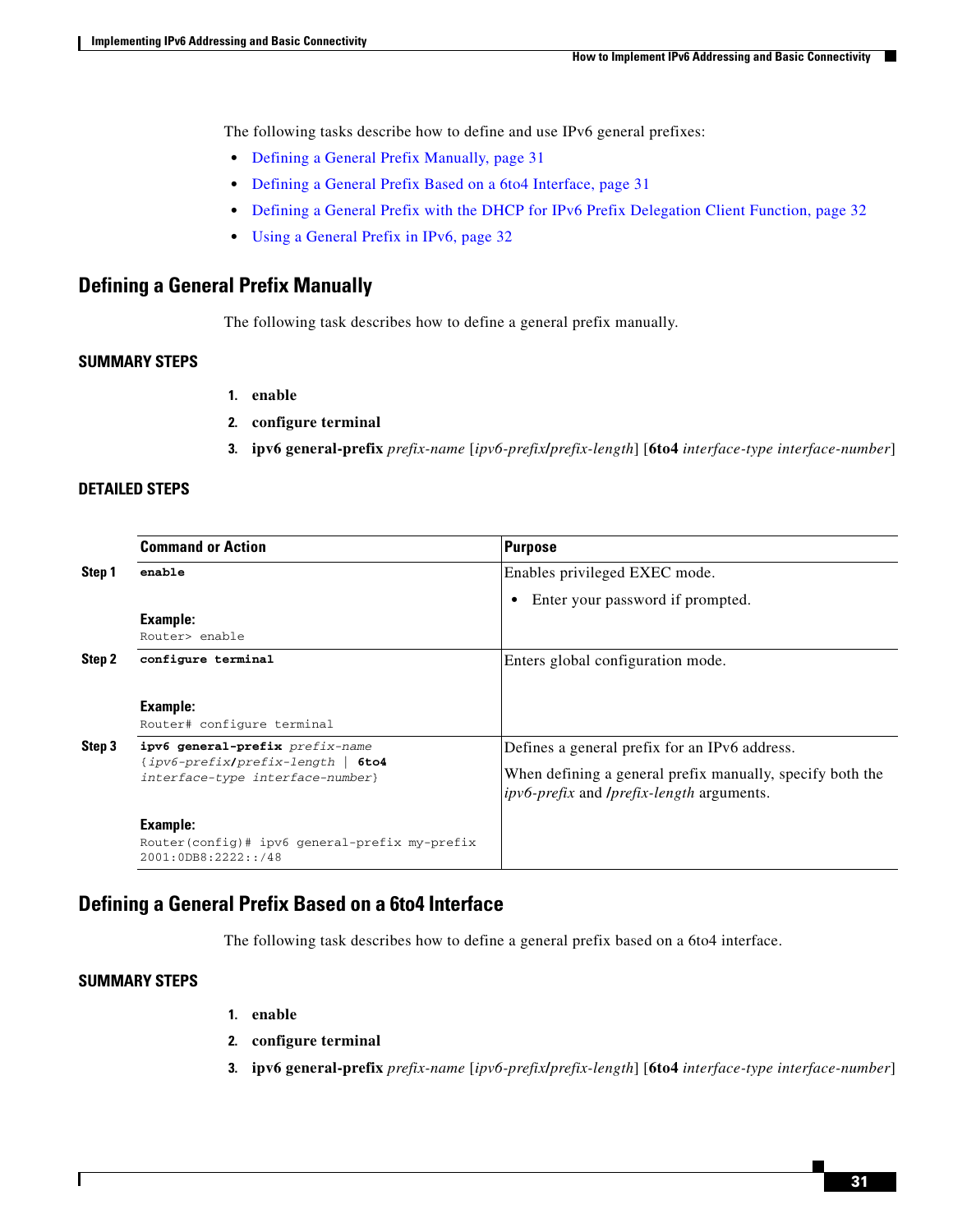ן

#### **DETAILED STEPS**

|        | <b>Command or Action</b>                                                 | Purpose                                                                                                                                                                                                           |
|--------|--------------------------------------------------------------------------|-------------------------------------------------------------------------------------------------------------------------------------------------------------------------------------------------------------------|
| Step 1 | enable                                                                   | Enables privileged EXEC mode.                                                                                                                                                                                     |
|        |                                                                          | Enter your password if prompted.<br>$\bullet$                                                                                                                                                                     |
|        | <b>Example:</b>                                                          |                                                                                                                                                                                                                   |
|        | Router> enable                                                           |                                                                                                                                                                                                                   |
| Step 2 | configure terminal                                                       | Enters global configuration mode.                                                                                                                                                                                 |
|        | <b>Example:</b><br>Router# configure terminal                            |                                                                                                                                                                                                                   |
| Step 3 | ipv6 general-prefix prefix-name<br>$\{ipv6-prefix/prefix-length \}$ 6to4 | Defines a general prefix for an IPv6 address.                                                                                                                                                                     |
|        | interface-type interface-number}                                         | When defining a general prefix based on a 6to4 interface,<br>specify the <b>6to4</b> keyword and the <i>interface-type</i><br><i>interface-number</i> arguments.                                                  |
|        | <b>Example:</b>                                                          |                                                                                                                                                                                                                   |
|        | Router(config)# ipv6 general-prefix my-prefix<br>6to4 ethernet 0         | When defining a general prefix based on an interface used<br>for 6to4 tunneling, the general prefix will be of the form<br>2001:a.b.c.d::/48, where "a.b.c.d" is the IPv4 address of the<br>interface referenced. |

### <span id="page-31-0"></span>**Defining a General Prefix with the DHCP for IPv6 Prefix Delegation Client Function**

You can define a general prefix dynamically using the DHCP for IPv6 prefix delegation client function. For information on how to perform this task, see the *Implementing DHCP for IPv6* module.

### <span id="page-31-1"></span>**Using a General Prefix in IPv6**

The following task describes how to use a general prefix in IPv6.

### **SUMMARY STEPS**

- **1. enable**
- **2. configure terminal**
- **3. interface** *type number*
- **4. ipv6 address** {*ipv6-address***/***prefix-length* | *prefix-name sub-bits***/***prefix-length*}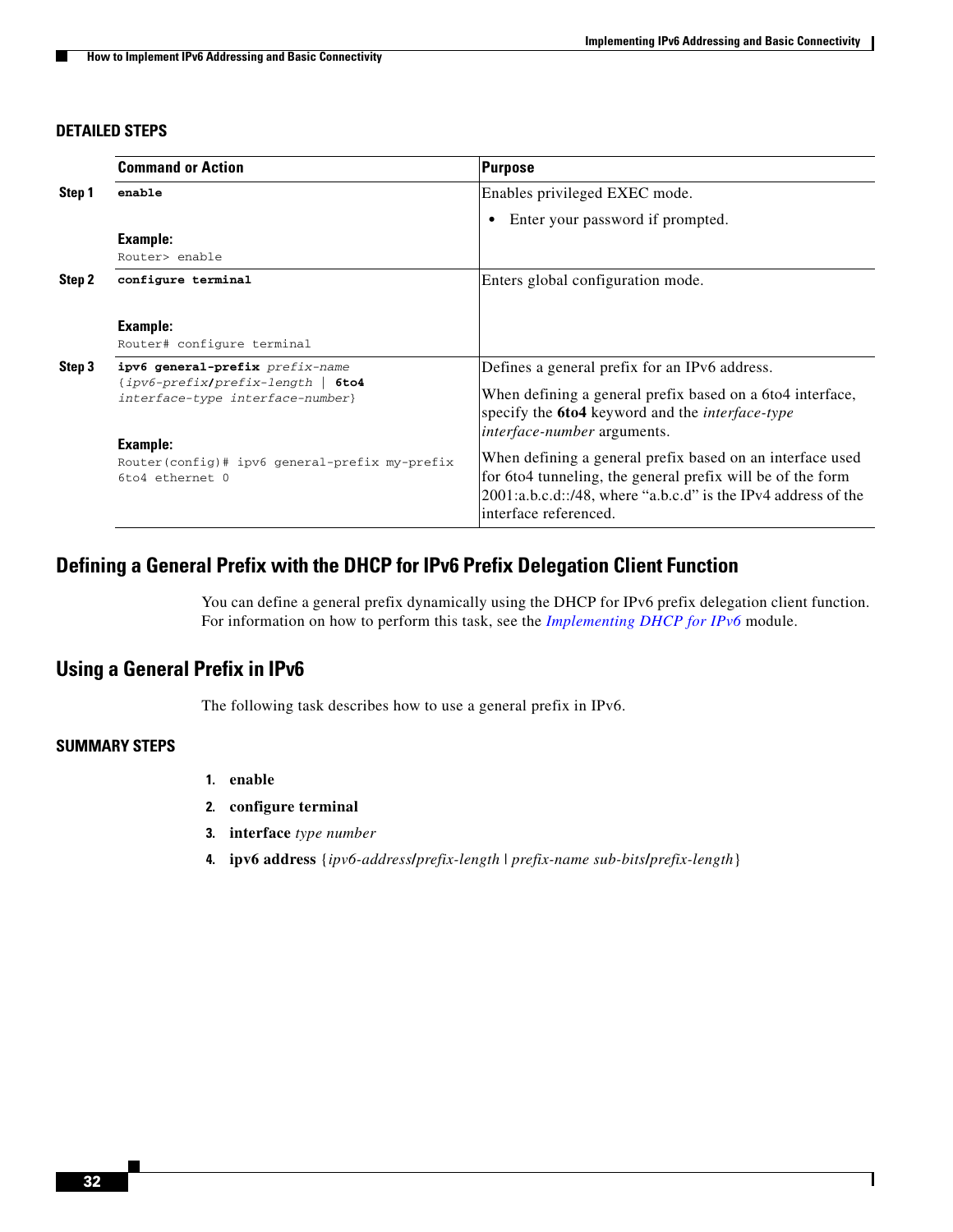#### **DETAILED STEPS**

|        | <b>Command or Action</b>                                                                  | <b>Purpose</b>                                                                                      |
|--------|-------------------------------------------------------------------------------------------|-----------------------------------------------------------------------------------------------------|
| Step 1 | enable                                                                                    | Enables privileged EXEC mode.                                                                       |
|        |                                                                                           | Enter your password if prompted.                                                                    |
|        | Example:                                                                                  |                                                                                                     |
|        | Router> enable                                                                            |                                                                                                     |
| Step 2 | configure terminal                                                                        | Enters global configuration mode.                                                                   |
|        | Example:                                                                                  |                                                                                                     |
|        | Router# configure terminal                                                                |                                                                                                     |
| Step 3 | interface type number                                                                     | Specifies an interface type and number, and places the<br>router in interface configuration mode.   |
|        | Example:                                                                                  |                                                                                                     |
|        | Router (config) # interface ethernet $0/0$                                                |                                                                                                     |
| Step 4 | <b>ipv6 address</b> { ipv6-address/prefix-length  <br>prefix-name sub-bits/prefix-length} | Configures an IPv6 prefix name for an IPv6 address and<br>enables IPv6 processing on the interface. |
|        | Example:                                                                                  |                                                                                                     |
|        | Router(config-if) ipv6 address my-prefix<br>2001:0DB8:0:7272::/64                         |                                                                                                     |

## <span id="page-32-0"></span>**Configuring an Interface to Support the IPv4 and IPv6 Protocol Stacks**

When an interface in a Cisco networking device is configured with both an IPv4 and an IPv6 address, the interface forwards both IPv4 and IPv6 traffic—the interface can send and receive data on both IPv4 and IPv6 networks. To configure an interface in a Cisco networking device to support both the IPv4 and IPv6 protocol stacks, perform the following task.

#### **SUMMARY STEPS**

 $\Gamma$ 

- **1. enable**
- **2. configure terminal**
- **3. ipv6 unicast-routing**
- **4. interface** *type number*
- **5. ip address** *ip-address mask* [**secondary**]
- **6. ipv6 address** {*ipv6-address***/***prefix-length* | *prefix-name sub-bits***/***prefix-length*}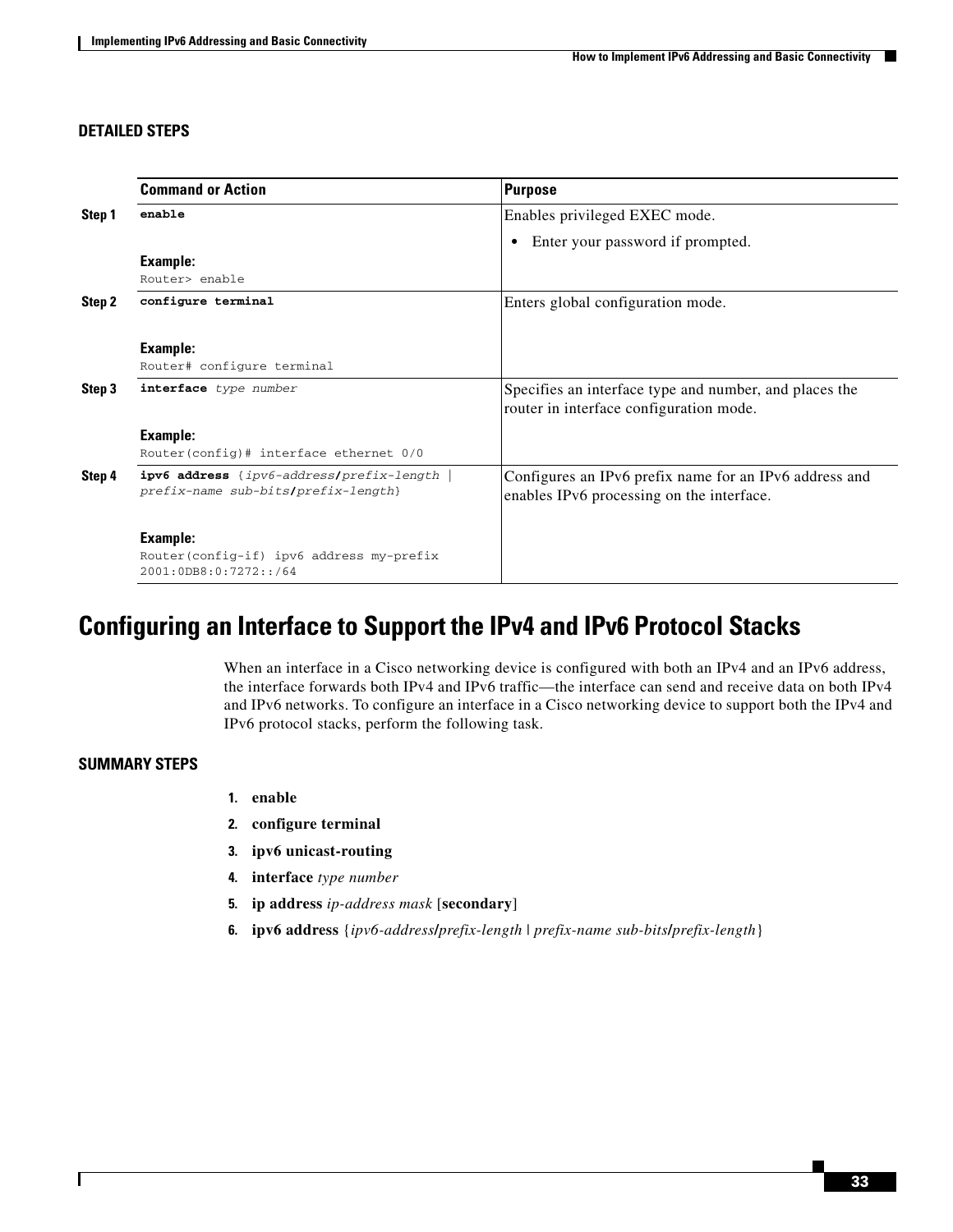#### **DETAILED STEPS**

|        | <b>Command</b>                                                                  | <b>Purpose</b>                                                                                                                                   |
|--------|---------------------------------------------------------------------------------|--------------------------------------------------------------------------------------------------------------------------------------------------|
| Step 1 | enable                                                                          | Enables privileged EXEC mode.                                                                                                                    |
|        |                                                                                 | Enter your password if prompted.<br>٠                                                                                                            |
|        | Example:                                                                        |                                                                                                                                                  |
|        | Router> enable                                                                  |                                                                                                                                                  |
| Step 2 | configure terminal                                                              | Enters global configuration mode.                                                                                                                |
|        | Example:                                                                        |                                                                                                                                                  |
|        | Router# configure terminal                                                      |                                                                                                                                                  |
| Step 3 | ipv6 unicast-routing                                                            | Enables the forwarding of IPv6 unicast datagrams.                                                                                                |
|        | Example:<br>Router(config)# ipv6 unicast routing                                |                                                                                                                                                  |
| Step 4 | interface type number                                                           | Specifies the interface type and number, and enters interface<br>configuration mode.                                                             |
|        | <b>Example:</b><br>Router(config)# interface ethernet 0                         |                                                                                                                                                  |
| Step 5 | ip address ip-address mask [secondary<br>$[\text{vrf}$ $vrf$ -name]]            | Specifies a primary or secondary IPv4 address for an interface.                                                                                  |
|        | Example:<br>Router(config-if)# ip address<br>192.168.99.1 255.255.255.0         |                                                                                                                                                  |
| Step 6 | ipv6 address {ipv6-address/prefix-length<br>prefix-name sub-bits/prefix-length} | Specifies the IPv6 network assigned to the interface and enables<br>IPv6 processing on the interface.                                            |
|        | <b>Example:</b><br>Router(config-if)# ipv6 address<br>2001:0DB8:c18:1::3/64     | See the "Configuring IPv6 Addressing and Enabling IPv6<br><b>Note</b><br>Routing" section for more information on configuring IPv6<br>addresses. |

## <span id="page-33-0"></span>**Configuring IPv6 ICMP Rate Limiting**

This task explains how to customize IPv6 ICMP rate limiting.

### <span id="page-33-1"></span>**IPv6 ICMP Rate Limiting**

In Cisco IOS Release 12.2(8)T or later releases, the IPv6 ICMP rate limiting feature implements a token bucket algorithm for limiting the rate at which IPv6 ICMP error messages are sent out on the network. The initial implementation of IPv6 ICMP rate limiting defined a fixed interval between error messages, but some applications, such as traceroute, often require replies to a group of requests sent in rapid succession. The fixed interval between error messages is not flexible enough to work with applications such as traceroute and can cause the application to fail. Implementing a token bucket scheme allows a number of tokens—representing the ability to send one error message each—to be stored in a virtual bucket. The maximum number of tokens allowed in the bucket can be specified, and for every error message to be sent, one token is removed from the bucket. If a series of error messages is generated,

ן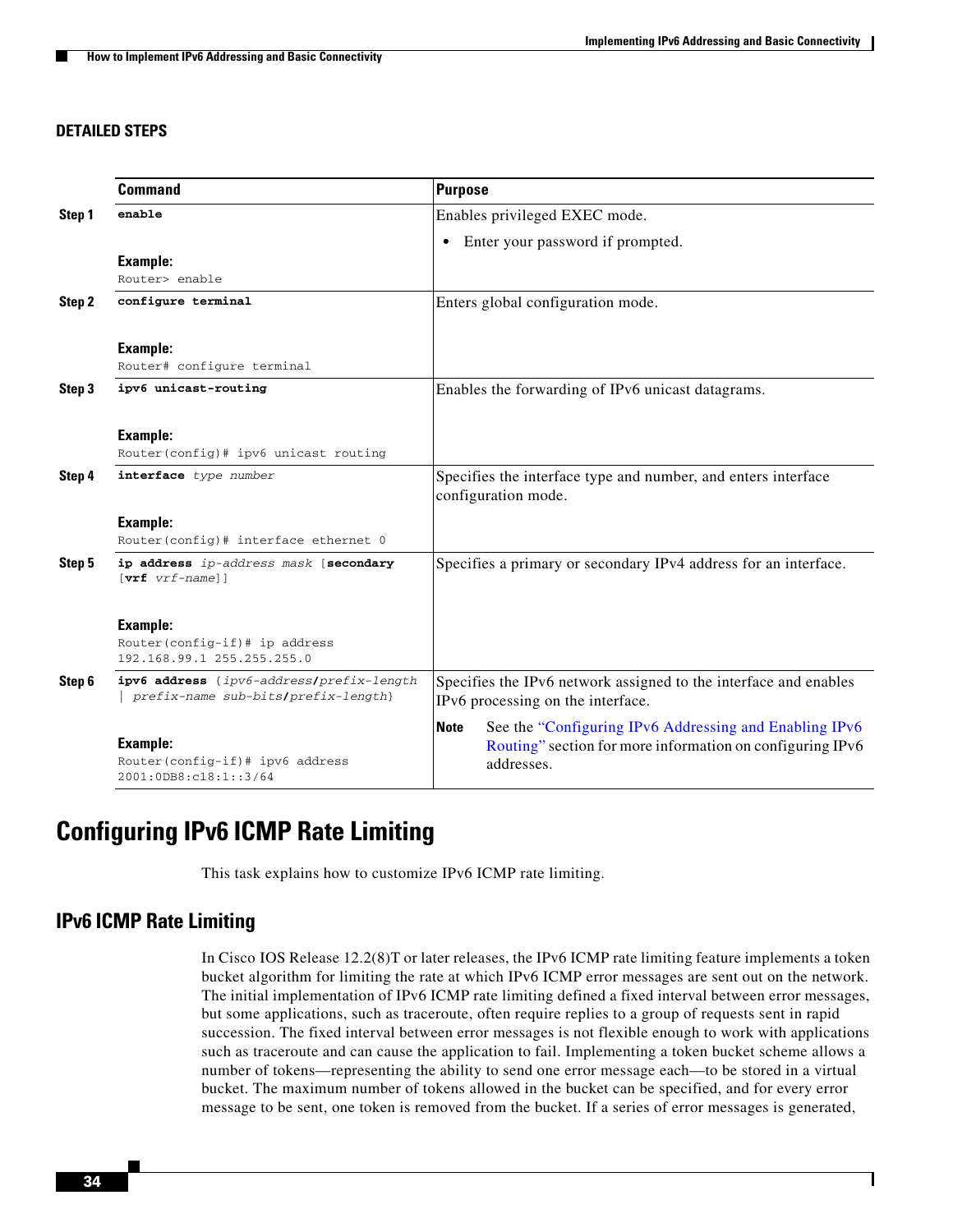error messages can be sent until the bucket is empty. When the bucket is empty of tokens, IPv6 ICMP error messages are not sent until a new token is placed in the bucket. The token bucket algorithm does not increase the average rate limiting time interval, and it is more flexible than the fixed time interval scheme.

#### **SUMMARY STEPS**

- **1. enable**
- **2. configure terminal**
- **3. ipv6 icmp error-interval** *milliseconds* [*bucketsize*]

#### **DETAILED STEPS**

|        | <b>Command or Action</b>                              | Purpose                                                                                               |
|--------|-------------------------------------------------------|-------------------------------------------------------------------------------------------------------|
| Step 1 | enable                                                | Enables privileged EXEC mode.                                                                         |
|        |                                                       | Enter your password if prompted.                                                                      |
|        | Example:                                              |                                                                                                       |
|        | Router> enable                                        |                                                                                                       |
| Step 2 | configure terminal                                    | Enters global configuration mode.                                                                     |
|        | Example:<br>Router# configure terminal                |                                                                                                       |
| Step 3 | ipv6 icmp error-interval milliseconds<br>[bucketsize] | Configures the interval and bucket size for IPv6 ICMP error<br>messages.                              |
|        | Example:                                              | The <i>milliseconds</i> argument specifies the interval<br>between tokens being added to the bucket.  |
|        | Router(config)# ipv6 icmp error-interval 50 20        | The optional <i>bucketsize</i> argument defines the maximum<br>number of tokens stored in the bucket. |

## <span id="page-34-0"></span>**Configuring the DRP Extension for Traffic Engineering**

This task describes how to configure the DRP extension to RAs in order to signal the preference value of a default router.

#### **SUMMARY STEPS**

 $\Gamma$ 

- **1. enable**
- **2. configure terminal**
- **3. interface** *type number*
- **4. ipv6 nd router-preference** {**high** | **medium** | **low**}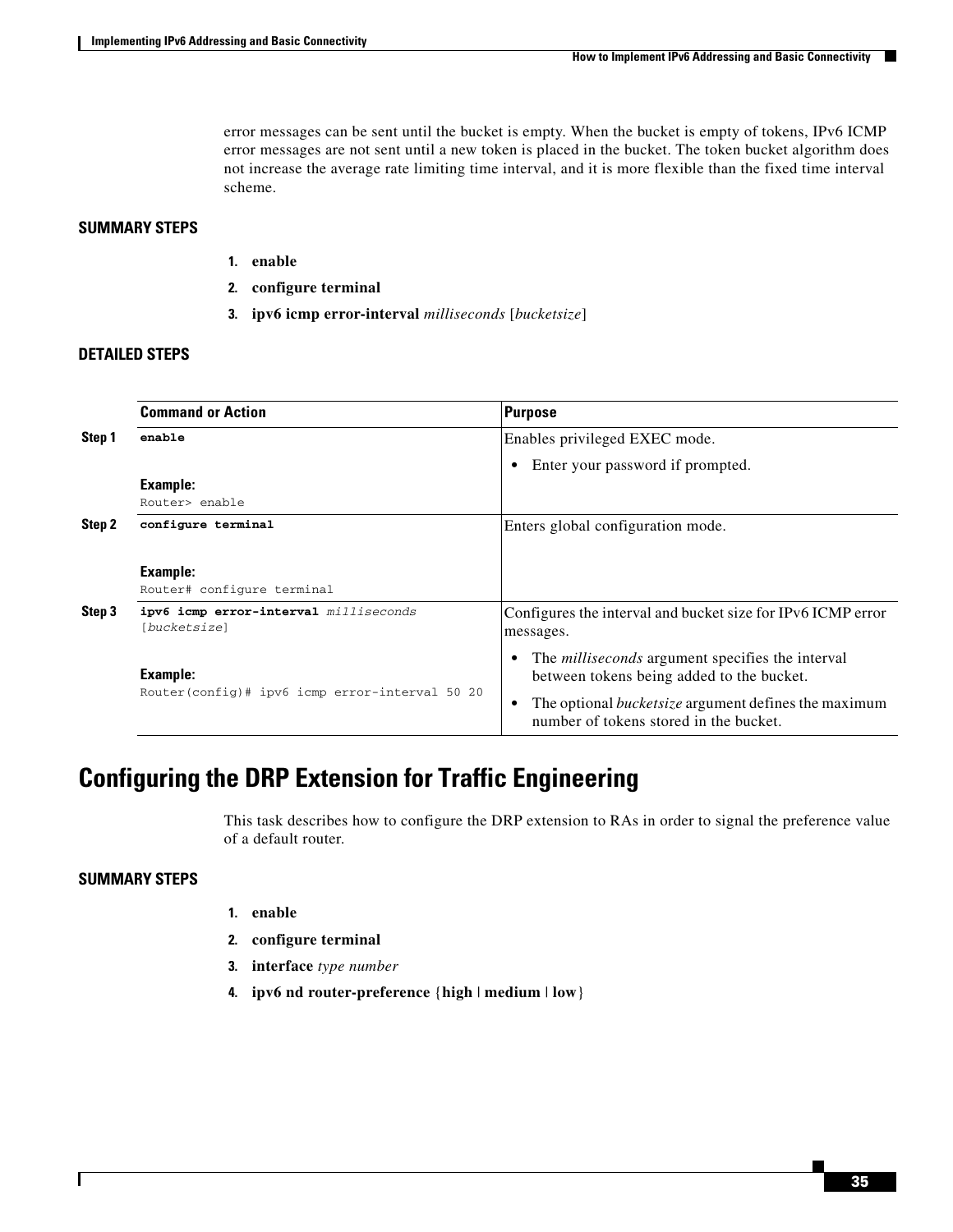#### **DETAILED STEPS**

|        | <b>Command or Action</b>                                 | Purpose                                                       |
|--------|----------------------------------------------------------|---------------------------------------------------------------|
| Step 1 | enable                                                   | Enables privileged EXEC mode.                                 |
|        |                                                          | Enter your password if prompted.<br>$\bullet$                 |
|        | Example:                                                 |                                                               |
|        | Router> enable                                           |                                                               |
| Step 2 | configure terminal                                       | Enters global configuration mode.                             |
|        |                                                          |                                                               |
|        | Example:                                                 |                                                               |
|        | Router# configure terminal                               |                                                               |
| Step 3 | interface type number                                    | Specifies the interface type and number, and enters interface |
|        |                                                          | configuration mode.                                           |
|        | Example:                                                 |                                                               |
|        | Router(config)# interface ethernet 0                     |                                                               |
| Step 4 | medium<br>$1$ ow $\}$<br>ipv6 nd router-preference {high | Configures a DRP for a router on a specific interface         |
|        |                                                          |                                                               |
|        | <b>Example:</b>                                          |                                                               |
|        | Router(config-if)# ipv6 nd router-preference high        |                                                               |

## <span id="page-35-0"></span>**Configuring Cisco Express Forwarding and Distributed Cisco Express Forwarding Switching for IPv6**

The following tasks explain how to configure Cisco Express Forwarding and distributed Cisco Express Forwarding switching for IPv6:

- Configuring Cisco Express Forwarding Switching on Distributed and Nondistributed Architecture [Platforms, page 36](#page-35-1)
- **•** [Configuring Unicast RPF, page 39](#page-38-0)

### <span id="page-35-1"></span>**Configuring Cisco Express Forwarding Switching on Distributed and Nondistributed Architecture Platforms**

Cisco Express Forwarding is designed for nondistributed architecture platforms, such as the Cisco 7200 series routers. Distributed Cisco Express Forwarding is designed for distributed architecture platforms, such as the Cisco 12000 series Internet routers or the Cisco 7500 series routers. Nondistributed platforms do not support distributed Cisco Express Forwarding; however, some distributed platforms, such as the Cisco 7500 series routers, support both Cisco Express Forwarding and distributed Cisco Express Forwarding.

When Cisco Express Forwarding is configured on Cisco 7500 series routers, Cisco Express Forwarding switching is performed by the RP; when distributed Cisco Express Forwarding is configured, Cisco Express Forwarding switching is performed by the line cards. By default, the Cisco 12000 series Internet routers support only distributed Cisco Express Forwarding (Cisco Express Forwarding switching is performed by the line cards).

Ι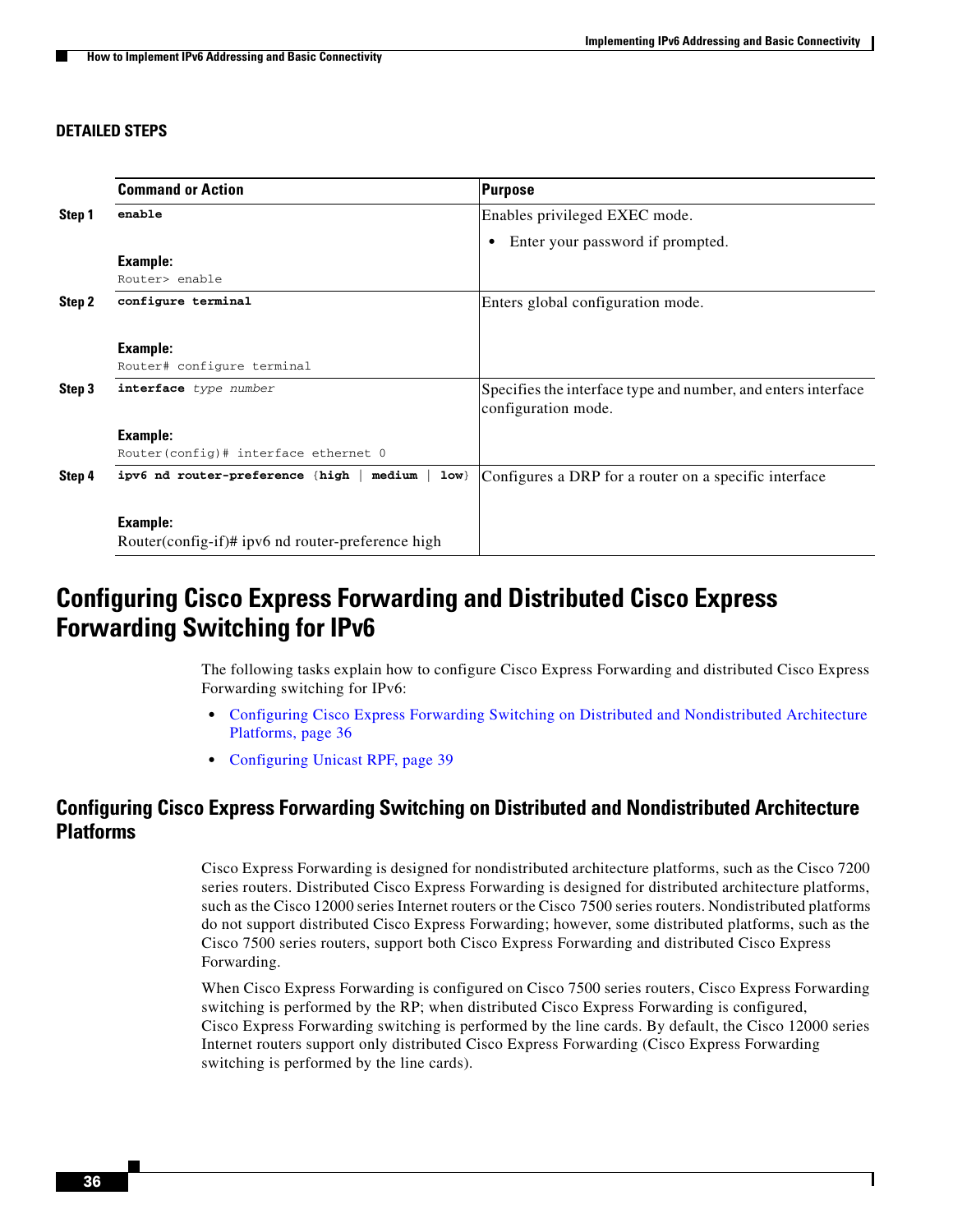### **Prerequisites**

To enable the router to forward Cisco Express Forwarding and distributed Cisco Express Forwarding traffic, use the **ipv6 unicast-routing** command to configure the forwarding of IPv6 unicast datagrams globally on the router, and use the **ipv6 address** command to configure IPv6 address and IPv6 processing on an interface.

You must enable Cisco Express Forwarding for IPv4 globally on the router by using the **ip cef** command before enabling Cisco Express Forwarding for IPv6 globally on the router.

You must enable distributed Cisco Express Forwarding for IPv4 by using the **ip cef distributed** command before enabling distributed Cisco Express Forwarding for IPv6.

### **Restrictions**

The **ipv6 cef** and **ipv6 cef distributed** commands are not supported on the Cisco 12000 series Internet routers because this distributed platform operates only in distributed Cisco Express Forwarding mode.

In Cisco IOS Release 12.0(22)S or later releases, the following restrictions apply to nondistributed and distributed architecture platforms configured for Cisco Express Forwarding and distributed Cisco Express Forwarding:



**Note** By default, the Cisco 12000 series Internet routers support only distributed Cisco Express Forwarding (Cisco Express Forwarding switching is performed by the line cards).

- **•** IPv6 packets that have global source and destination addresses are Cisco Express Forwarding-switched or distributed Cisco Express Forwarding-switched.
- **•** IPv6 packets that have link-local source and destination addresses are process-switched.
- **•** IPv6 packets that are tunneled within manually configured IPv6 tunnels are Cisco Express Forwarding-switched.
- **•** Only the following interface and encapsulation types are supported:
	- **–** ATM PVC and ATM LANE
	- **–** Cisco HDLC
	- **–** Ethernet, Fast Ethernet, and Gigabit Ethernet
	- **–** FDDI
	- **–** Frame Relay PVC
	- **–** PPP over Packet over SONET, ISDN, and serial (synchronous and asynchronous) interface types
- **•** The following interface and encapsulation types are not supported:
	- **–** HP 100VG-AnyLAN
	- **–** Switched Multimegabit Data Service (SMDS)
	- **–** Token Ring
	- **–** X.25

**Note** Contact your local Cisco Systems account representative for specific Cisco Express Forwarding and distributed Cisco Express Forwarding hardware restrictions.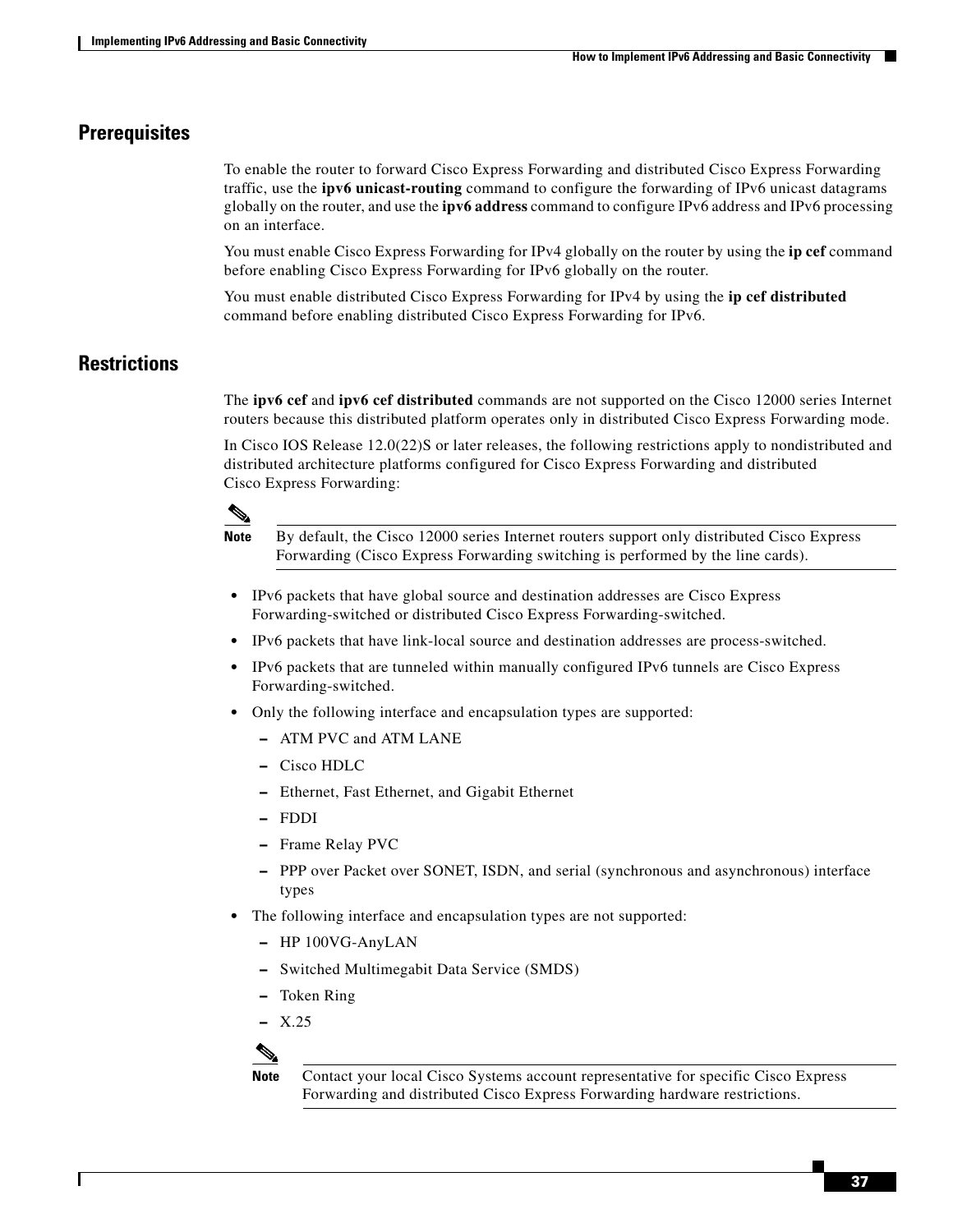$\mathsf I$ 

### **SUMMARY STEPS**

- **1. enable**
- **2. configure terminal**
- **3. ipv6 cef** or **ipv6 cef distributed**
- **4. ipv6 cef accounting** [**non-recursive** | **per-prefix** | **prefix-length**]

#### **DETAILED STEPS**

|        | <b>Command or Action</b>   | <b>Purpose</b>                                |
|--------|----------------------------|-----------------------------------------------|
| Step 1 | enable                     | Enables privileged EXEC mode.                 |
|        |                            | Enter your password if prompted.<br>$\bullet$ |
|        | <b>Example:</b>            |                                               |
|        | Router> enable             |                                               |
| Step 2 | configure terminal         | Enters global configuration mode.             |
|        |                            |                                               |
|        | <b>Example:</b>            |                                               |
|        | Router# configure terminal |                                               |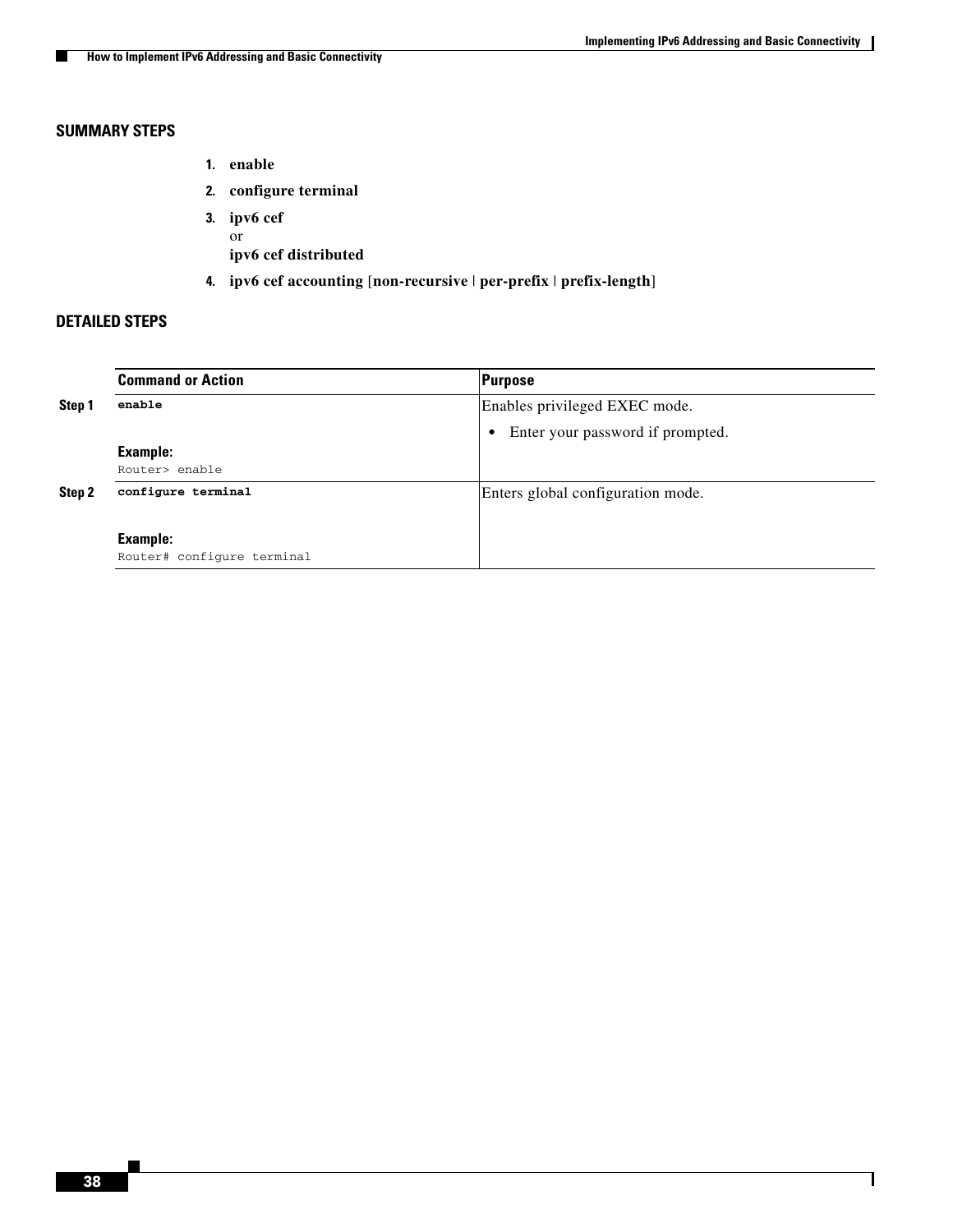|        | <b>Command or Action</b>                                          | <b>Purpose</b>                                                                                                                                                                                                                                                                                                                                                                                                                                                                                                                                                                                            |
|--------|-------------------------------------------------------------------|-----------------------------------------------------------------------------------------------------------------------------------------------------------------------------------------------------------------------------------------------------------------------------------------------------------------------------------------------------------------------------------------------------------------------------------------------------------------------------------------------------------------------------------------------------------------------------------------------------------|
| Step 3 | ipv6 cef<br>or                                                    | Enables Cisco Express Forwarding globally on the router.                                                                                                                                                                                                                                                                                                                                                                                                                                                                                                                                                  |
|        | ipv6 cef distributed                                              | or<br>Enables distributed Cisco Express Forwarding globally on<br>the router.                                                                                                                                                                                                                                                                                                                                                                                                                                                                                                                             |
|        | <b>Example:</b><br>Router(config)# ipv6 cef<br>or                 |                                                                                                                                                                                                                                                                                                                                                                                                                                                                                                                                                                                                           |
|        | <b>Example:</b><br>Router(config)# ipv6 cef distributed           |                                                                                                                                                                                                                                                                                                                                                                                                                                                                                                                                                                                                           |
| Step 4 | ipv6 cef accounting [non-recursive   per-prefix<br>prefix-length] | Enables Cisco Express Forwarding and distributed<br>Cisco Express Forwarding network accounting globally on<br>the router.                                                                                                                                                                                                                                                                                                                                                                                                                                                                                |
|        | Example:<br>Router(config)# ipv6 cef accounting                   | Network accounting for Cisco Express Forwarding and<br>distributed Cisco Express Forwarding enables you to<br>better understand Cisco Express Forwarding traffic<br>patterns within your network by collecting statistics<br>specific to Cisco Express Forwarding and distributed<br>Cisco Express Forwarding traffic. For example,<br>network accounting for Cisco Express Forwarding and<br>distributed Cisco Express Forwarding enables you to<br>collect information such as the number of packets and<br>bytes switched to a destination or the number of packets<br>switched through a destination. |
|        |                                                                   | The optional <b>per-prefix</b> keyword enables the collection<br>$\bullet$<br>of the number of packets and bytes express forwarded<br>to an IPv6 destination (or IPv6 prefix).                                                                                                                                                                                                                                                                                                                                                                                                                            |
|        |                                                                   | The optional prefix-length keyword enables the<br>collection of the number of packets and bytes express<br>forwarded to an IPv6 prefix length.                                                                                                                                                                                                                                                                                                                                                                                                                                                            |
|        |                                                                   | When Cisco Express Forwarding is enabled<br><b>Note</b><br>globally on the router, accounting information is<br>collected at the RP; when distributed Cisco Express<br>Forwarding is enabled globally on the router,<br>accounting information is collected at the line cards.                                                                                                                                                                                                                                                                                                                            |

### <span id="page-38-0"></span>**Configuring Unicast RPF**

This task explains how to configure unicast RPF.

#### **Prerequisites**

 $\overline{\phantom{a}}$ 

To use Unicast RPF, enable Cisco Express Forwarding switching or distributed Cisco Express Forwarding switching in the router. There is no need to configure the input interface for Cisco Express Forwarding switching. As long as Cisco Express Forwarding is running on the router, individual interfaces can be configured with other switching modes.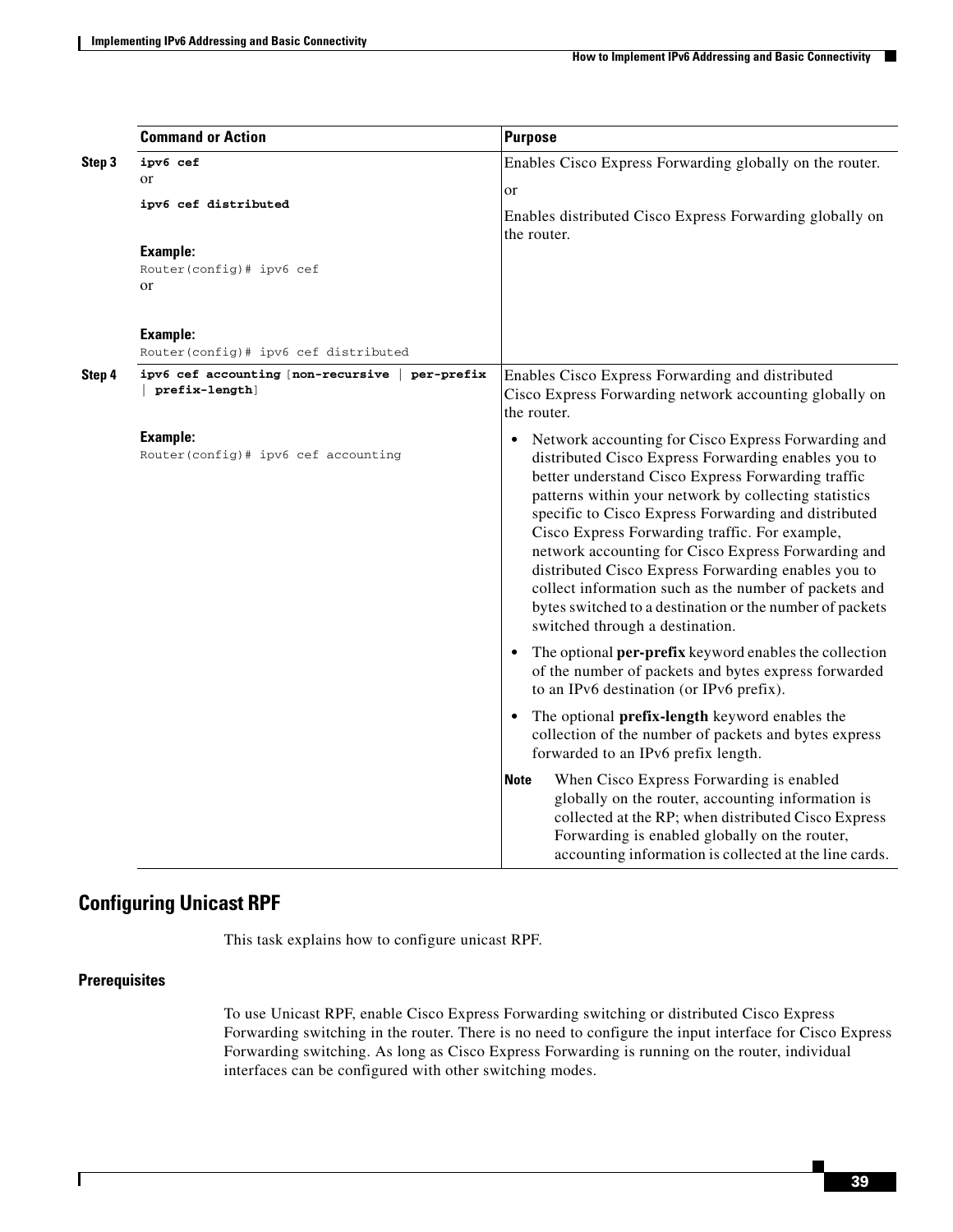ן

**Note** It is very important for Cisco Express Forwarding to be configured globally in the router. Unicast RPF will not work without Cisco Express Forwarding.

#### **Restrictions**

Unicast RPF should not be used on interfaces that are internal to the network. Internal interfaces are likely to have routing asymmetry, meaning that there are multiple routes to the source of a packet. Unicast RPF should be applied only where there is natural or configured symmetry.

For example, routers at the edge of the network of an ISP are more likely to have symmetrical reverse paths than routers that are in the core of the ISP network. Routers that are in the core of the ISP network have no guarantee that the best forwarding path out of the router will be the path selected for packets returning to the router. Therefore, we do not recommend that you apply Unicast RPF where there is a chance of asymmetric routing. It is simplest to place Unicast RPF only at the edge of a network or, for an ISP, at the customer edge of the network.

#### **SUMMARY STEPS**

- **1. enable**
- **2. configure terminal**
- **3. interface** *type number*
- **4. ipv6 verify unicast source reachable-via** {**rx** | **any**} [**allow-default**] [**allow-self-ping**] [*access-list-name*]

#### **DETAILED STEPS**

|        | <b>Command or Action</b>                                                                                       | Purpose                                                                                           |
|--------|----------------------------------------------------------------------------------------------------------------|---------------------------------------------------------------------------------------------------|
| Step 1 | enable                                                                                                         | Enables privileged EXEC mode.                                                                     |
|        |                                                                                                                | Enter your password if prompted.<br>$\bullet$                                                     |
|        | <b>Example:</b>                                                                                                |                                                                                                   |
|        | Router> enable                                                                                                 |                                                                                                   |
| Step 2 | configure terminal                                                                                             | Enters global configuration mode.                                                                 |
|        | <b>Example:</b><br>Router# configure terminal                                                                  |                                                                                                   |
| Step 3 | interface type number                                                                                          | Specifies an interface type and number, and places the<br>router in interface configuration mode. |
|        | <b>Example:</b>                                                                                                |                                                                                                   |
|        | Router (config) # interface atm 0                                                                              |                                                                                                   |
| Step 4 | ipv6 verify unicast source reachable-via {rx<br>any} [allow-default] [allow-self-ping]<br>$[access-list-name]$ | Verifies that a source address exists in the FIB table and<br>enables Unicast RPF.                |
|        | <b>Example:</b>                                                                                                |                                                                                                   |
|        | Router(config-if)# ipv6 verify unicast source<br>reachable-via any                                             |                                                                                                   |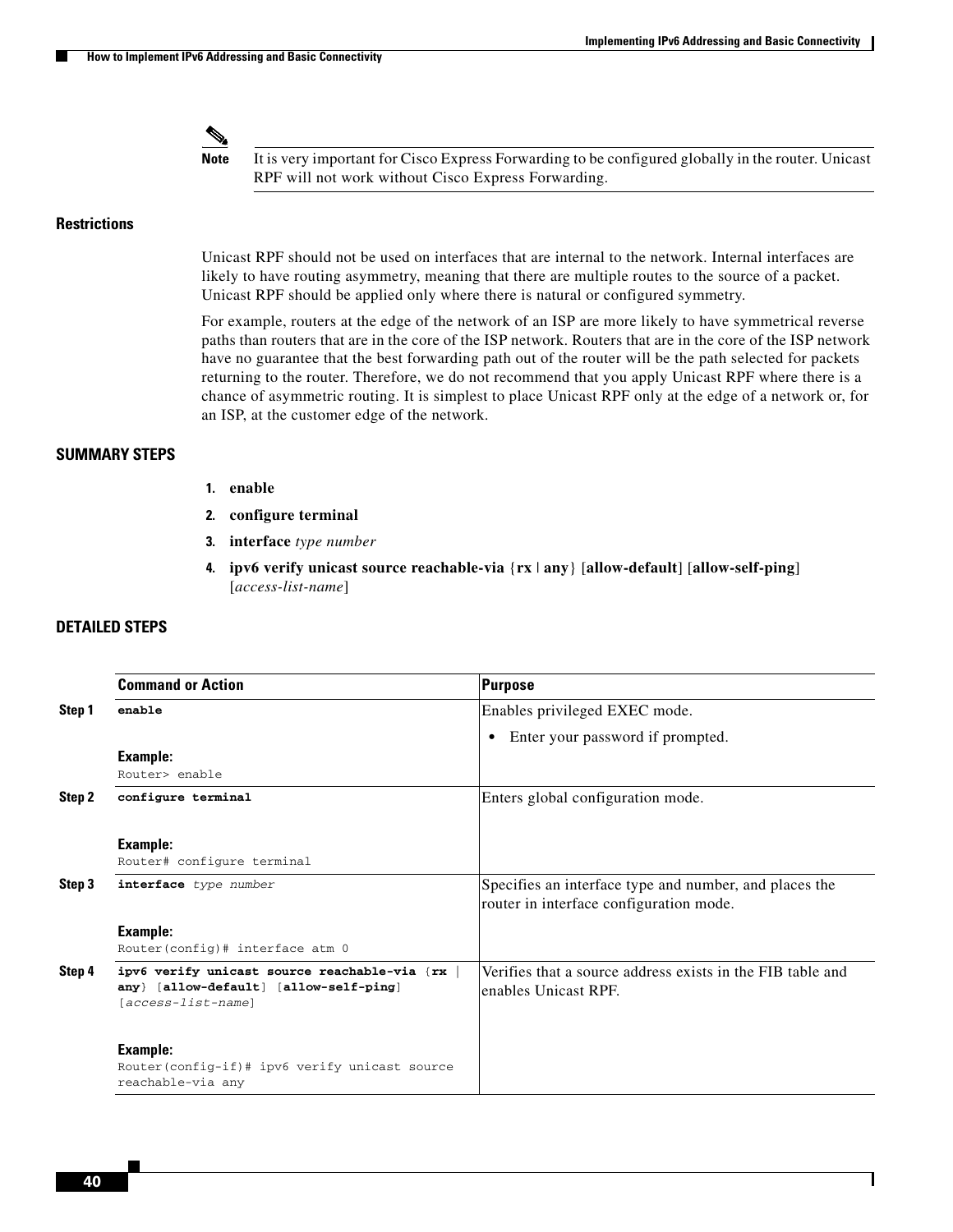## <span id="page-40-0"></span>**Mapping Hostnames to IPv6 Addresses**

This task explains how to map hostnames with IPv6 addresses.

### **Hostname-to-Address Mappings**

A name server is used to track information associated with domain names. A name server can maintain a database of hostname-to-address mappings. Each name can map to one or more IPv4 addresses, IPv6 addresses, or both address types. In order to use this service to map domain names to IPv6 addresses, you must specify a name server and enable the DNS—the global naming scheme of the Internet that uniquely identifies network devices.

The Cisco IOS software maintains a cache of hostname-to-address mappings for use by the **connect**, **telnet**, and **ping** commands, related Telnet support operations, and many other commands that generate command output. This cache speeds the conversion of names to addresses.

Similar to IPv4, IPv6 uses a naming scheme that allows a network device to be identified by its location within a hierarchical name space that provides for domains. Domain names are joined with periods (.) as the delimiting characters. For example, Cisco is a commercial organization that is identified by a com domain name, so its domain name is cisco.com. A specific device in this domain, the FTP server, for example, is identified as ftp.cisco.com.

#### **SUMMARY STEPS**

- **1. enable**
- **2. configure terminal**
- **3. ipv6 host** *name* [*port*] *ipv6-address1* [*ipv6-address2...ipv6-address4*]
- **4. ip domain name** [**vrf** *vrf-name*] *name* or **ip domain list** [**vrf** *vrf-name*] *name*
- **5. ip name-server** [**vrf** *vrf-name*] *server-address1* [*server-address2...server-address6*]
- **6. ip domain-lookup**

#### **DETAILED STEPS**

 $\mathbf I$ 

|        | <b>Command or Action</b>   | Purpose                                       |
|--------|----------------------------|-----------------------------------------------|
| Step 1 | enable                     | Enables privileged EXEC mode.                 |
|        |                            | Enter your password if prompted.<br>$\bullet$ |
|        | <b>Example:</b>            |                                               |
|        | Router> enable             |                                               |
| Step 2 | configure terminal         | Enters global configuration mode.             |
|        |                            |                                               |
|        | <b>Example:</b>            |                                               |
|        | Router# configure terminal |                                               |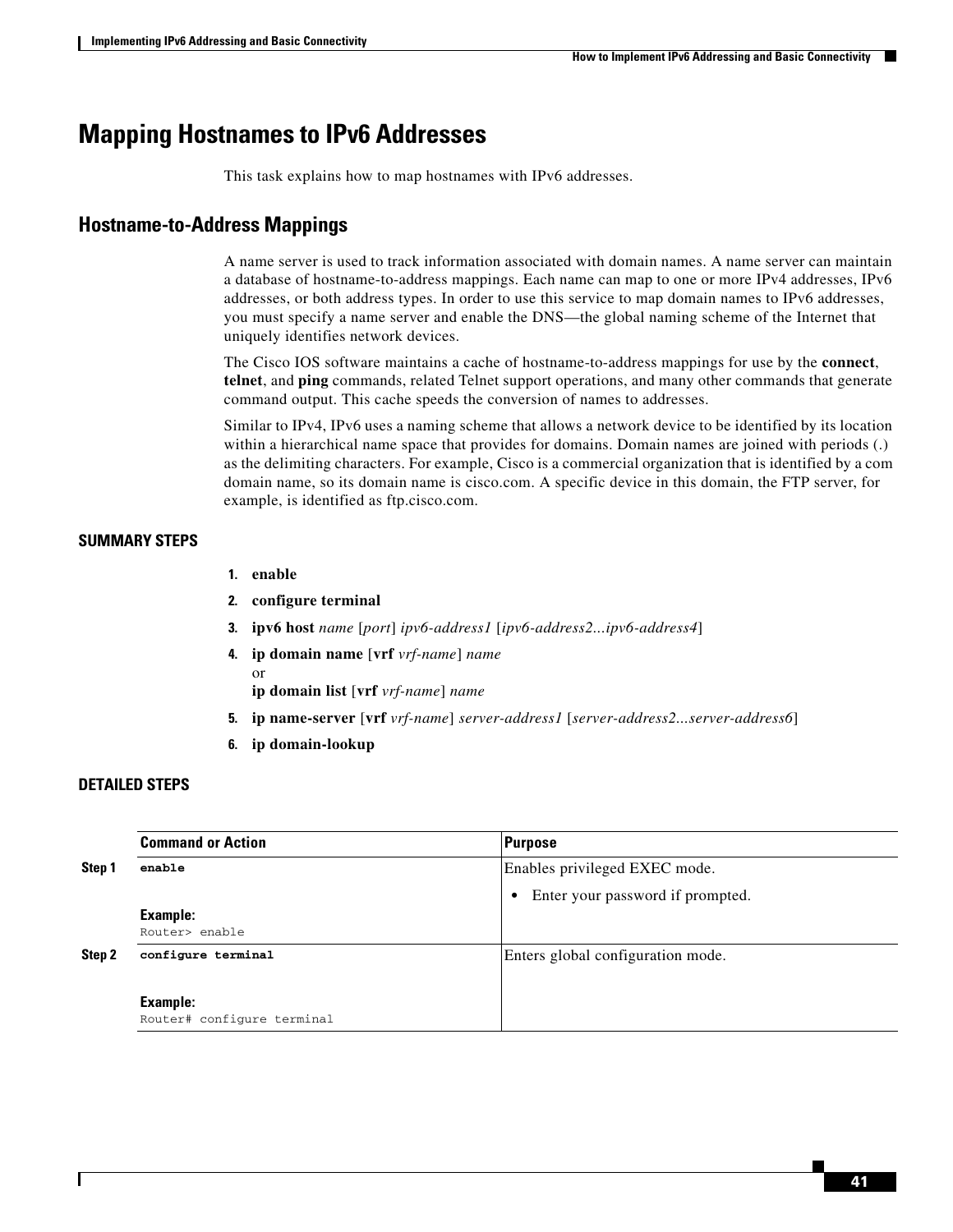|        | <b>Command or Action</b>                                                                           | <b>Purpose</b>                                                                                                                                                                                                                                                                                                                       |
|--------|----------------------------------------------------------------------------------------------------|--------------------------------------------------------------------------------------------------------------------------------------------------------------------------------------------------------------------------------------------------------------------------------------------------------------------------------------|
| Step 3 | ipv6 host name [port] ipv6-address1<br>[ipv6-address2ipv6-address4]                                | Defines a static hostname-to-address mapping in the<br>hostname cache.                                                                                                                                                                                                                                                               |
|        | <b>Example:</b><br>Router(config)# ipv6 host cisco-sj<br>2001:0DB8:20:1::12                        | Typically, it is easier to refer to network devices by<br>$\bullet$<br>symbolic names rather than numerical addresses<br>(services such as Telnet can use hostnames or<br>addresses). Hostnames and IPv6 addresses can be<br>associated with one another through static or dynamic<br>means.                                         |
|        |                                                                                                    | Manually assigning hostnames to addresses is useful<br>when dynamic mapping is not available.                                                                                                                                                                                                                                        |
| Step 4 | ip domain name [vrf vrf-name] name<br>or                                                           | (Optional) Defines a default domain name that the<br>Cisco IOS software will use to complete unqualified<br>hostnames.                                                                                                                                                                                                               |
|        | ip domain list [vrf vrf-name] name                                                                 | <b>or</b>                                                                                                                                                                                                                                                                                                                            |
|        | Example:<br>Router(config)# ip domain-name cisco.com                                               | (Optional) Defines a list of default domain names to<br>complete unqualified hostnames.                                                                                                                                                                                                                                              |
|        | or<br>Example:<br>Router(config)# ip domain list cisco1.com                                        | You can specify a default domain name that the<br>Cisco IOS software will use to complete domain name<br>requests. You can specify either a single domain name<br>or a list of domain names. Any hostname that does not<br>contain a complete domain name will have the default<br>domain name you specify appended to it before the |
|        |                                                                                                    | name is looked up.                                                                                                                                                                                                                                                                                                                   |
|        |                                                                                                    | The ip domain name and ip domain list commands<br><b>Note</b><br>are used to specify default domain names that can<br>be used by both IPv4 and IPv6.                                                                                                                                                                                 |
| Step 5 | ip name-server [vrf vrf-name] server-address1                                                      | Specifies one or more hosts that supply name information.                                                                                                                                                                                                                                                                            |
|        | [server-address2server-address6]                                                                   | Specifies one or more hosts (up to six) that can function<br>$\bullet$<br>as a name server to supply name information for DNS.                                                                                                                                                                                                       |
|        | Example:<br>Router(config)# ip name-server<br>2001:0DB8::250:8bff:fee8:f800<br>2001:0DB8:0:f004::1 | The server-address argument can be either an IPv4<br><b>Note</b><br>or IPv6 address.                                                                                                                                                                                                                                                 |
| Step 6 | ip domain-lookup                                                                                   | Enables DNS-based address translation.                                                                                                                                                                                                                                                                                               |
|        |                                                                                                    | DNS is enabled by default.<br>$\bullet$                                                                                                                                                                                                                                                                                              |
|        | Example:<br>Router (config) # ip domain-lookup                                                     |                                                                                                                                                                                                                                                                                                                                      |

# <span id="page-41-0"></span>**Mapping IPv6 Addresses to IPv6 ATM and Frame Relay Interfaces**

This task explains how to how to map IPv6 addresses to ATM and Frame Relay PVCs. Specifically, the steps in this section explain how to explicitly map IPv6 addresses to the ATM and Frame Relay PVCs used to reach the addresses.

 $\mathsf I$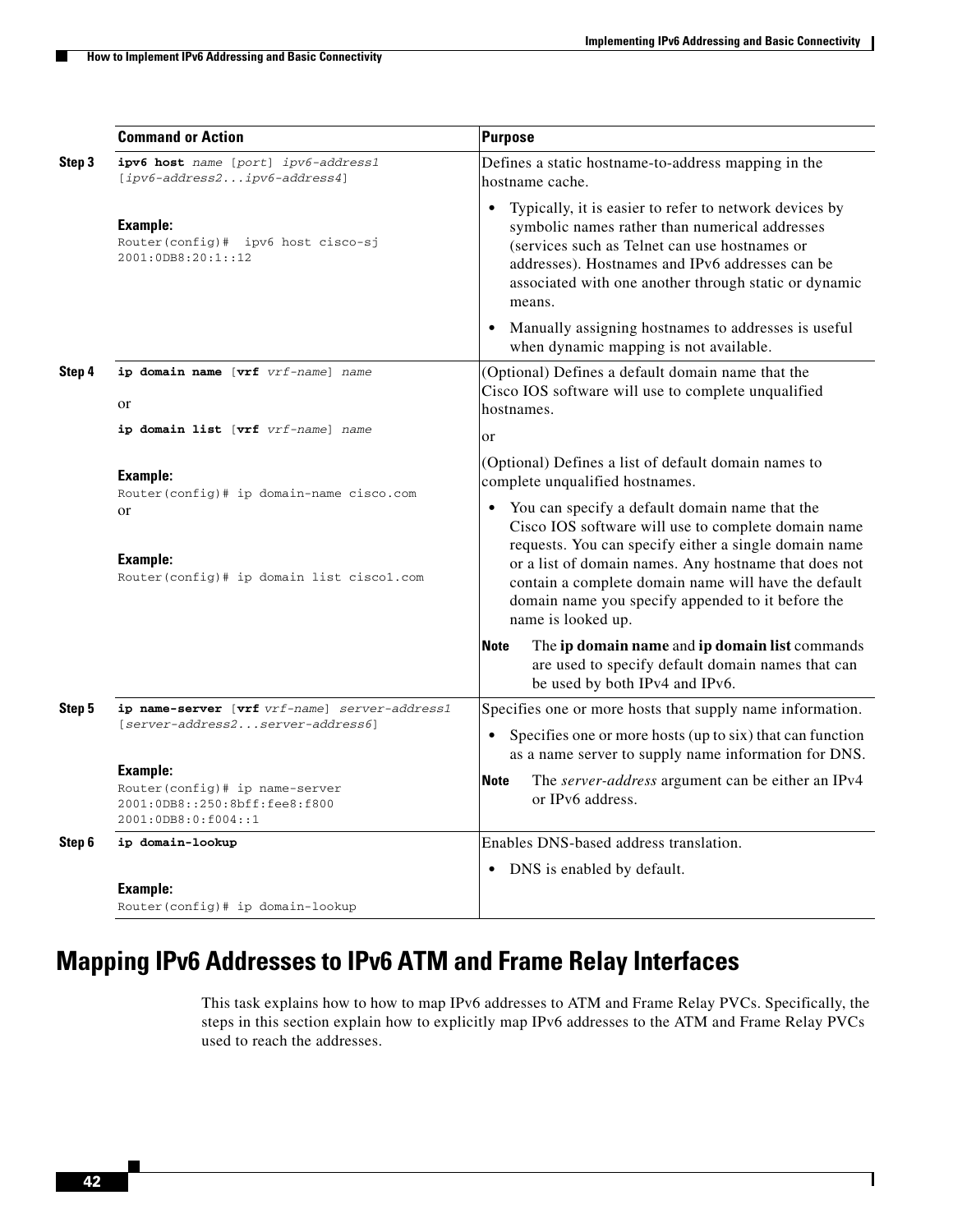

**Note** This task shows how to configure both ATM and Frame Relay PVCs. Many of the steps are labeled optional because many networks will require only one type of PVC to be configured. The steps in this section are not applicable to ATM LANE.

### **IPv6 for Cisco IOS Software Support for Wide-Area Networking Technologies**

IPv6 for Cisco IOS software supports wide-area networking technologies such as Cisco HDLC, PPP over Packet over SONET (PoS), ISDN, and serial (synchronous and asynchronous) interface types, ATM PVCs, and Frame Relay PVCs. These technologies function the same in IPv6 as they do in IPv4—IPv6 does not enhance the technologies in any way.

### **IPv6 Addresses and PVCs**

Broadcast and multicast are used in LANs to map protocol (network-layer) addresses to the hardware addresses of remote nodes (hosts and routers). Because using broadcast and multicast to map network-layer addresses to hardware addresses in circuit-based WANs such as ATM and Frame Relay networks is difficult to implement, these networks utilize implicit, explicit, and dynamic mappings for the network-layer addresses of remote nodes and the PVCs used to reach the addresses.

Assigning an IPv6 address to an interface by using the **ipv6 address** command defines the IPv6 addresses for the interface and the network that is directly connected to the interface. If only one PVC is terminated on the interface (the interface is a point-to-point interface), there is an implicit mapping between all of the IPv6 addresses on the network and the PVC used to reach the addresses (no additional address mappings are needed). If several PVCs are terminated on the interface (the interface is a point-to-multipoint interface), the **protocol ipv6** command (for ATM networks) or the **frame-relay map ipv6** command (for Frame Relay networks) is used to configure explicit mappings between the IPv6 addresses of the remote nodes and the PVCs used to reach the addresses.



**Note** Given that IPv6 supports multiple address types, and depending on which applications or protocols are configured on a point-to-multipoint interface, you may need to configure multiple explicit mappings between the IPv6 addresses of the interface and the PVC used to reach the addresses. For example, explicitly mapping both the link-local and global IPv6 address of a point-to-multipoint interface to the PVC that the interface terminates ensures that the Interior Gateway Protocol (IGP) configured on the interface forwards traffic to and from the PVC correctly.

#### **SUMMARY STEPS**

- **1. enable**
- **2. configure terminal**
- **3. interface** *type number*
- **4. pvc** [*name*] *vpi***/***vci* [**ces** | **ilmi** | **qsaal** | **smds** | **l2transport**]
- **5. protocol ipv6** *ipv6-address* [[**no**] **broadcast**]
- **6. exit**
- **7. ipv6 address** *ipv6-address***/***prefix-length* **link-local**
- **8. exit**
- **9. interface** *type number*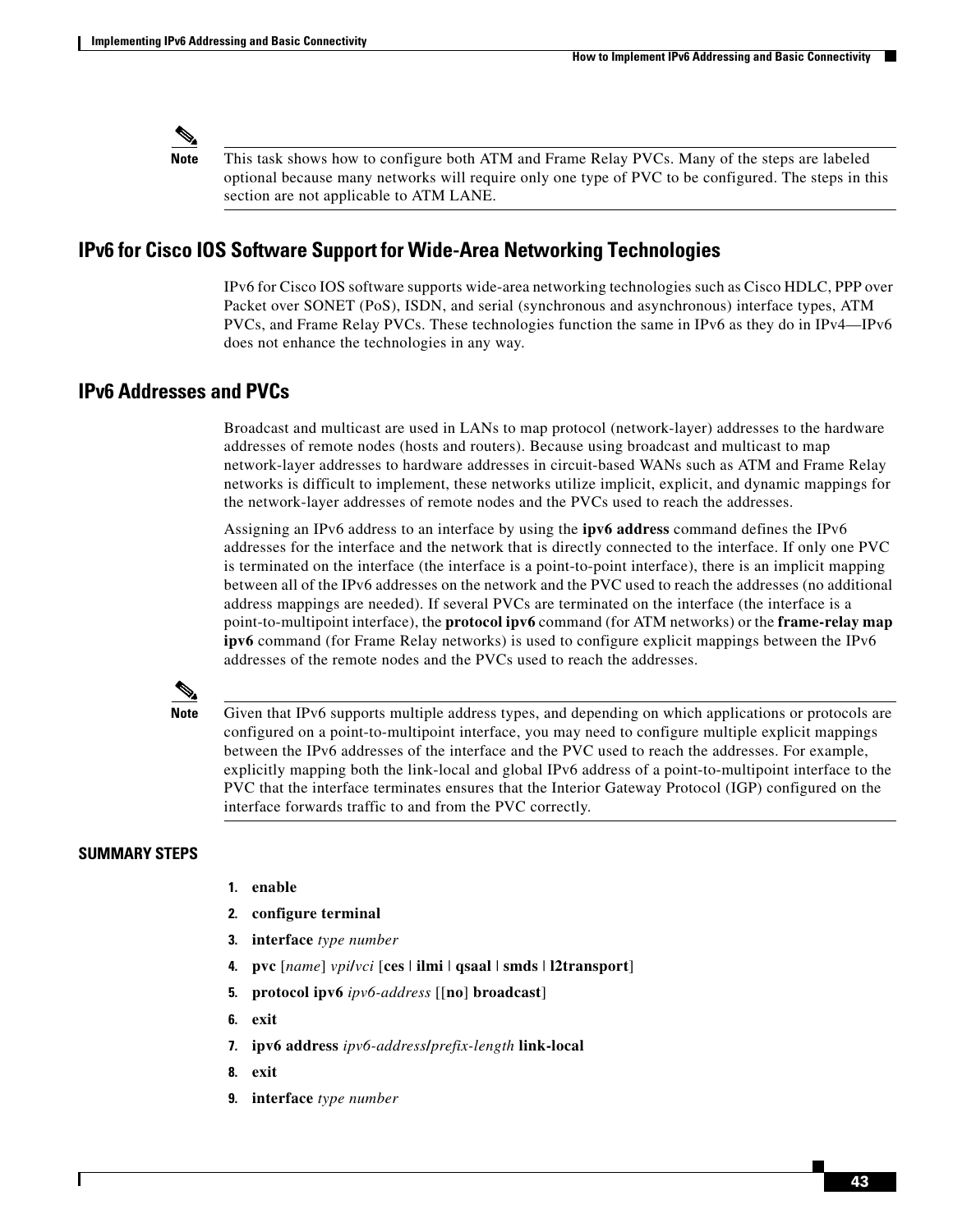$\mathsf I$ 

- **10. frame-relay map ipv6** *ipv6-address dlci* [**broadcast**] [**cisco**] [**ietf**] [**payload-compression**  {**packet-by-packet** | **frf9 stac** [*hardware-options*] | **data-stream stac** [*hardware-options*]}]
- **11. ipv6 address** *ipv6-address***/***prefix-length* **link-local**

#### **DETAILED STEPS**

|        | <b>Command or Action</b>                                                       | <b>Purpose</b>                                                                                                                                                                                                                                                                                                                                                               |
|--------|--------------------------------------------------------------------------------|------------------------------------------------------------------------------------------------------------------------------------------------------------------------------------------------------------------------------------------------------------------------------------------------------------------------------------------------------------------------------|
| Step 1 | enable                                                                         | Enables privileged EXEC mode.                                                                                                                                                                                                                                                                                                                                                |
|        |                                                                                | Enter your password if prompted.<br>$\bullet$                                                                                                                                                                                                                                                                                                                                |
|        | Example:                                                                       |                                                                                                                                                                                                                                                                                                                                                                              |
|        | Router> enable                                                                 |                                                                                                                                                                                                                                                                                                                                                                              |
| Step 2 | configure terminal                                                             | Enters global configuration mode.                                                                                                                                                                                                                                                                                                                                            |
|        | Example:<br>Router# configure terminal                                         |                                                                                                                                                                                                                                                                                                                                                                              |
| Step 3 | interface type number                                                          | Specifies an interface type and number, and places the<br>router in interface configuration mode.                                                                                                                                                                                                                                                                            |
|        | <b>Example:</b><br>Router(config)# interface atm 0                             |                                                                                                                                                                                                                                                                                                                                                                              |
| Step 4 | pvc [name] $vpi/vci$ [ces   ilmi  <br>smds<br>qsaal<br>12transport]            | (Optional) Creates or assigns a name to an ATM PVC and<br>places the router in ATM VC configuration mode.                                                                                                                                                                                                                                                                    |
|        | Example:<br>Router(config-if)# pvc 1/32                                        |                                                                                                                                                                                                                                                                                                                                                                              |
| Step 5 | protocol ipv6 ipv6-address [[no] broadcast]                                    | (Optional) Maps the IPv6 address of a remote node to the<br>PVC used to reach the address.                                                                                                                                                                                                                                                                                   |
|        | Example:<br>Router(config-if-atm-vc)# protocol ipv6<br>2001:0DB8:2222:1003::45 | The <i>ipv6-address</i> argument must be in the form<br>documented in RFC 2373 where the address is<br>specified in hexadecimal using 16-bit values between<br>colons.                                                                                                                                                                                                       |
|        |                                                                                | The optional [no] broadcast keywords indicate<br>$\bullet$<br>whether the map entry should be used when IPv6<br>multicast packets (not broadcast packets) are sent to the<br>interface. Pseudobroadcasting is supported. The [no]<br>broadcast keywords in the protocol ipv6 command<br>take precedence over the <b>broadcast</b> command<br>configured on the same ATM PVC. |
| Step 6 | exit                                                                           | Exits ATM VC configuration mode, and returns the router<br>to interface configuration mode.                                                                                                                                                                                                                                                                                  |
|        | Example:                                                                       |                                                                                                                                                                                                                                                                                                                                                                              |
|        | Router(config-if-atm-vc)# exit                                                 |                                                                                                                                                                                                                                                                                                                                                                              |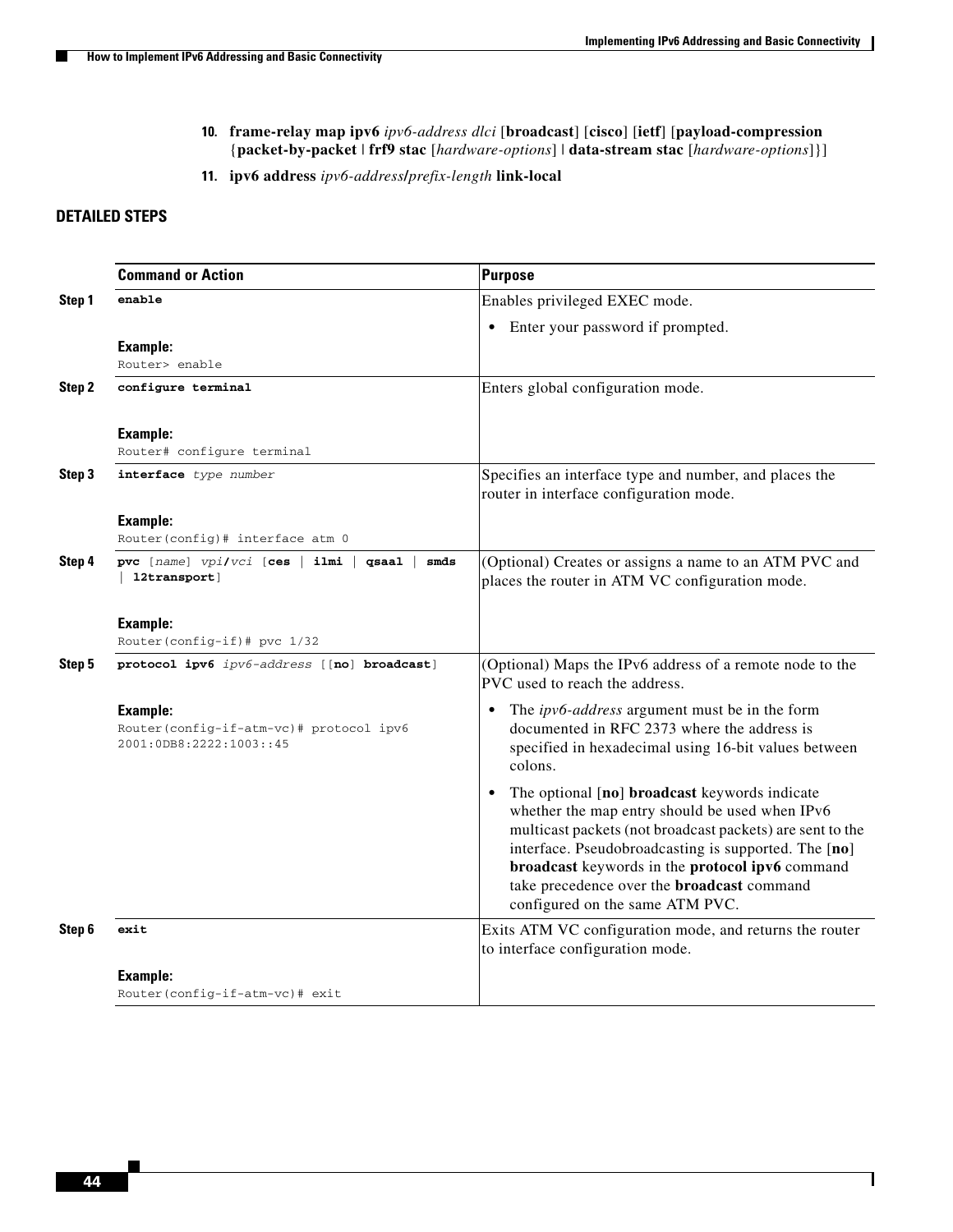|         | <b>Command or Action</b>                                                                                                                                                                      | <b>Purpose</b>                                                                                                                                                                                                                                  |
|---------|-----------------------------------------------------------------------------------------------------------------------------------------------------------------------------------------------|-------------------------------------------------------------------------------------------------------------------------------------------------------------------------------------------------------------------------------------------------|
| Step 7  | ipv6 address ipv6-address/prefix-length<br>link-local                                                                                                                                         | Specifies an IPv6 network assigned to the interface and<br>enables IPv6 processing on the interface.                                                                                                                                            |
|         | <b>Example:</b><br>Router(config-if)# ipv6 address<br>2001:0DB8:2222:1003::72/64 link-local                                                                                                   | In the context of this task, a link-local address of the<br>node at the other end of the link is required for the IGP<br>used in the network.                                                                                                   |
|         |                                                                                                                                                                                               | Specifying the ipv6 address link-local command<br>configures a link-local address on the interface that is<br>used instead of the link-local address that is<br>automatically configured when IPv6 is enabled on the<br>interface.              |
| Step 8  | exit                                                                                                                                                                                          | Exits interface configuration mode, and returns the router to<br>global configuration mode.                                                                                                                                                     |
|         | <b>Example:</b>                                                                                                                                                                               |                                                                                                                                                                                                                                                 |
|         | Router(config-if)# exit                                                                                                                                                                       |                                                                                                                                                                                                                                                 |
| Step 9  | interface type number                                                                                                                                                                         | Specifies an interface type and number, and places the<br>router in interface configuration mode.                                                                                                                                               |
|         | <b>Example:</b><br>Router(config)# interface serial 3                                                                                                                                         |                                                                                                                                                                                                                                                 |
| Step 10 | frame-relay map ipv6 ipv6-address dlci<br>[broadcast] [cisco] [ietf] [payload-compression<br>{packet-by-packet   frf9 stac<br>[hardware-options]   data-stream stac<br>[hardware-options] } ] | (Optional) Maps the IPv6 address of a remote node to the<br>data-link connection identifier (DLCI) of the PVC used to<br>reach the address.                                                                                                     |
|         | Example:<br>Router(config-if)# frame-relay map ipv6<br>FE80:: E0: F727: E400: A 17 broadcast                                                                                                  |                                                                                                                                                                                                                                                 |
| Step 11 | ipv6 address ipv6-address/prefix-length<br>link-local                                                                                                                                         | Specifies an IPv6 network assigned to the interface and<br>enables IPv6 processing on the interface.                                                                                                                                            |
|         | Example:<br>Router(config-if)# ipv6 address                                                                                                                                                   | In the context of this task, a link-local address of the<br>$\bullet$<br>node at the other end of the link is required for the IGP<br>used in the network.                                                                                      |
|         | 2001:0DB8:2222:1044::46/64 link-local                                                                                                                                                         | Specifying the ipv6 address link-local command<br>$\bullet$<br>configures a link-local address on the interface that is<br>used instead of the link-local address that is<br>automatically configured when IPv6 is enabled on the<br>interface. |

# <span id="page-44-0"></span>**Displaying IPv6 Redirect Messages**

 $\mathbf{I}$ 

This task explains how to display IPv6 redirect messages. The commands shown are optional and can be entered in any order.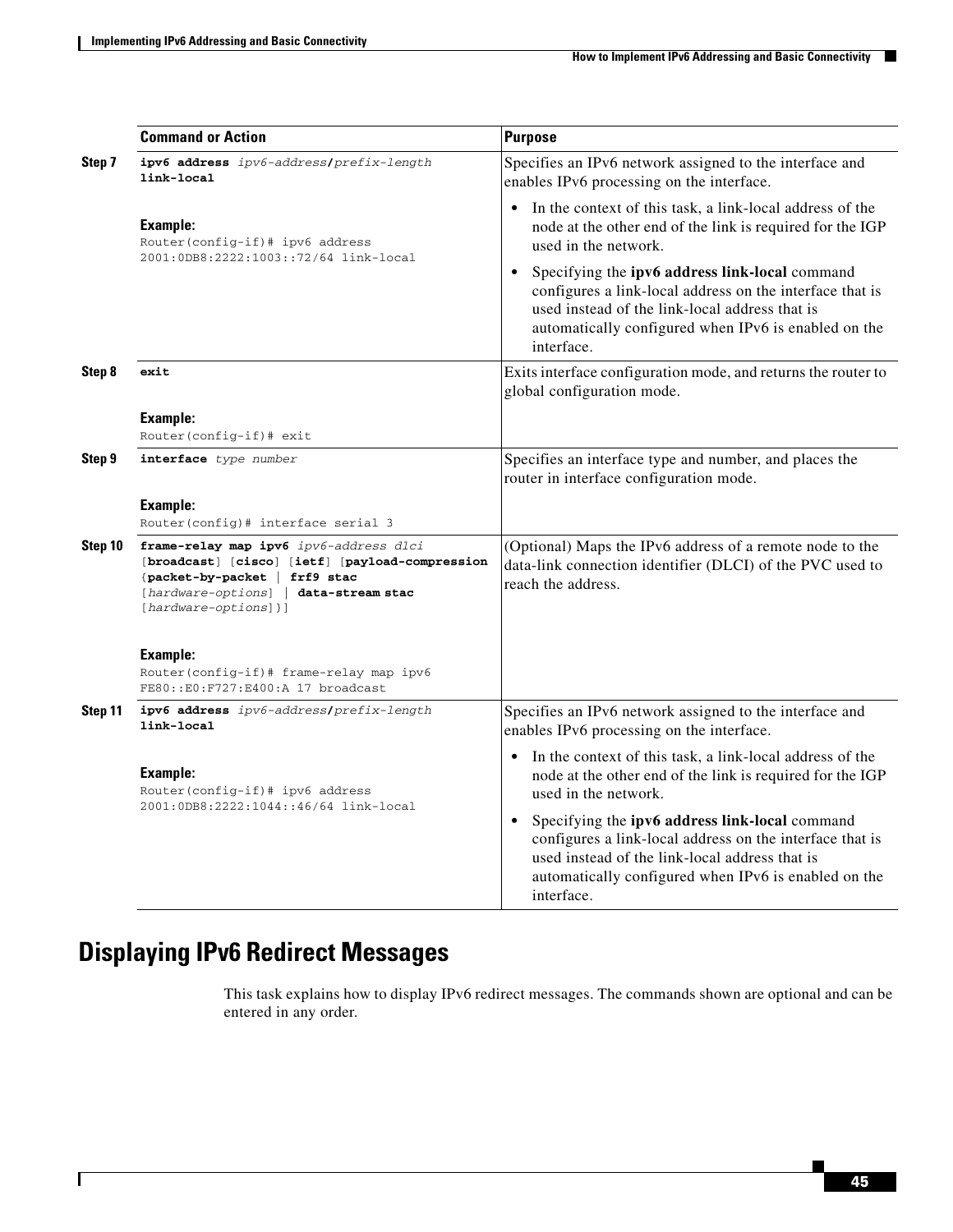ו

#### <span id="page-45-0"></span>**IPv6 Redirect Messages**

The IPv6 Redirect Messages feature enables a router to send ICMP IPv6 neighbor redirect messages to inform hosts of better first hop nodes (routers or hosts) on the path to a destination.

There are no configuration tasks for the IPv6 Redirect Messages feature. The sending of IPv6 redirect messages is enabled by default. Use the **no ipv6 redirects** command to disable the sending of IPv6 redirect messages on an interface. Use the **ipv6 redirects** command to reenable the sending of IPv6 redirect messages if the Cisco IOS software is forced to resend a packet through the same interface on which the packet was received.

To verify whether the sending of IPv6 redirect messages is enabled on an interface, enter the **show ipv6 interface** command.

#### **SUMMARY STEPS**

- **1. enable**
- **2. show ipv6 interface** [**brief**] [*type number*] [**prefix**]
- **3. show ipv6 neighbors** [*interface-type interface-number | ipv6-address | ipv6-hostname* | **statistics**]
- **4. show ipv6 route** [*ipv6-address* | *ipv6-prefix***/***prefix-length* | *protocol* | *interface-type interface-number*]
- **5. show ipv6 traffic**
- **6. show frame-relay map** [**interface** *type number*] [*dlci*]
- **7. show atm map**
- **8. show hosts** [**vrf** *vrf-name* | **all** | *hostname* | **summary**]
- **9. enable**
- **10. show running-config**

#### **DETAILED STEPS**

|        | <b>Command or Action</b>                                                                               | Purpose                                                                                                                                            |
|--------|--------------------------------------------------------------------------------------------------------|----------------------------------------------------------------------------------------------------------------------------------------------------|
| Step 1 | enable                                                                                                 | Enables privileged EXEC mode.                                                                                                                      |
|        |                                                                                                        | Enter your password if prompted.                                                                                                                   |
|        | Example:<br>Router# enable                                                                             |                                                                                                                                                    |
| Step 2 | show ipv6 interface [brief] [type number]<br>[prefix]                                                  | Displays the usability status of interfaces configured for<br>IP <sub>v</sub> <sub>6</sub> .                                                       |
|        | Example:<br>Router# show ipv6 interface ethernet 0                                                     | Displays information about the status of IPv6 neighbor<br>redirect messages, IPv6 neighbor discovery messages,<br>and stateless autoconfiguration. |
| Step 3 | show ipv6 neighbors [interface-type<br>$interface-number   ipv6-address   ipv6-hostname$<br>statistics | Displays IPv6 neighbor discovery cache information.                                                                                                |
|        | Example:<br>Router# show ipv6 neighbors ethernet 2                                                     |                                                                                                                                                    |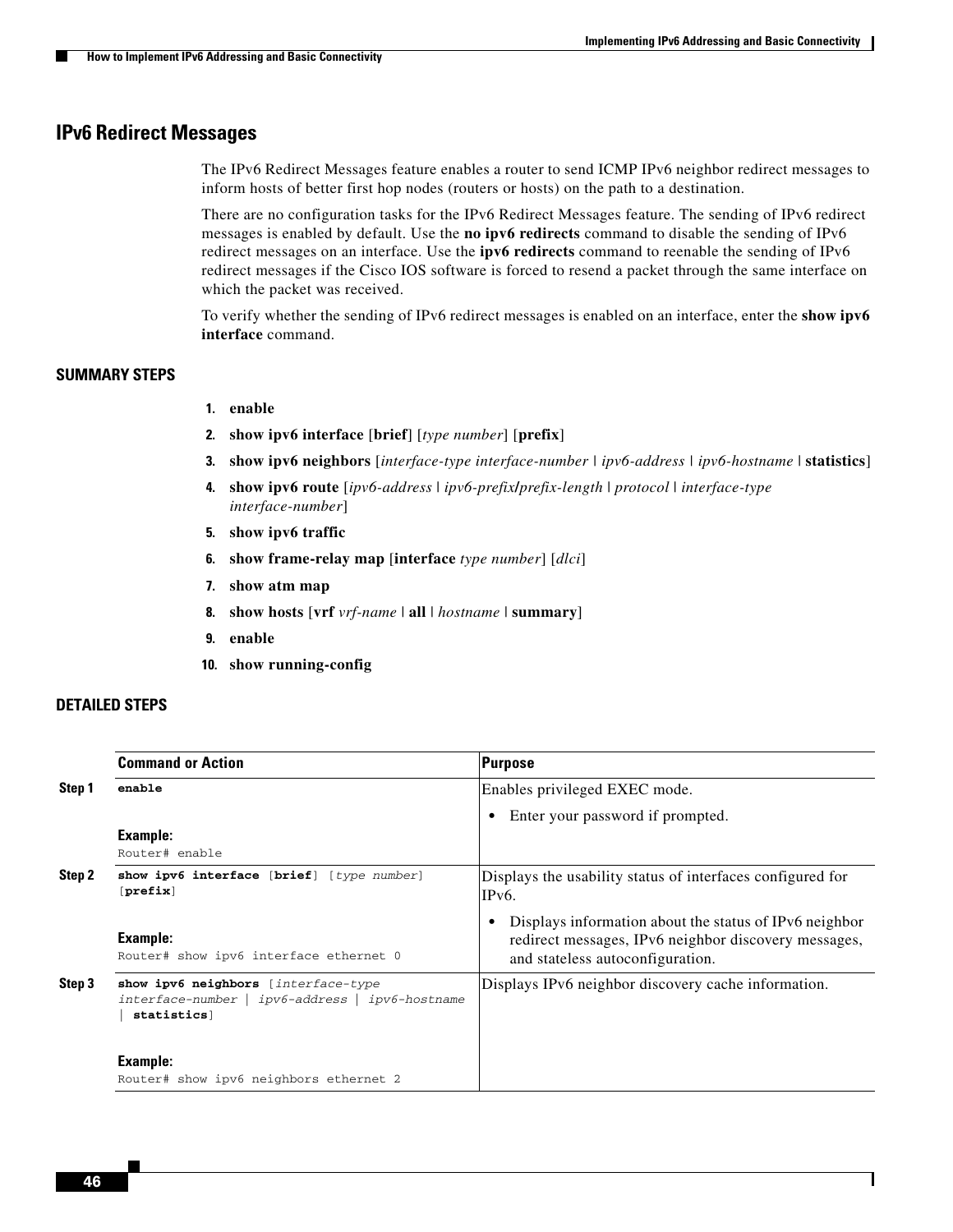|         | <b>Command or Action</b>                                                                                    | <b>Purpose</b>                                                                                                                                         |
|---------|-------------------------------------------------------------------------------------------------------------|--------------------------------------------------------------------------------------------------------------------------------------------------------|
| Step 4  | show ipv6 route [ipv6-address  <br>ipv6-prefix/prefix-length   protocol<br>interface-type interface-number] | (Optional) Displays the current contents of the IPv6 routing<br>table.                                                                                 |
|         | <b>Example:</b><br>Router# show ipv6 route                                                                  |                                                                                                                                                        |
| Step 5  | show ipv6 traffic                                                                                           | (Optional) Displays statistics about IPv6 traffic.                                                                                                     |
|         | <b>Example:</b><br>Router# show ipv6 traffic                                                                |                                                                                                                                                        |
| Step 6  | show frame-relay map [interface type number]<br>[dlci]                                                      | Displays the current map entries and information about the<br>Frame Relay connections.                                                                 |
|         | <b>Example:</b><br>Router# show frame-relay map                                                             |                                                                                                                                                        |
| Step 7  | show atm map                                                                                                | Displays the list of all configured ATM static maps to<br>remote hosts on an ATM network and on ATM bundle maps.                                       |
|         | <b>Example:</b><br>Router# show atm map                                                                     |                                                                                                                                                        |
| Step 8  | show hosts [vrf vrf-name  <br>$all \mid hostname \mid$<br>$summary$ ]                                       | Displays the default domain name, the style of name lookup<br>service, a list of name server hosts, and the cached list of<br>hostnames and addresses. |
|         | <b>Example:</b><br>Router# show hosts                                                                       |                                                                                                                                                        |
| Step 9  | enable                                                                                                      | Enables privileged EXEC mode.                                                                                                                          |
|         |                                                                                                             | Enter your password if prompted.                                                                                                                       |
|         | <b>Example:</b><br>Router> enable                                                                           |                                                                                                                                                        |
| Step 10 | show running-config                                                                                         | Displays the current configuration running on the router.                                                                                              |
|         | <b>Example:</b><br>Router# show running-config                                                              |                                                                                                                                                        |

### **Examples**

 $\overline{\phantom{a}}$ 

This section provides the following output examples:

- **•** [Sample Output from the show ipv6 interface Command](#page-47-0)
- **•** [Sample Output from the show ipv6 neighbors Command](#page-47-1)
- **•** [Sample Output from the show ipv6 route Command](#page-47-2)
- **•** [Sample Output from the show ipv6 traffic Command](#page-47-3)
- **•** [Sample Output from the show frame-relay map Command](#page-48-0)
- **•** [Sample Output from the show atm map Command](#page-48-1)
- **•** [Sample Output from the show hosts Command](#page-48-2)
- **•** [Sample Output from the show running-config Command](#page-49-0)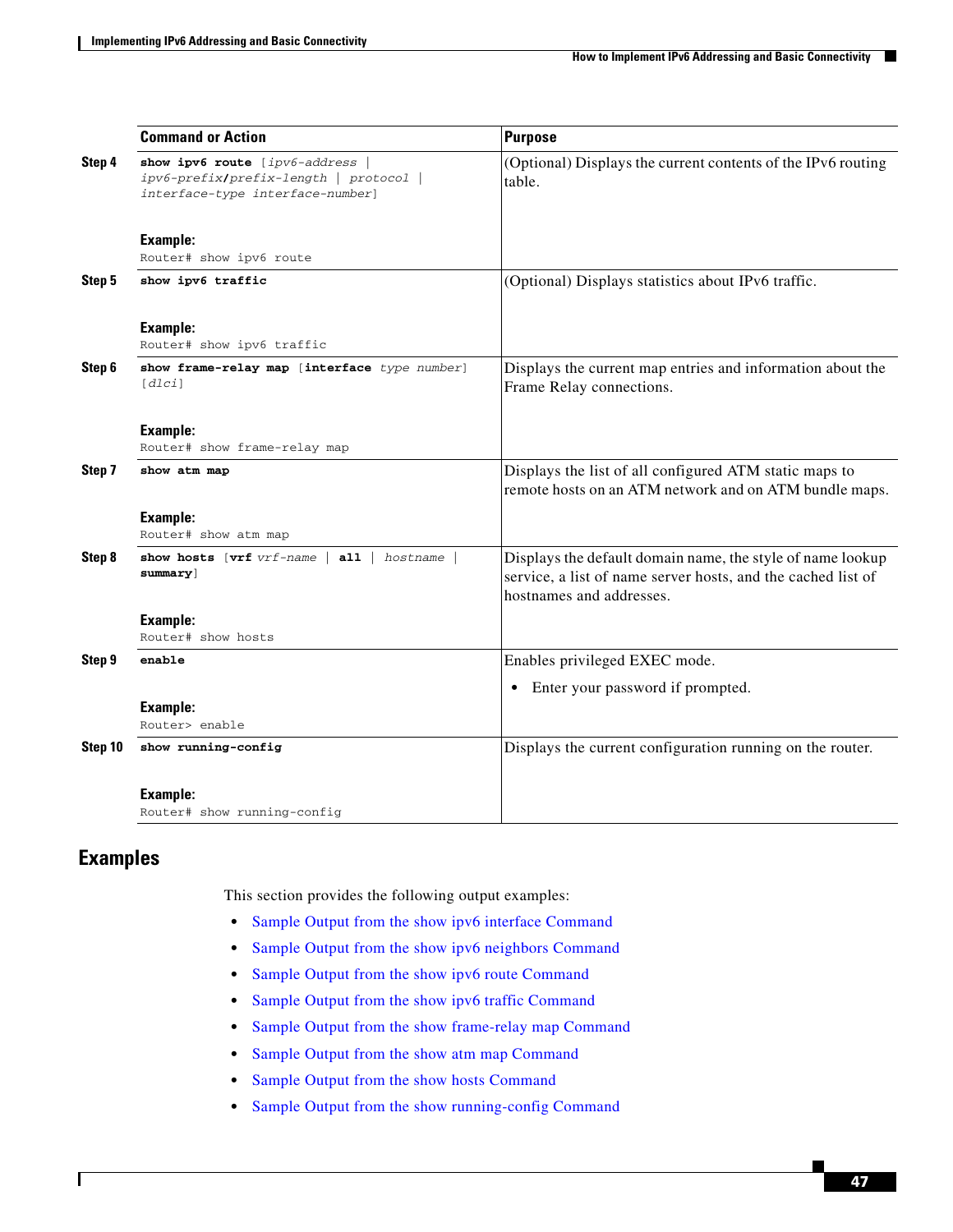#### <span id="page-47-0"></span>**Sample Output from the show ipv6 interface Command**

In the following example, the **show ipv6 interface** command is used to verify that IPv6 addresses are configured correctly for Ethernet interface 0. Information is also displayed about the status of IPv6 neighbor redirect messages, IPv6 neighbor discovery messages, and stateless autoconfiguration.

```
Router# show ipv6 interface ethernet 0
```

```
Ethernet0 is up, line protocol is up
   IPv6 is stalled, link-local address is FE80::1 
   Global unicast address(es):
     2001:0DB8:2000::1, subnet is 2001:0DB8:2000::/64
     2001:0DB8:3000::1, subnet is 2001:0DB8:3000::/64
  Joined group address(es):
    FF02::1
     FF02::2
    FF02::1:FF00:1
  MTU is 1500 bytes
   ICMP error messages limited to one every 100 milliseconds
   ICMP redirects are enabled
   ND DAD is enabled, number of DAD attempts: 1
  ND reachable time is 30000 milliseconds
  ND advertised reachable time is 0 milliseconds
  ND advertised retransmit interval is 0 milliseconds
  ND router advertisements are sent every 200 seconds
  ND router advertisements live for 1800 seconds
  Hosts use stateless autoconfig for addresses.
```
#### <span id="page-47-1"></span>**Sample Output from the show ipv6 neighbors Command**

In the following example, the **show ipv6 neighbors** command is used to display IPv6 neighbor discovery cache information. A hyphen (-) in the Age field of the command output indicates a static entry. The following example displays IPv6 neighbor discovery cache information for Ethernet interface 2:

Router# **show ipv6 neighbors ethernet 2**

| IPv6 Address              | Age Link-layer Addr State Interface    |  |
|---------------------------|----------------------------------------|--|
| 2001:0DB8:0:4::2          | $0.0003$ .a $0d6.141e$ REACH Ethernet2 |  |
| FE80::XXXX:AOFF:FED6:141E | $0.0003$ .a $0d6.141e$ REACH Ethernet2 |  |
| 2001:0DB8:1::45a          | $-0002.7d1a.9472$ REACH Ethernet2      |  |

#### <span id="page-47-2"></span>**Sample Output from the show ipv6 route Command**

When the *ipv6-address* or *ipv6-prefix***/***prefix-length* argument is specified, only route information for that address or network is displayed. The following is sample output from the **show ipv6 route** command when entered with the IPv6 prefix 2001:0DB8::/35:

```
Router# show ipv6 route 2001:0DB8::/35
```

```
IPv6 Routing Table - 261 entries
Codes: C - Connected, L - Local, S - Static, R - RIP, B - BGP
I1 - ISIS L1, I2 - ISIS L2, IA - ISIS interarea
B 2001:0DB8::/35 [20/3]
   via FE80::60:5C59:9E00:16, Tunnel1
```
#### <span id="page-47-3"></span>**Sample Output from the show ipv6 traffic Command**

In the following example, the **show ipv6 traffic** command is used to display ICMP rate-limited counters:

I

```
Router# show ipv6 traffic
```

```
ICMP statistics:
  Rcvd: 188 input, 0 checksum errors, 0 too short
         0 unknown info type, 0 unknown error type
```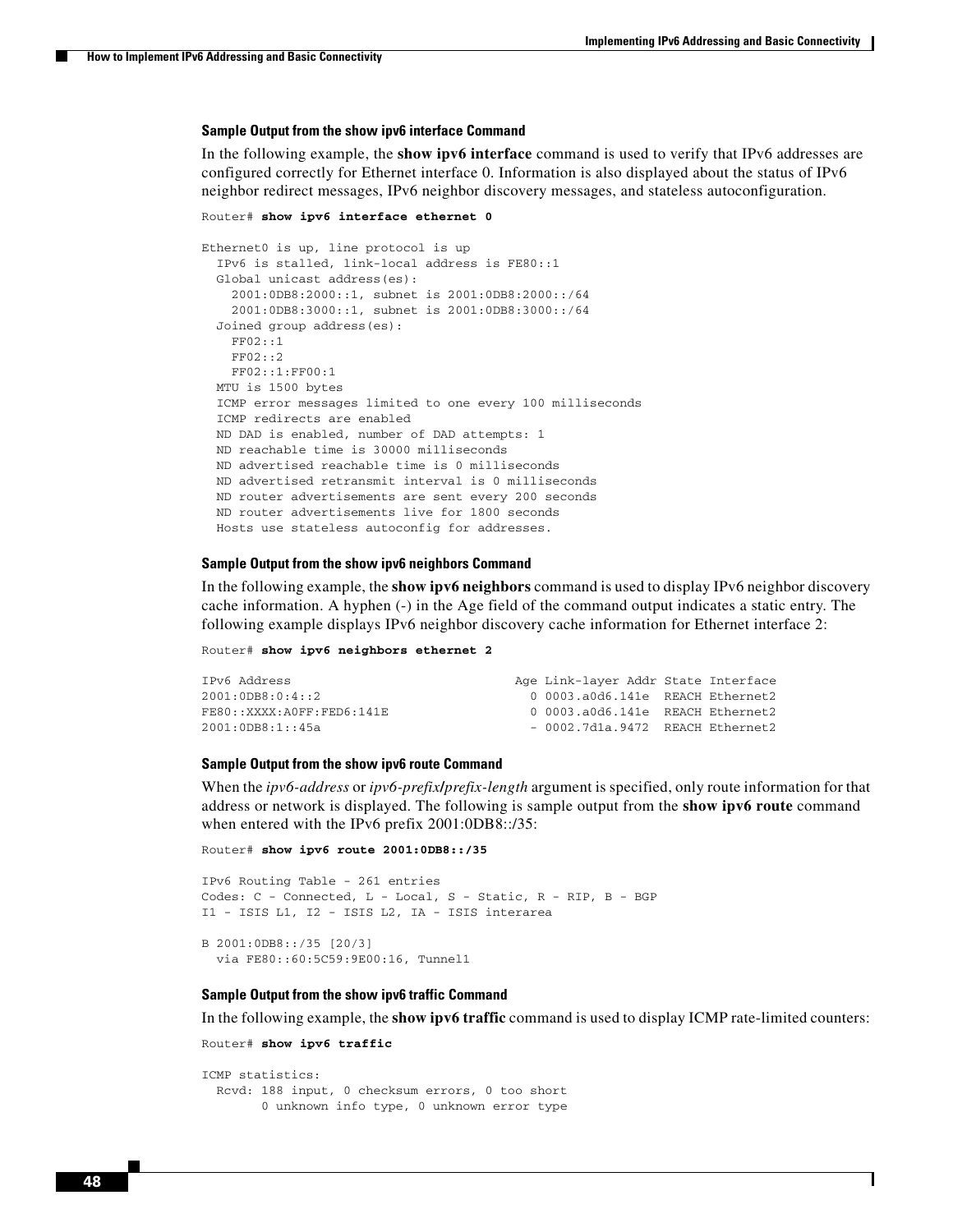unreach: 0 routing, 0 admin, 0 neighbor, 0 address, 0 port parameter: 0 error, 0 header, 0 option 0 hopcount expired, 0 reassembly timeout,0 too big 0 echo request, 0 echo reply 0 group query, 0 group report, 0 group reduce 1 router solicit, 175 router advert, 0 redirects 0 neighbor solicit, 12 neighbor advert Sent: 7376 output, 56 rate-limited unreach: 0 routing, 15 admin, 0 neighbor, 0 address, 0 port parameter: 0 error, 0 header, 0 option 0 hopcount expired, 0 reassembly timeout,0 too big 15 echo request, 0 echo reply 0 group query, 0 group report, 0 group reduce 0 router solicit, 7326 router advert, 0 redirects 2 neighbor solicit, 22 neighbor advert

#### <span id="page-48-0"></span>**Sample Output from the show frame-relay map Command**

In the following example, the **show frame-relay map** command is used to verify that the IPv6 address of a remote node is mapped to the DLCI of the PVC used to reach the address. The following example shows that the link-local and global IPv6 addresses (FE80::E0:F727:E400:A and 2001:0DB8:2222:1044::73; FE80::60:3E47:AC8:8 and 2001.0DB8:2222:1044::72) of two remote nodes are explicitly mapped to DLCI 17 and DLCI 19, respectively. Both DLCI 17 and DLCI 19 are terminated on interface serial 3 of this node; therefore, interface serial 3 of this node is a point-to-multipoint interface.

```
Router# show frame-relay map
```
Serial3 (up): ipv6 FE80::E0:F727:E400:A dlci 17(0x11,0x410), static, broadcast, CISCO, status defined, active Serial3 (up): ipv6 2001:0DB8:2222:1044::72 dlci 19(0x13,0x430), static, CISCO, status defined, active Serial3 (up): ipv6 2001:0DB8:2222:1044::73 dlci 17(0x11,0x410), static, CISCO, status defined, active Serial3 (up): ipv6 FE80::60:3E47:AC8:8 dlci 19(0x13,0x430), static, broadcast, CISCO, status defined, active

#### <span id="page-48-1"></span>**Sample Output from the show atm map Command**

In the following example, the **show atm map** command is used to verify that the IPv6 address of a remote node is mapped to the PVC used to reach the address. The following example shows that the link-local and global IPv6 addresses (FE80::60:3E47:AC8:C and 2001:0DB8:2222:1003::72, respectively) of a remote node are explicitly mapped to PVC 1/32 of ATM interface 0:

```
Router# show atm map
```
Map list ATM0pvc1 : PERMANENT ipv6 FE80::60:3E47:AC8:C maps to VC 1, VPI 1, VCI 32, ATM0 , broadcast ipv6 2001:0DB8:2222:1003::72 maps to VC 1, VPI 1, VCI 32, ATM0

#### <span id="page-48-2"></span>**Sample Output from the show hosts Command**

The state of the name lookup system on the DHCP for IPv6 client can be displayed with the **show hosts** command:

Router# **show hosts**

I

```
Default domain is not set
Domain list:example.com
Name/address lookup uses domain service
Name servers are 2001:0DB8:A:B::1, 2001:0DB8:3000:3000::42
```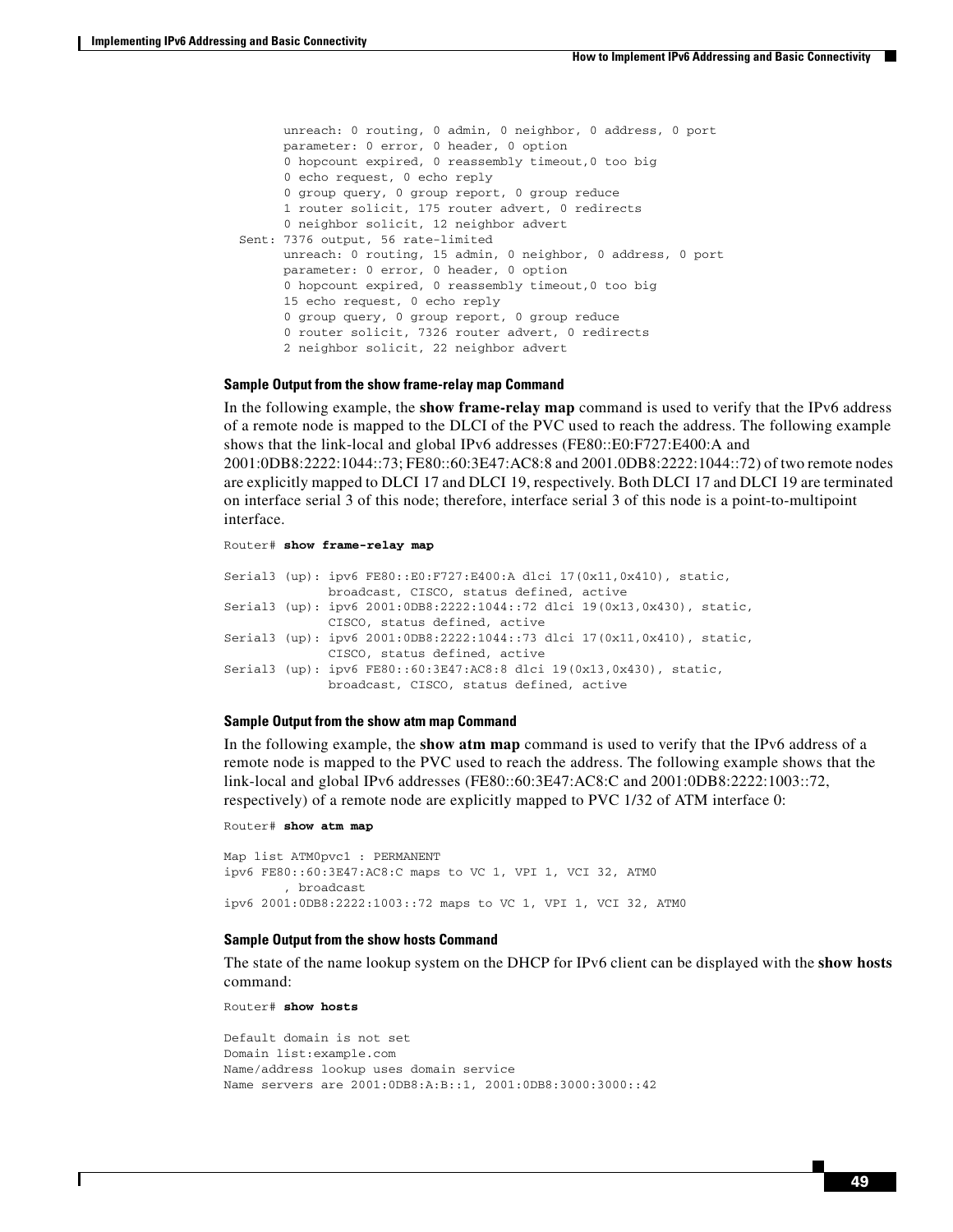Ι

| Codes:UN - unknown, EX - expired, OK - OK, ?? - revalidate |                        |  |                                 |
|------------------------------------------------------------|------------------------|--|---------------------------------|
| temp - temporary, perm - permanent                         |                        |  |                                 |
| NA - Not Applicable None - Not defined                     |                        |  |                                 |
|                                                            |                        |  |                                 |
| Host                                                       |                        |  | Port Flags Age Type Address(es) |
| sdfasfd                                                    | None (temp, UN) 0 IPv6 |  |                                 |

#### <span id="page-49-0"></span>**Sample Output from the show running-config Command**

In the following example, the **show running-config** command is used to verify that IPv6 processing of packets is enabled globally on the router and on applicable interfaces, and that an IPv6 address is configured on applicable interfaces:

#### Router# **show running-config**

```
Building configuration...
Current configuration : 22324 bytes
!
! Last configuration change at 14:59:38 PST Tue Jan 16 2001
! NVRAM config last updated at 04:25:39 PST Tue Jan 16 2001 by bird
!
hostname Router
!
ipv6 unicast-routing
!
interface Ethernet0
 no ip route-cache
 no ip mroute-cache
 no keepalive
 media-type 10BaseT
   ipv6 address 2001:0DB8:0:1::/64 eui-64
!
```
In the following example, the **show running-config** command is used to verify that Cisco Express Forwarding and network accounting for Cisco Express Forwarding have been enabled globally on a nondistributed architecture platform, and that Cisco Express Forwarding has been enabled on an IPv6 interface. The following output shows that both that Cisco Express Forwarding and network accounting for Cisco Express Forwarding have been enabled globally on the router, and that Cisco Express Forwarding has also been enabled on Ethernet interface 0:

```
Router# show running-config
```
Building configuration... Current configuration : 22324 bytes ! ! Last configuration change at 14:59:38 PST Tue Jan 16 2001 ! NVRAM config last updated at 04:25:39 PST Tue Jan 16 2001 by bird ! hostname Router ! ip cef ipv6 unicast-routing ipv6 cef ipv6 cef accounting prefix-length ! ! interface Ethernet0 ip address 10.4.9.11 255.0.0.0 media-type 10BaseT ipv6 address 2001:0DB8:C18:1::/64 eui-64 !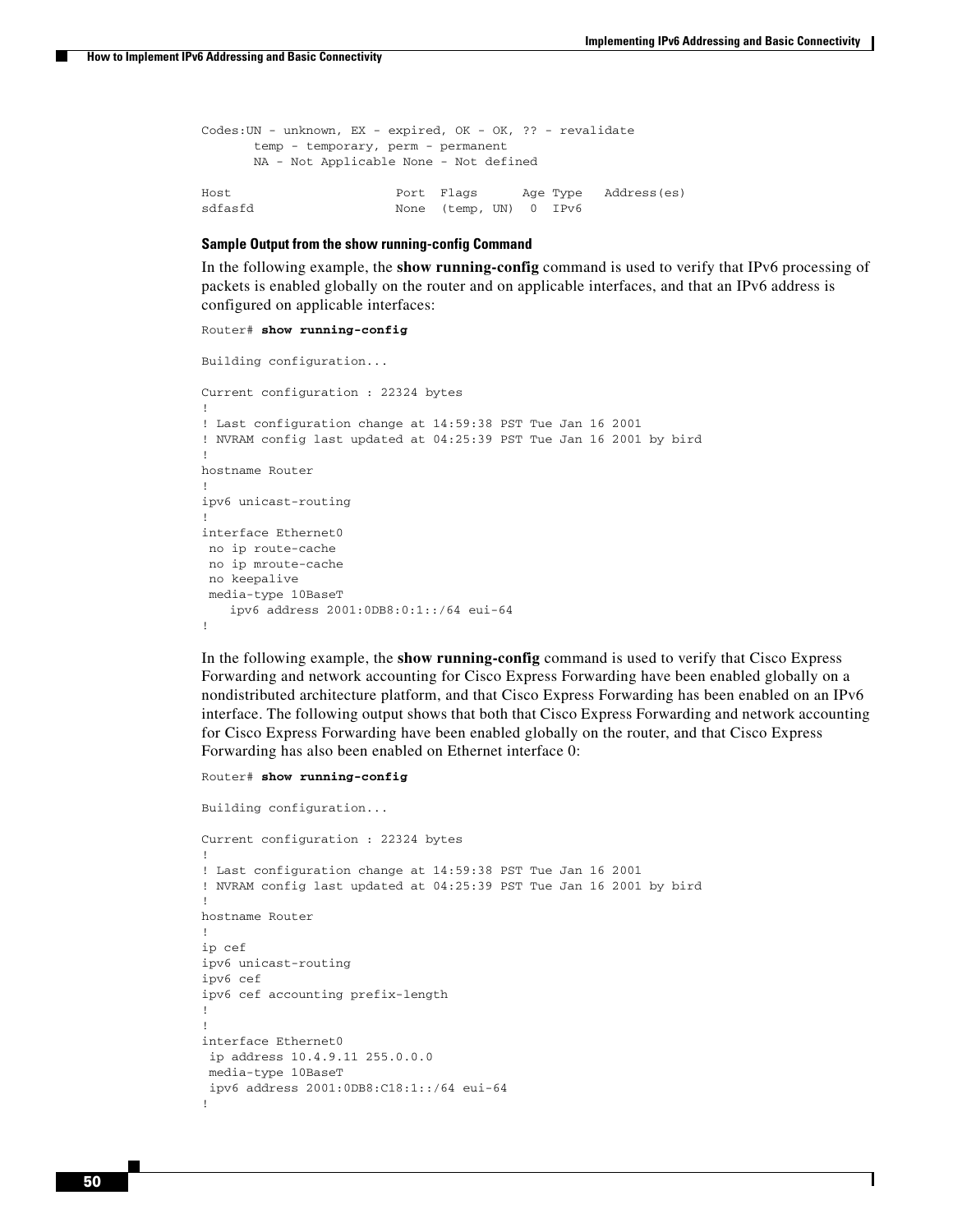In the following example, the **show running-config** command is used to verify that distributed Cisco Express Forwarding and network accounting for distributed Cisco Express Forwarding have been enabled globally on a distributed architecture platform, such as the Cisco 7500 series routers. The following example shows that both distributed Cisco Express Forwarding and network accounting for Cisco Express Forwarding have been enabled globally on the router.



**Note** Distributed Cisco Express Forwarding is enabled by default on the Cisco 12000 series Internet routers and disabled by default on the Cisco 7500 series routers. Therefore, output from the **show running-config** command on the Cisco 12000 series does not show whether distributed Cisco Express Forwarding is configured globally on the router. The following output is from a Cisco 7500 series router.

```
Router# show running-config
Building configuration...
Current configuration : 22324 bytes
!
! Last configuration change at 14:59:38 PST Tue Jan 16 2001
! NVRAM config last updated at 04:25:39 PST Tue Jan 16 2001 by bird
!
hostname Router
!
ip cef distributed
ipv6 unicast-routing
ipv6 cef distributed
ipv6 cef accounting prefix-length
```
In the following example, the **show running-config** command is used to verify static hostname-to-address mappings, default domain names, and name servers in the hostname cache, and to verify that the DNS service is enabled:

Router# **show running-config**

```
Building configuration...
!
ipv6 host cisco-sj 2001:0DB8:20:1::12
!
ip domain-name cisco.com
ip domain-lookup
ip name-server 2001:0DB8:C01F:768::1
```
# <span id="page-50-0"></span>**Configuration Examples for Implementing IPv6 Addressing and Basic Connectivity**

This section provides the following configuration examples:

- **•** [IPv6 Addressing and IPv6 Routing Configuration: Example, page 52](#page-51-0)
- **•** [Dual Protocol Stacks Configuration: Example, page 52](#page-51-1)
- **•** [IPv6 ICMP Rate Limiting Configuration: Example, page 52](#page-51-2)
- **•** [Cisco Express Forwarding and Distributed Cisco Express Forwarding Configuration: Example,](#page-52-0)  [page 53](#page-52-0)
- **•** [Hostname-to-Address Mappings Configuration: Example, page 53](#page-52-1)
- **•** [IPv6 Address to ATM and Frame Relay PVC Mapping Configuration: Examples, page 53](#page-52-2)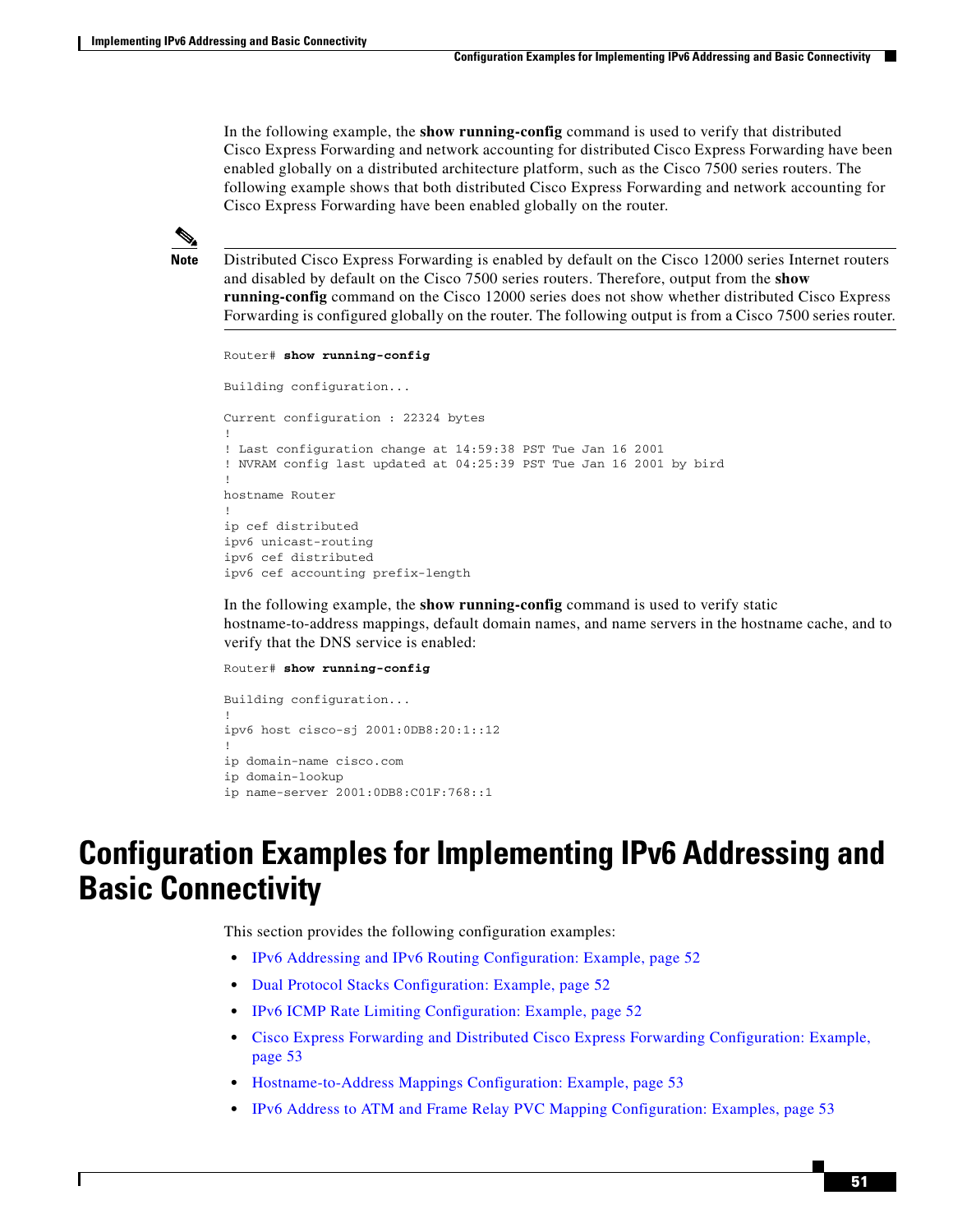I

## <span id="page-51-0"></span>**IPv6 Addressing and IPv6 Routing Configuration: Example**

In the following example, IPv6 is enabled on the router with both a link-local address and a global address based on the IPv6 prefix 2001:0DB8:c18:1::/64. The EUI-64 interface ID is used in the low-order 64 bits of both addresses. Output from the **show ipv6 interface** command is included to show how the interface ID (260:3EFF:FE47:1530) is appended to the link-local prefix FE80::/64 of Ethernet interface 0.

```
ipv6 unicast-routing
interface ethernet 0
  ipv6 address 2001:0DB8:c18:1::/64 eui-64
Router# show ipv6 interface ethernet 0
Ethernet0 is up, line protocol is up
 IPv6 is enabled, link-local address is FE80::260:3EFF:FE47:1530
  Global unicast address(es):
     2001:0DB8:C18:1:260:3EFF:FE47:1530, subnet is 2001:0DB8:C18:1::/64
  Joined group address(es):
    FF02::1
     FF02::2
    FF02::1:FF47:1530
     FF02::9
  MTU is 1500 bytes
   ICMP error messages limited to one every 500 milliseconds
  ND reachable time is 30000 milliseconds
  ND advertised reachable time is 0 milliseconds
  ND advertised retransmit interval is 0 milliseconds
  ND router advertisements are sent every 200 seconds
  ND router advertisements live for 1800 seconds
  Hosts use stateless autoconfig for addresses.
```
In the following example, multiple IPv6 global addresses within the prefix 2001:0DB8::/64 are configured on Ethernet interface 0:

```
interface ethernet 0
ipv6 address 2001:0DB8::1/64
 ipv6 address 2001:0DB8::/64 eui-64
```
## <span id="page-51-1"></span>**Dual Protocol Stacks Configuration: Example**

The following example enables the forwarding of IPv6 unicast datagrams globally on the router and configures Ethernet interface 0 with both an IPv4 address and an IPv6 address:

ipv6 unicast-routing

```
interface Ethernet0
 ip address 192.168.99.1 255.255.255.0
 ipv6 address 2001:0DB8:c18:1::3/64
```
## <span id="page-51-2"></span>**IPv6 ICMP Rate Limiting Configuration: Example**

The following example shows an interval of 50 milliseconds and a bucket size of 20 tokens being configured for IPv6 ICMP error messages:

```
ipv6 icmp error-interval 50 20
```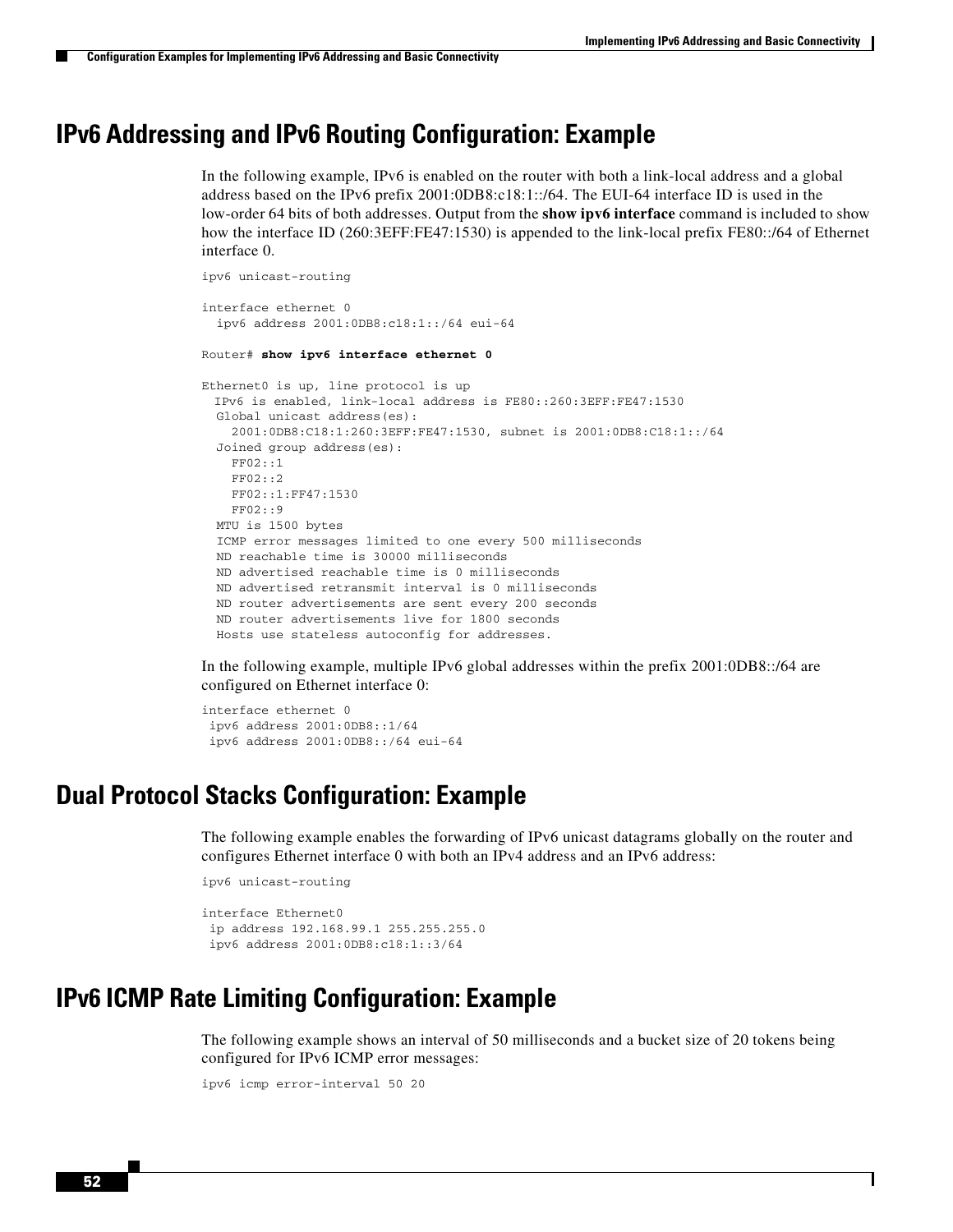## <span id="page-52-0"></span>**Cisco Express Forwarding and Distributed Cisco Express Forwarding Configuration: Example**

In the following example, both Cisco Express Forwarding for IPv6 and network accounting for Cisco Express Forwarding for IPv6 have been enabled globally on a nondistributed architecture router, and Cisco Express Forwarding for IPv6 has been enabled on Ethernet interface 0. The example also shows that the forwarding of IPv6 unicast datagrams has been configured globally on the router with the **ipv6 unicast-routing** command, an IPv6 address has been configured on Ethernet interface 0 with the **ipv6 address** command, and Cisco Express Forwarding for IPv4 has been configured globally on the router with the **ip cef** command.

```
ip cef
ipv6 unicast-routing
ipv6 cef
ipv6 cef accounting prefix-length
interface Ethernet0
 ip address 10.4.9.11 255.0.0.0
 media-type 10BaseT
 ipv6 address 2001:0DB8:C18:1::/64 eui-64
```
In the following example, both distributed Cisco Express Forwarding for IPv6 and network accounting for distributed Cisco Express Forwarding for IPv6 have been enabled globally on a distributed architecture router. The forwarding of IPv6 unicast datagrams has been configured globally on the router with the **ipv6 unicast-routing** command and distributed Cisco Express Forwarding for IPv4 has been configured globally on the router with the **ip cef distributed** command.

```
ip cef distributed
ipv6 unicast-routing
ipv6 cef distributed
ipv6 cef accounting prefix-length
```
I

## <span id="page-52-1"></span>**Hostname-to-Address Mappings Configuration: Example**

The following example defines two static hostname-to-address mappings in the hostname cache, establishes a domain list with several alternate domain names to complete unqualified hostnames, specifies host 2001:0DB8::250:8bff:fee8:f800 and host 2001:0DB8:0:f004::1 as the name servers, and reenables the DNS service:

```
ipv6 host cisco-sj 2001:0DB8:700:20:1::12
ipv6 host cisco-hq 2001:0DB8:768::1 2001:0DB8:20:1::22
ip domain list example1.com
ip domain list example2.com
ip domain list example3.edu
ip name-server 2001:0DB8::250:8bff:fee8:f800 2001:0DB8:0:f004::1
ip domain-lookup
```
## <span id="page-52-2"></span>**IPv6 Address to ATM and Frame Relay PVC Mapping Configuration: Examples**

This section provides the following IPv6 ATM and Frame Relay PVC mapping configuration examples:

- **•** [IPv6 ATM PVC Mapping Configuration—Point-to-Point Interface: Example](#page-53-0)
- **•** [IPv6 ATM PVC Mapping Configuration—Point-to-Multipoint Interface: Example](#page-53-1)
- **•** [IPv6 Frame Relay PVC Mapping Configuration—Point-to-Point Interface: Example](#page-54-0)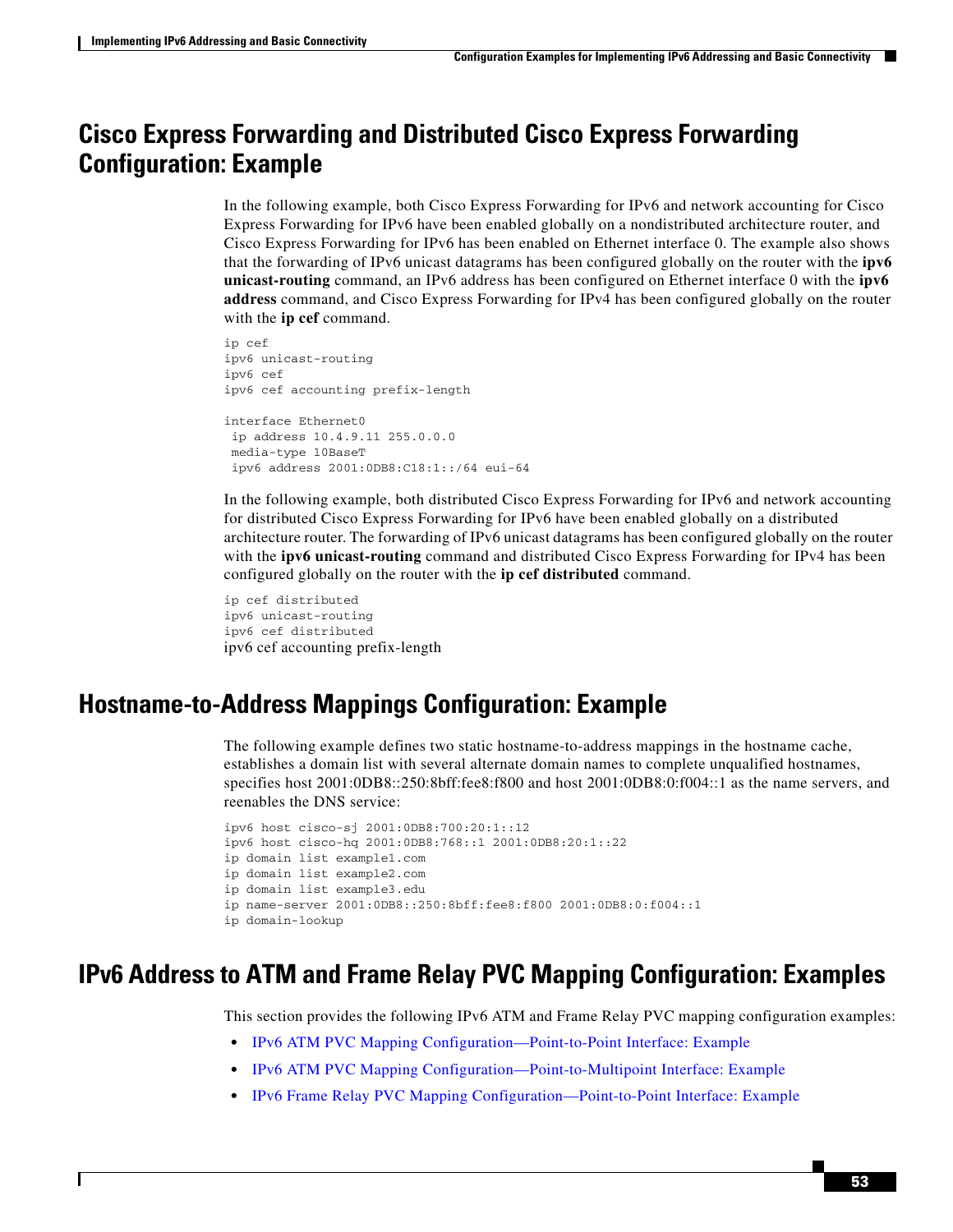$\mathsf{l}$ 

**•** [IPv6 Frame Relay PVC Mapping Configuration—Point-to-Multipoint Interface: Example](#page-55-1)

### <span id="page-53-0"></span>**IPv6 ATM PVC Mapping Configuration—Point-to-Point Interface: Example**

In the following example, two nodes named Router 1 and Router 2 are connected by a single PVC. The point-to-point subinterface ATM0.132 is used on both nodes to terminate the PVC; therefore, the mapping between the IPv6 addresses of both nodes and the PVC is implicit (no additional mappings are required).

#### **Router 1 Configuration**

```
interface ATM 0 
 no ip address 
! 
interface ATM 0.132 point-to-point 
  pvc 1/32
 encapsulation aal5snap 
 ! 
  ipv6 address 2001:0DB8:2222:1003::72/64
```
#### **Router 2 Configuration**

```
interface ATM 0 
 no ip address 
! 
interface ATM 0.132 point-to-point 
 pvc 1/32
encapsulation aal5snap 
  ! 
  ipv6 address 2001:0DB8:2222:1003::45/64
```
#### <span id="page-53-1"></span>**IPv6 ATM PVC Mapping Configuration—Point-to-Multipoint Interface: Example**

In the following example, the same two nodes (Router 1 and Router 2) from the previous example are connected by the same PVC. In this example, however, the point-to-multipoint interface ATM0 is used on both nodes to terminate the PVC; therefore, explicit mappings are required between the link-local and global IPv6 addresses of interface ATM0 on both nodes and the PVC. Additionally, ATM pseudobroadcasts are enabled on the link-local address of interface ATM0 on both nodes. The link-local address specified here is the link-local address of the other end of the PVC.

#### **Router 1 Configuration**

```
interface ATM 0 
 no ip address 
 pvc 1/32
protocol ipv6 2001:0DB8:2222:1003::45 
protocol ipv6 FE80::60:2FA4:8291:2 broadcast 
encapsulation aal5snap 
 ! 
 ipv6 address 2001:0DB8:2222:1003::72/64
```
#### **Router 2 Configuration**

```
interface ATM 0 
 no ip address 
 pvc 1/32
protocol ipv6 FE80::60:3E47:AC8:C broadcast 
protocol ipv6 2001:0DB8:2222:1003::72 
 encapsulation aal5snap 
  !
```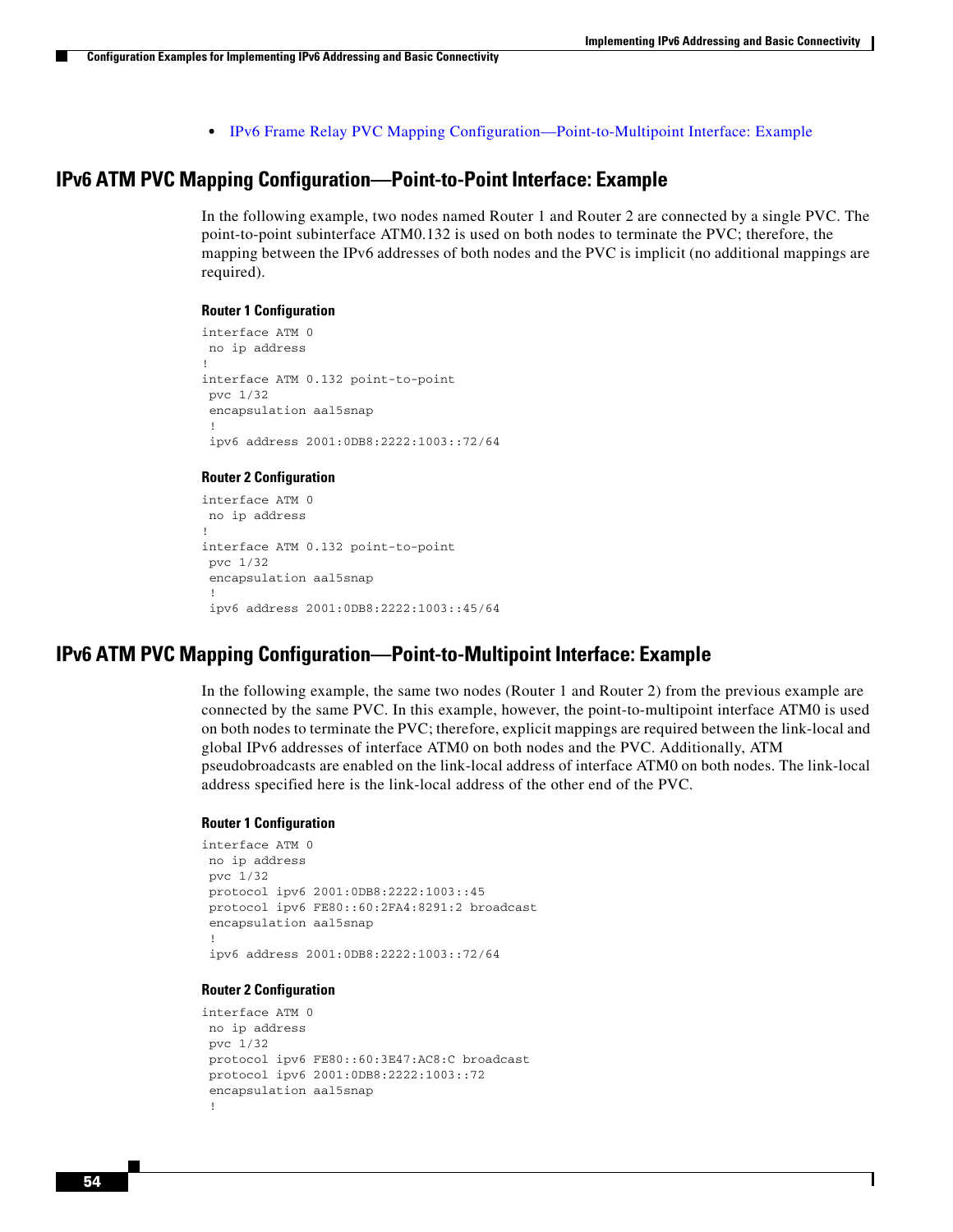ipv6 address 2001:0DB8:2222:1003::45/64

### <span id="page-54-0"></span>**IPv6 Frame Relay PVC Mapping Configuration—Point-to-Point Interface: Example**

In the following example, three nodes named Router A, Router B, and Router C make up a fully meshed network. Each node is configured with two PVCs, which provide an individual connection to each of the other two nodes. Each PVC is configured on a different point-to-point subinterface, which creates three unique IPv6 networks (2001:0DB8:2222:1017:/64, 2001:0DB8:2222:1018::/64, and 2001:0DB8:2222:1019::/64). Therefore, the mappings between the IPv6 addresses of each node and the DLCI (DLCI 17, 18, and 19) of the PVC used to reach the addresses are implicit (no additional mappings are required).



**Note** Given that each PVC in the following example is configured on a different point-to-point subinterface, the configuration in the following example can also be used in a network that is not fully meshed. Additionally, configuring each PVC on a different point-to-point subinterface can help simplify your routing protocol configuration. However, the configuration in the following example requires more than one IPv6 network, whereas configuring each PVC on point-to-multipoint interfaces requires only one IPv6 network.

#### **Router A Configuration**

```
interface Serial 3 
  encapsulation frame-relay 
! 
interface Serial3.17 point-to-point 
  description to Router B 
  ipv6 address 2001:0DB8:2222:1017::46/64 
  frame-relay interface-dlci 17 
! 
interface Serial 3.19 point-to-point 
 description to Router C 
  ipv6 address 2001:0DB8:2222:1019::46/64 
  frame-relay interface-dlci 19
```
#### **Router B Configuration**

```
interface Serial 5 
  encapsulation frame-relay 
! 
interface Serial5.17 point-to-point 
 description to Router A 
  ipv6 address 2001:0DB8:2222:1017::73/64 
  frame-relay interface-dlci 17 
! 
interface Serial5.18 point-to-point 
 description to Router C 
  ipv6 address 2001:0DB8:2222:1018::73/64 
  frame-relay interface-dlci 18
```
#### **Router C Configuration**

```
interface Serial 0 
  encapsulation frame-relay 
! 
interface Serial0.18 point-to-point 
 description to Router B 
  ipv6 address 2001:0DB8:2222:1018::72/64 
  frame-relay interface-dlci 18 
!
```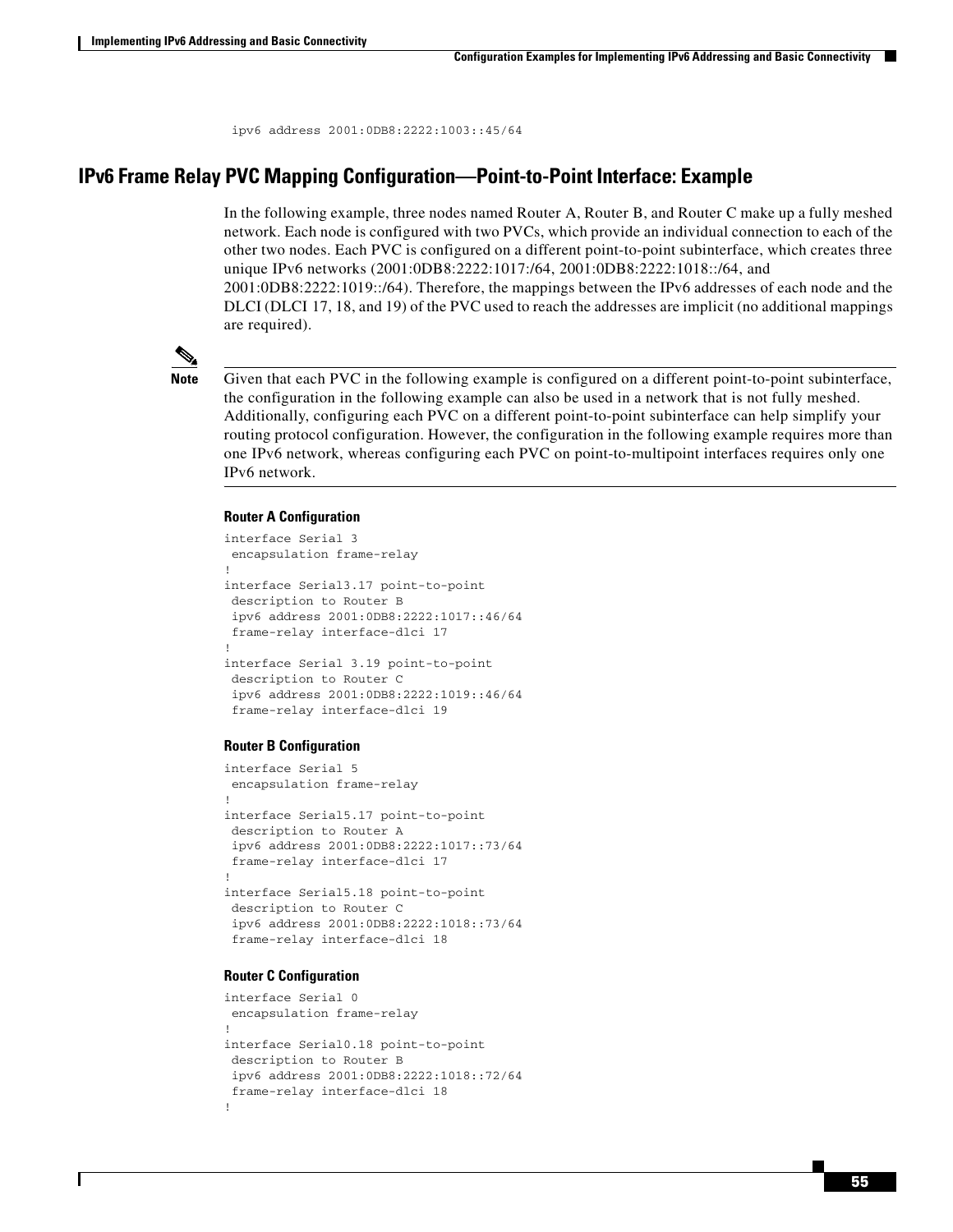I

```
interface Serial0.19 point-to-point 
 description to Router A 
  ipv6 address 2001:0DB8:2222:1019::72/64 
  frame-relay interface-dlci 19
```
### <span id="page-55-1"></span>**IPv6 Frame Relay PVC Mapping Configuration—Point-to-Multipoint Interface: Example**

In the following example, the same three nodes (Router A, Router B, and Router C) from the previous example make up a fully meshed network and each node is configured with two PVCs (which provide an individual connection to each of the other two nodes). However, the two PVCs on each node in the following example are configured on a single interface (serial 3, serial 5, and serial 10, respectively), which makes each interface a point-to-multipoint interface. Therefore, explicit mappings are required between the link-local and global IPv6 addresses of each interface on all three nodes and the DLCI (DLCI 17, 18, and 19) of the PVC used to reach the addresses.

#### **Router A Configuration**

```
interface Serial 3 
 encapsulation frame-relay 
 ipv6 address 2001:0DB8:2222:1044::46/64 
 frame-relay map ipv6 FE80::E0:F727:E400:A 17 broadcast 
  frame-relay map ipv6 FE80::60:3E47:AC8:8 19 broadcast 
  frame-relay map ipv6 2001:0DB8:2222:1044::72 19 
  frame-relay map ipv6 2001:0DB8:2222:1044::73 17
```
#### **Router B Configuration**

```
interface Serial 5 
 encapsulation frame-relay 
  ipv6 address 2001:0DB8:2222:1044::73/64 
 frame-relay map ipv6 FE80::60:3E59:DA78:C 17 broadcast 
 frame-relay map ipv6 FE80::60:3E47:AC8:8 18 broadcast 
  frame-relay map ipv6 2001:0DB8:2222:1044::46 17 
  frame-relay map ipv6 2001:0DB8:2222:1044::72 18
```
#### **Router C Configuration**

```
interface Serial 10 
 encapsulation frame-relay 
 ipv6 address 2001:0DB8:2222:1044::72/64 
 frame-relay map ipv6 FE80::60:3E59:DA78:C 19 broadcast 
  frame-relay map ipv6 FE80::E0:F727:E400:A 18 broadcast 
  frame-relay map ipv6 2001:0DB8:2222:1044::46 19 
  frame-relay map ipv6 2001:0DB8:2222:1044::73 18
```
## <span id="page-55-0"></span>**Where to Go Next**

If you want to implement IPv6 routing protocols, see the *[Implementing RIP for IPv6](http://www.cisco.com/en/US/docs/ios/ipv6/configuration/guide/ip6-rip.html)*, *Implementing IS-IS for IPv6*, or *Implementing Multiprotocol BGP for IPv6* module.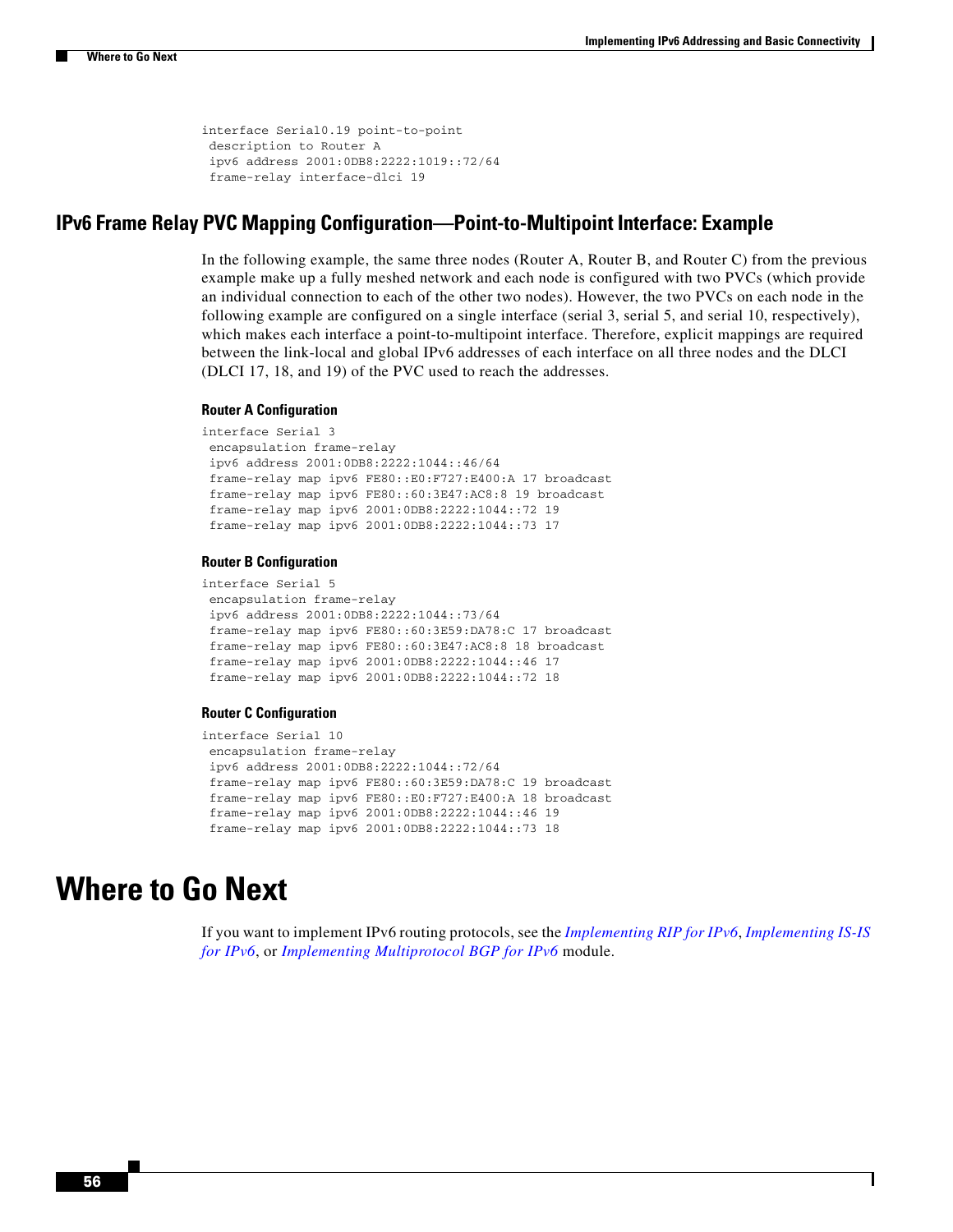# <span id="page-56-0"></span>**Additional References**

The following sections provide references related to the Implementing IPv6 Addressing and Basic Connectivity feature.

# **Related Documents**

| <b>Related Topic</b>                                                                              | <b>Document Title</b>                                                                                       |  |
|---------------------------------------------------------------------------------------------------|-------------------------------------------------------------------------------------------------------------|--|
| IPv6 supported feature list                                                                       | "Start Here: Cisco IOS Software Release Specifics for IPv6<br>Features," Cisco IOS IPv6 Configuration Guide |  |
| IPv6 commands: complete command syntax, command<br>mode, defaults, usage guidelines, and examples | Cisco IOS IPv6 Command Reference                                                                            |  |
| IPv6 DHCP description and configuration                                                           | "Implementing DHCP for IPv6," Cisco IOS IPv6 Configuration<br>Guide                                         |  |
| IPv4 addressing configuration tasks                                                               | "Configuring IPv4 Addresses," Cisco IOS IP Addressing Services<br><b>Configuration Guide</b>                |  |
| IPv4 services configuration tasks                                                                 | "Configuring IP Services," Cisco IOS IP Application Services<br><b>Configuration Guide</b>                  |  |
| IPv4 addressing commands                                                                          | <b>Cisco IOS IP Addressing Services Command Reference</b>                                                   |  |
| IP <sub>v</sub> 4 IP services commands                                                            | <b>Cisco IOS IP Application Services Command Reference</b>                                                  |  |
| Stateful switchover                                                                               | "Stateful Switchover," Cisco IOS High Availability Configuration<br>Guide                                   |  |
| Switching configuration tasks                                                                     | "Cisco IOS IP Switching Features Roadmap," Cisco IOS IP<br><b>Switching Configuration Guide</b>             |  |
| Switching commands                                                                                | <b>Cisco IOS IP Switching Command Reference</b>                                                             |  |

# **Standards**

| Standards                                                | <b>Title</b> |
|----------------------------------------------------------|--------------|
| No new or modified standards are supported by this       |              |
| feature, and support for existing standards has not been |              |
| modified by this feature.                                |              |

# **MIBs**

 $\overline{\phantom{a}}$ 

| <b>MIBs</b>                                                                                    | <b>MIBs Link</b>                                                                                                                                                                  |
|------------------------------------------------------------------------------------------------|-----------------------------------------------------------------------------------------------------------------------------------------------------------------------------------|
| No new or modified MIBs are supported, and support<br>for existing MIBs has not been modified. | To locate and download MIBs for selected platforms, Cisco IOS<br>releases, and feature sets, use Cisco MIB Locator found at the<br>following URL:<br>http://www.cisco.com/go/mibs |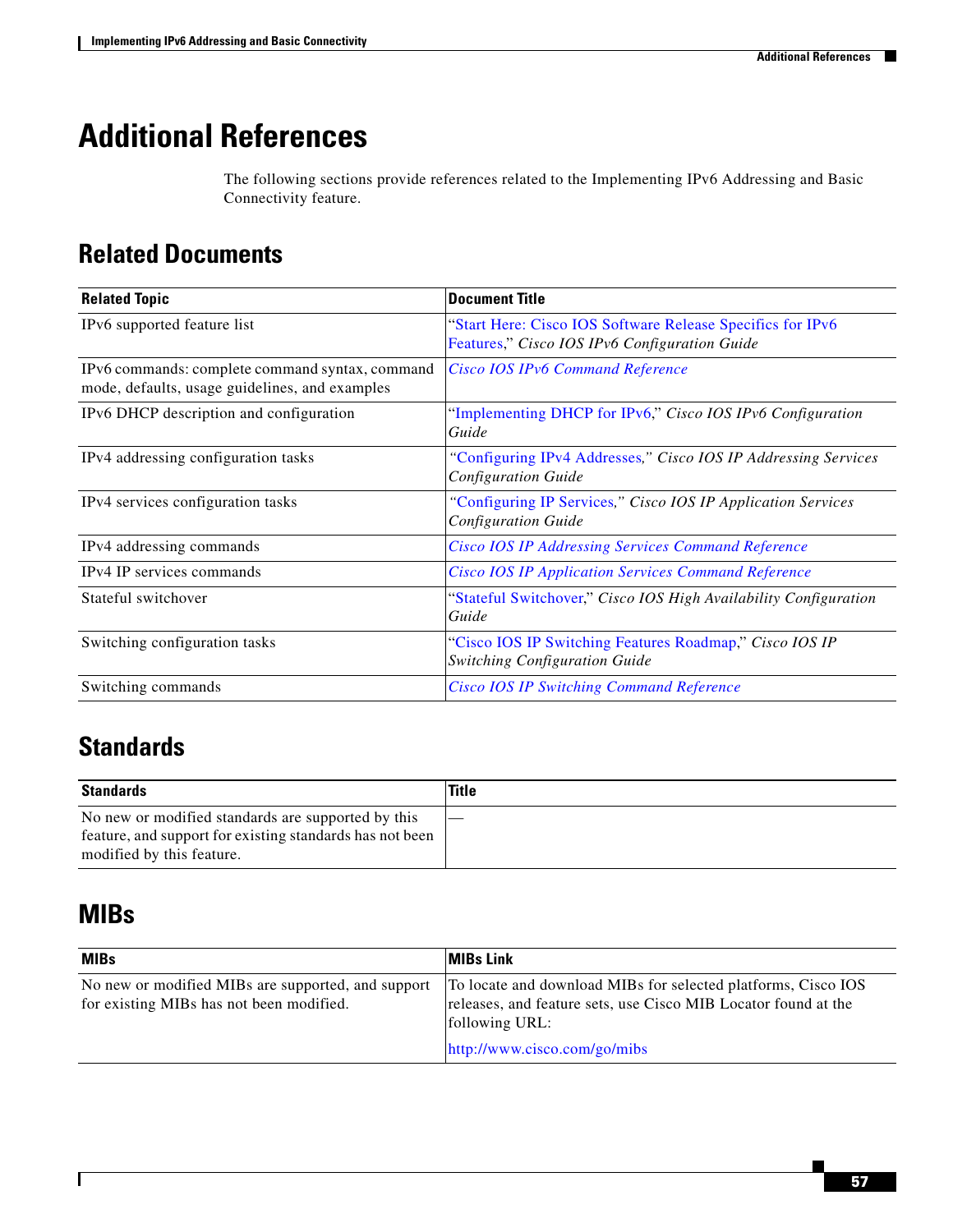$\mathsf I$ 

# **RFCs**

| <b>RFCs</b>     | <b>Title</b>                                                                                           |
|-----------------|--------------------------------------------------------------------------------------------------------|
| <b>RFC 1981</b> | Path MTU Discovery for IP version 6                                                                    |
| <b>RFC 2373</b> | IP Version 6 Addressing Architecture                                                                   |
| <b>RFC 2374</b> | An Aggregatable Global Unicast Address Format                                                          |
| <b>RFC 2460</b> | Internet Protocol, Version 6 (IPv6) Specification                                                      |
| <b>RFC 2461</b> | Neighbor Discovery for IP Version 6 (IPv6)                                                             |
| <b>RFC 2462</b> | IPv6 Stateless Address Autoconfiguration                                                               |
| <b>RFC 2463</b> | Internet Control Message Protocol (ICMPv6) for the Internet<br>Protocol Version 6 (IPv6) Specification |
| <b>RFC 2464</b> | Transmission of IPv6 Packets over Ethernet Networks                                                    |
| <b>RFC 2467</b> | Transmission of IPv6 Packets over FDDI Networks                                                        |
| <b>RFC 2472</b> | IP Version 6 over PPP                                                                                  |
| <b>RFC 2492</b> | IPv6 over ATM Networks                                                                                 |
| <b>RFC 2590</b> | Transmission of IPv6 Packets over Frame Relay Networks<br>Specification                                |
| <b>RFC 3152</b> | Delegation of IP6.ARPA                                                                                 |
| <b>RFC 3162</b> | RADIUS and IPv6                                                                                        |
| <b>RFC 3513</b> | Internet Protocol Version 6 (IPv6) Addressing Architecture                                             |
| <b>RFC 3596</b> | DNS Extensions to Support IP version 6                                                                 |
| <b>RFC 3879</b> | Deprecating Site Local Addresses                                                                       |
| <b>RFC 4193</b> | Unique Local IPv6 Unicast Addresses                                                                    |

# **Technical Assistance**

| <b>Description</b>                                                                                                                                                                                                                                                      | Link                             |
|-------------------------------------------------------------------------------------------------------------------------------------------------------------------------------------------------------------------------------------------------------------------------|----------------------------------|
| The Cisco Support website provides extensive online<br>resources, including documentation and tools for<br>troubleshooting and resolving technical issues with<br>Cisco products and technologies.                                                                      | http://www.cisco.com/techsupport |
| To receive security and technical information about<br>your products, you can subscribe to various services,<br>such as the Product Alert Tool (accessed from Field<br>Notices), the Cisco Technical Services Newsletter, and<br>Really Simple Syndication (RSS) Feeds. |                                  |
| Access to most tools on the Cisco Support website<br>requires a Cisco.com user ID and password.                                                                                                                                                                         |                                  |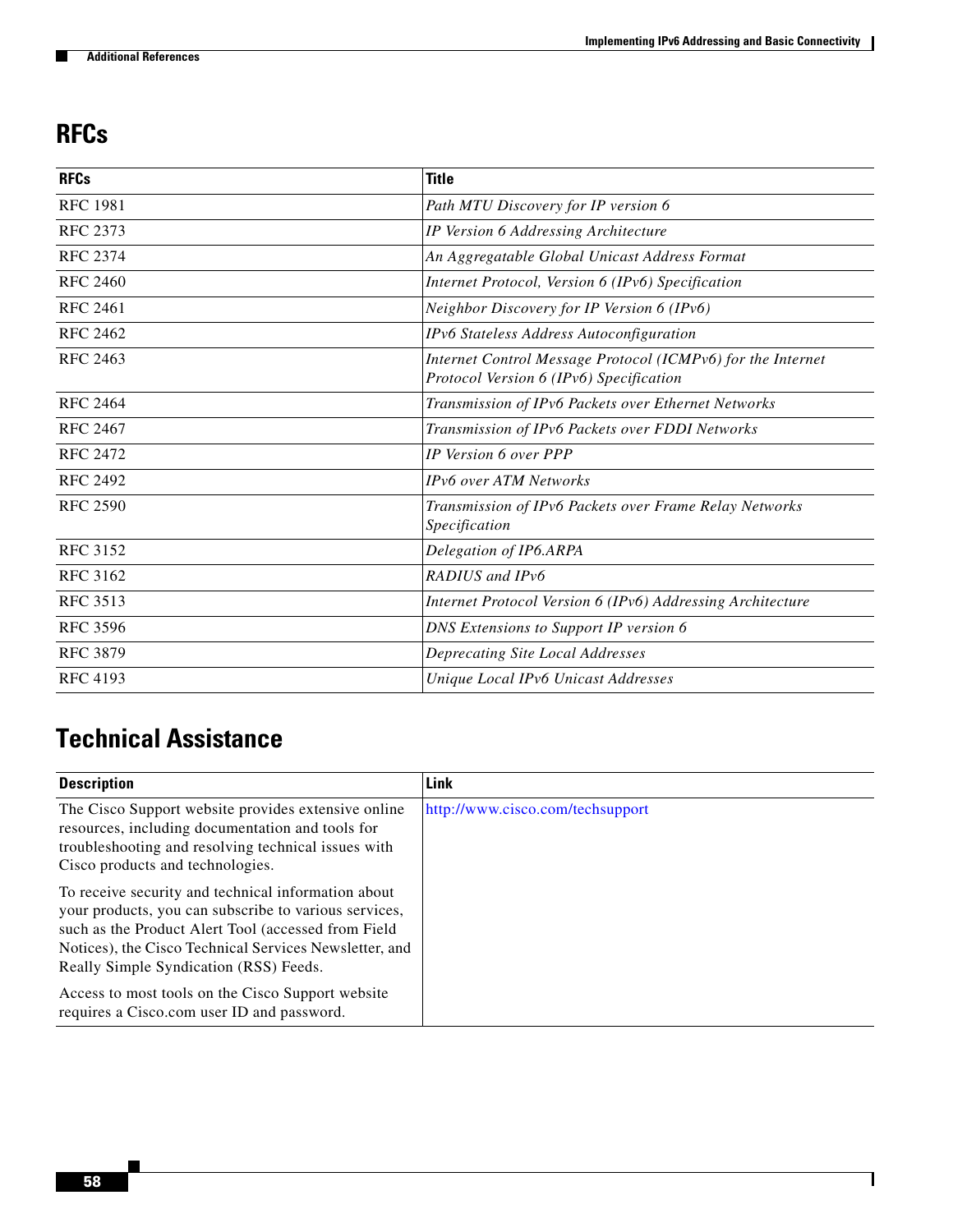# <span id="page-58-0"></span>**Command Reference**

The following commands are introduced or modified in the feature or features documented in this module. For information about these commands, see the *Cisco IOS IPv6 Command Reference* at http://www.cisco.com/en/US/docs/ios/ipv6/command/reference/ipv6\_book.html. For information about all Cisco IOS commands, use the Command Lookup Tool at http://tools.cisco.com/Support/CLILookup or the *Cisco IOS Master Command List, All Releases*, a[t](http://www.cisco.com/en/US/docs/ios/mcl/all_release/all_mcl.html) [http://www.cisco.com/en/US/docs/ios/mcl/all\\_release/all\\_mcl.html.](http://www.cisco.com/en/US/docs/ios/mcl/all_release/all_mcl.html)

**• atm route-bridged**

- **• cef table consistency-check**
- **• clear cef table**
- **• clear ipv6 neighbors**
- **• clear ipv6 route**
- **• clear ipv6 traffic**
- **• copy**
- **• debug adjacency**
- **• debug ipv6 cef drop**
- **• debug ipv6 cef events**
- **• debug ipv6 cef hash**
- **• debug ipv6 cef receive**
- **• debug ipv6 cef table**
- **• debug ipv6 icmp**
- **• debug ipv6 nd**
- **• debug ipv6 packet**
- **• debug ipv6 routing**
- **• frame-relay map ipv6**
- **• ip name-server**
- **• ipv6 address**
- **• ipv6 address anycast**
- **• ipv6 address eui-64**
- **• ipv6 address link-local**
- **• ipv6 atm-vc**
- **• ipv6 cef**
- **• ipv6 cef accounting**
- **• ipv6 cef distributed**
- **• ipv6 enable**

 $\Gamma$ 

- **• ipv6 general-prefix**
- **• ipv6 hop-limit**
- **• ipv6 icmp error-interval**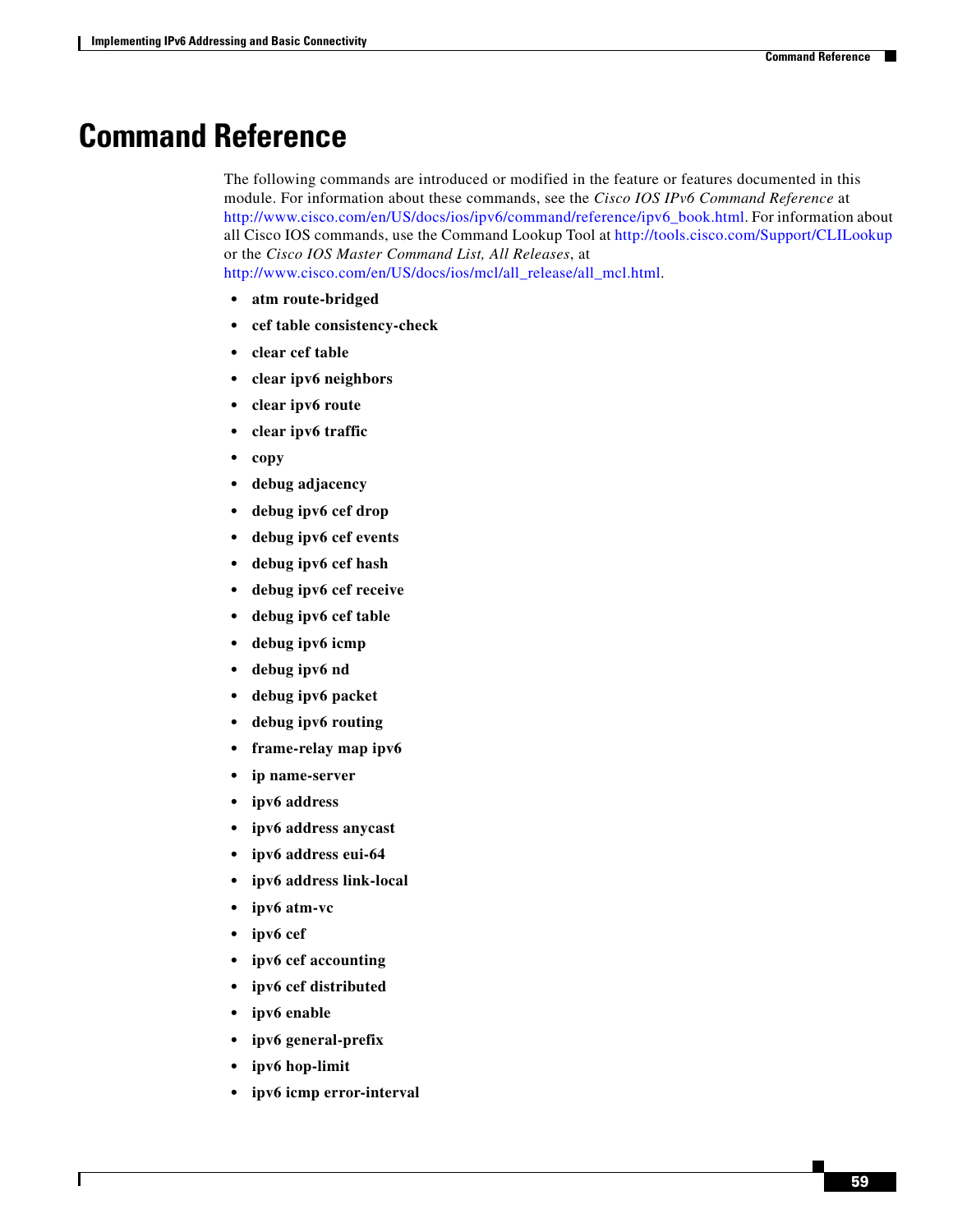$\mathbf I$ 

- **• ipv6 mtu**
- **• ipv6 nd dad attempts**
- **• ipv6 nd managed-config-flag**
- **• ipv6 nd ns-interval**
- **• ipv6 nd prefix**
- **• ipv6 nd prefix-advertisement**
- **• ipv6 nd ra interval**
- **• ipv6 nd ra lifetime**
- **• ipv6 nd ra suppress**
- **• ipv6 nd reachable-time**
- **• ipv6 nd router-preference**
- **• ipv6 neighbor**
- **• ipv6 redirects**
- **• ipv6 unicast-routing**
- **• ipv6 unnumbered**
- **• ipv6 verify unicast reverse-path**
- **• ipv6 verify unicast source reachable-via**
- **• logging host**
- **• logging origin-id**
- **• logging source-interface**
- **• neighbor activate**
- **• neighbor override-capability-neg**
- **• neighbor send-label**
- **• neighbor translate-update**
- **• neighbor update-source**
- **• ping**
- **• ping ipv6**
- **• protocol ipv6 (ATM)**
- **• show adjacency**
- **• show atm map**
- **• show cdp entry**
- **• show cdp neighbors**
- **• show cef**
- **• show cef interface**
- **• show cef linecard**
- **• show frame-relay map**
- **• show ipv6 cef**
- **• show ipv6 cef adjacency**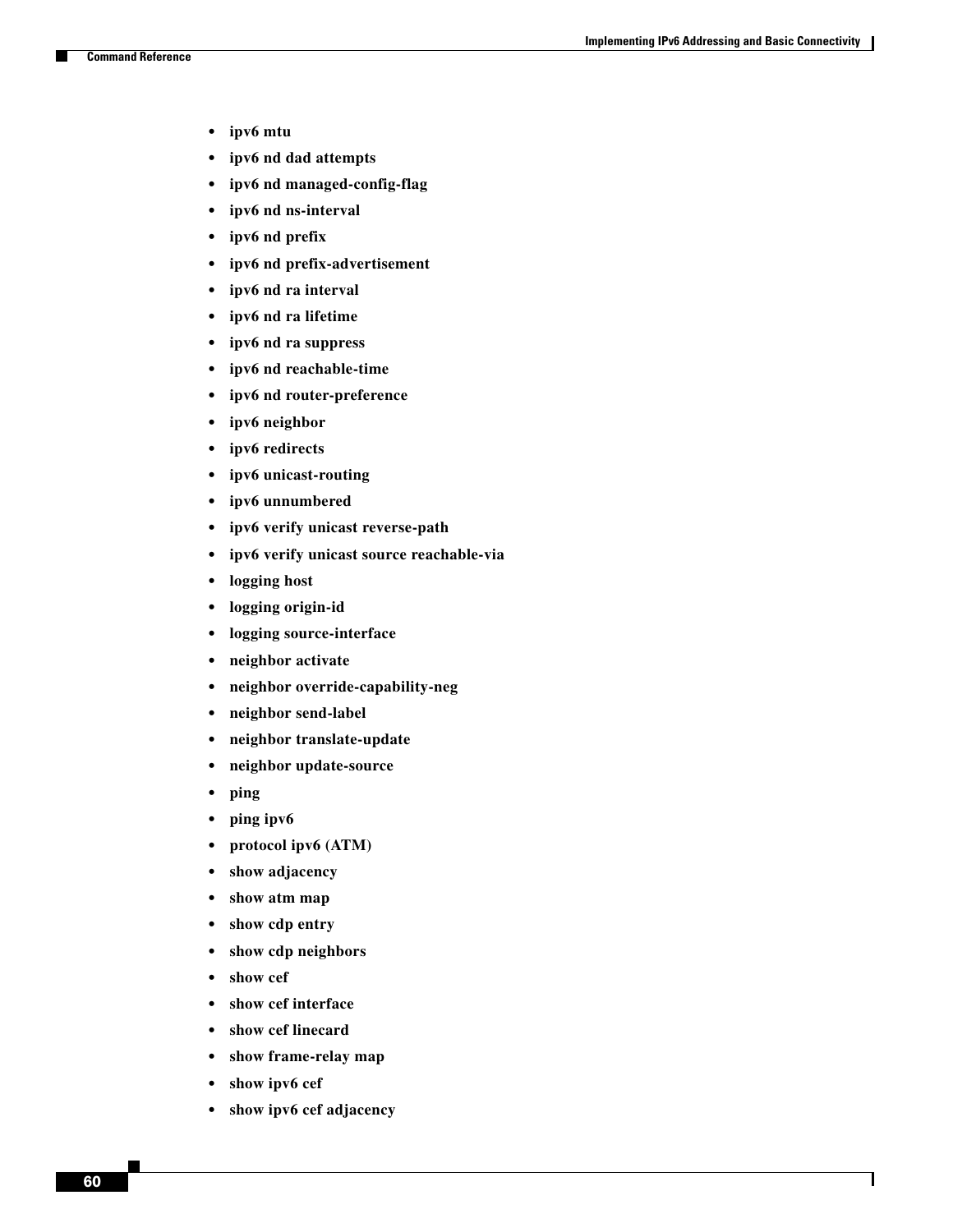a ka

 $\mathbf{I}$ 

- **• show ipv6 cef non-recursive**
- **• show ipv6 cef summary**
- **• show ipv6 cef switching statistics**
- **• show ipv6 cef traffic prefix-length**
- **• show ipv6 cef tree**
- **• show ipv6 cef unresolved**
- **• show ipv6 general-prefix**
- **• show ipv6 interface**
- **• show ipv6 mtu**
- **• show ipv6 neighbors**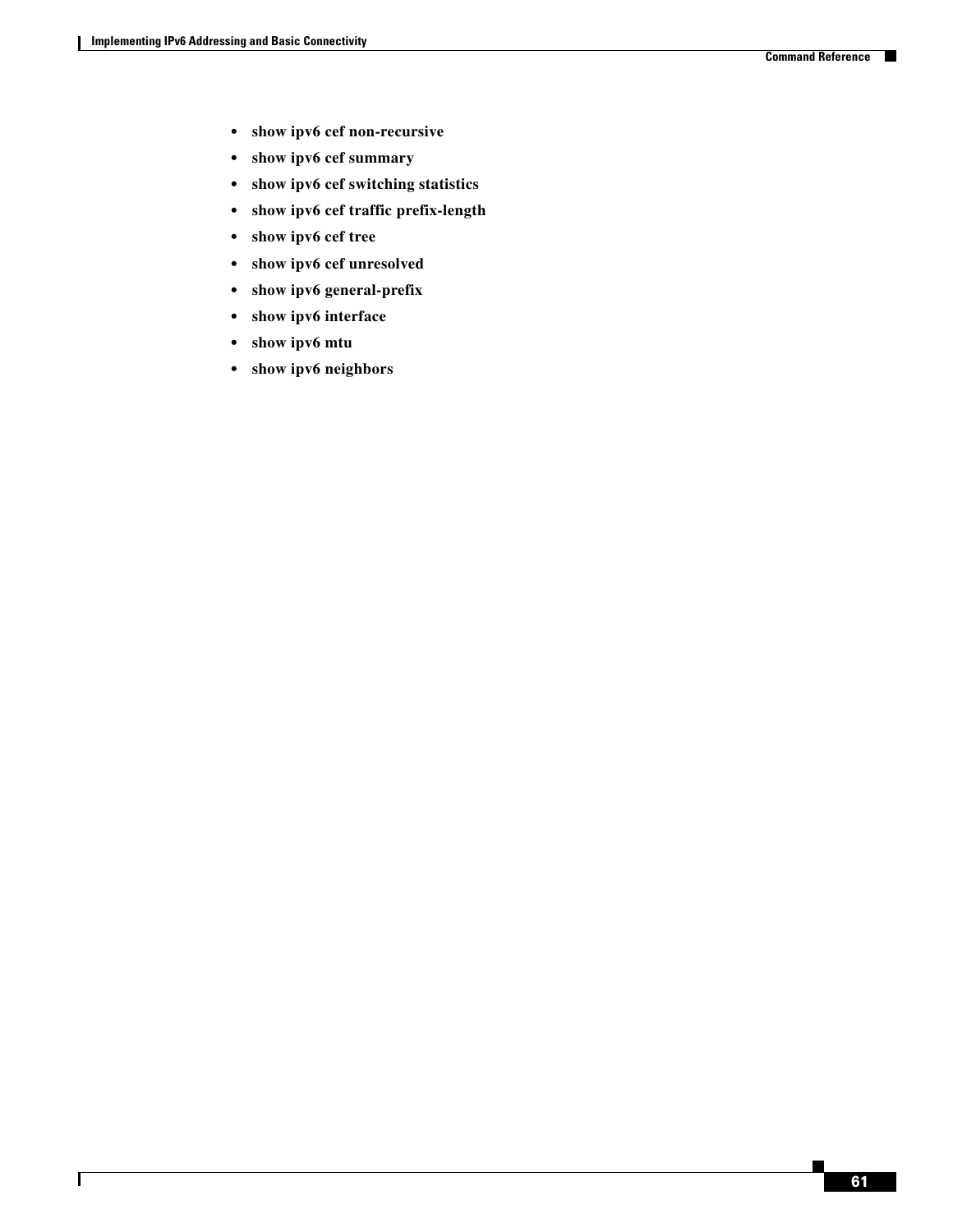Ι

# <span id="page-61-0"></span>**Feature Information for Implementing IPv6 Addressing and Basic Connectivity**

[Table 5](#page-62-0) lists the features in this module and provides links to specific configuration information. Only features that were introduced or modified in Cisco IOS Release 12.2(2)T or a later release appear in the table.

[For information on a feature in this technology that is not documented here, see the](http://www.cisco.com/en/US/docs/ios/ipv6/configuration/guide/ip6-roadmap.html) *Start Here: Cisco IOS Software Release Specifies for IPv6 Features* roadmap.

Not all commands may be available in your Cisco IOS software release. For release information about a specific command, see the command reference documentation.

Use Cisco Feature Navigator to find information about platform support and software image support. Cisco Feature Navigator enables you to determine which Cisco IOS and Catalyst OS software images support a specific software release, feature set, or platform. To access Cisco Feature Navigator, go to [http://www.cisco.com/go/cfn.](http://www.cisco.com/go/cfn) An account on Cisco.com is not required.

**Note** [Table 5](#page-62-0) lists only the Cisco IOS software release that introduced support for a given feature in a given Cisco IOS software release train. Unless noted otherwise, subsequent releases of that Cisco IOS software release train also support that feature.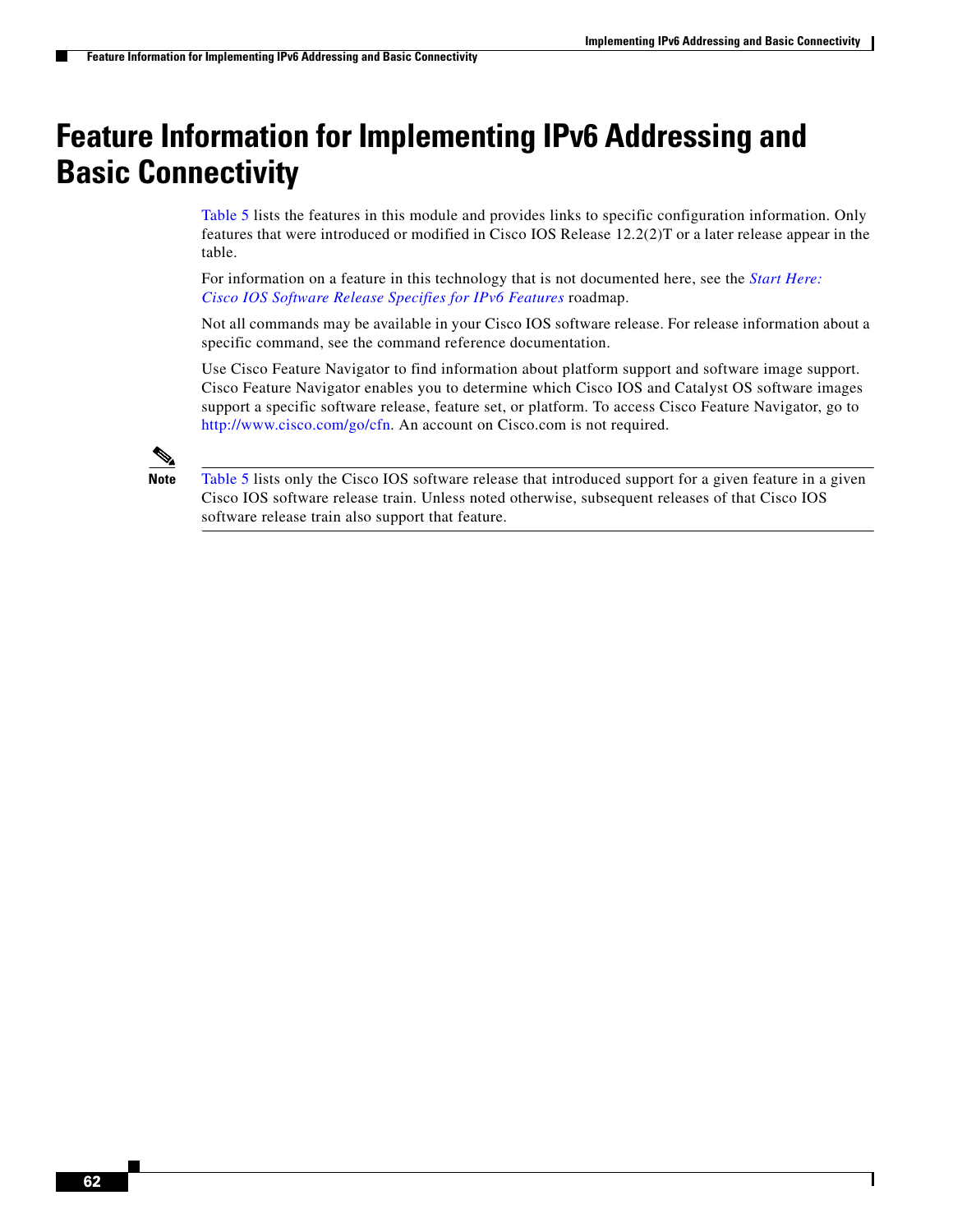$\mathbf{I}$ 

<span id="page-62-0"></span>

| <b>Feature Name</b>      | <b>Releases</b>                                                                     | <b>Feature Information</b>                                                                                                                                                                                                                                                                                             |  |
|--------------------------|-------------------------------------------------------------------------------------|------------------------------------------------------------------------------------------------------------------------------------------------------------------------------------------------------------------------------------------------------------------------------------------------------------------------|--|
| IPv6: ICMPv6             | $12.0(22)$ S<br>$12.2(14)$ S<br>12.2(28)SB<br>12.2(25)SG<br>12.2(33)SRA<br>12.2(2)T | ICMP for IPv6 generates error messages, such as ICMP<br>destination unreachable messages, and informational<br>messages, such as ICMP echo request and reply messages.<br>Additionally, ICMP packets in IPv6 are used in the IPv6<br>neighbor discovery process, path MTU discovery, and the<br>MLD protocol for IPv6. |  |
|                          | 12.3<br>12.3(2)T<br>12.4                                                            | The following sections provide information about this<br>feature:                                                                                                                                                                                                                                                      |  |
|                          | 12.4(2)T                                                                            | ICMP for IPv6, page 18                                                                                                                                                                                                                                                                                                 |  |
|                          |                                                                                     | IPv6 Neighbor Discovery, page 18                                                                                                                                                                                                                                                                                       |  |
|                          |                                                                                     | IPv6 Neighbor Solicitation Message, page 19                                                                                                                                                                                                                                                                            |  |
|                          |                                                                                     | IPv6 Router Advertisement Message, page 21                                                                                                                                                                                                                                                                             |  |
|                          |                                                                                     | IPv6 Stateless Autoconfiguration, page 24                                                                                                                                                                                                                                                                              |  |
|                          |                                                                                     | Configuring IPv6 ICMP Rate Limiting, page 34                                                                                                                                                                                                                                                                           |  |
|                          |                                                                                     | IPv6 ICMP Rate Limiting Configuration: Example,<br>page 52                                                                                                                                                                                                                                                             |  |
| IPv6: ICMPv6 redirect    | $12.0(22)$ S<br>$12.2(14)$ S<br>12.2(28)SB<br>12.2(25)SG                            | A value of 137 in the Type field of the ICMP packet header<br>identifies an IPv6 neighbor redirect message. Routers send<br>neighbor redirect messages to inform hosts of better<br>first-hop nodes on the path to a destination.                                                                                      |  |
|                          | 12.2(33)SRA<br>12.2(4)T<br>12.3                                                     | The following sections provide information about this<br>feature:                                                                                                                                                                                                                                                      |  |
|                          | 12.3(2)T                                                                            | IPv6 Neighbor Redirect Message, page 22                                                                                                                                                                                                                                                                                |  |
|                          | 12.4<br>12.4(2)T                                                                    | IPv6 Redirect Messages, page 46                                                                                                                                                                                                                                                                                        |  |
| IPv6: ICMP rate limiting | 12.2(8)T<br>12.3<br>12.3(2)T                                                        | The IPv6 ICMP rate limiting feature implements a token<br>bucket algorithm for limiting the rate at which IPv6 ICMP<br>error messages are sent out on the network.                                                                                                                                                     |  |
|                          | 12.4<br>12.4(2)T                                                                    | The following sections provide information about this<br>feature:                                                                                                                                                                                                                                                      |  |
|                          |                                                                                     | Configuring IPv6 ICMP Rate Limiting, page 34                                                                                                                                                                                                                                                                           |  |
|                          |                                                                                     | IPv6 ICMP Rate Limiting, page 34                                                                                                                                                                                                                                                                                       |  |
|                          |                                                                                     | IPv6 ICMP Rate Limiting Configuration: Example,<br>page 52                                                                                                                                                                                                                                                             |  |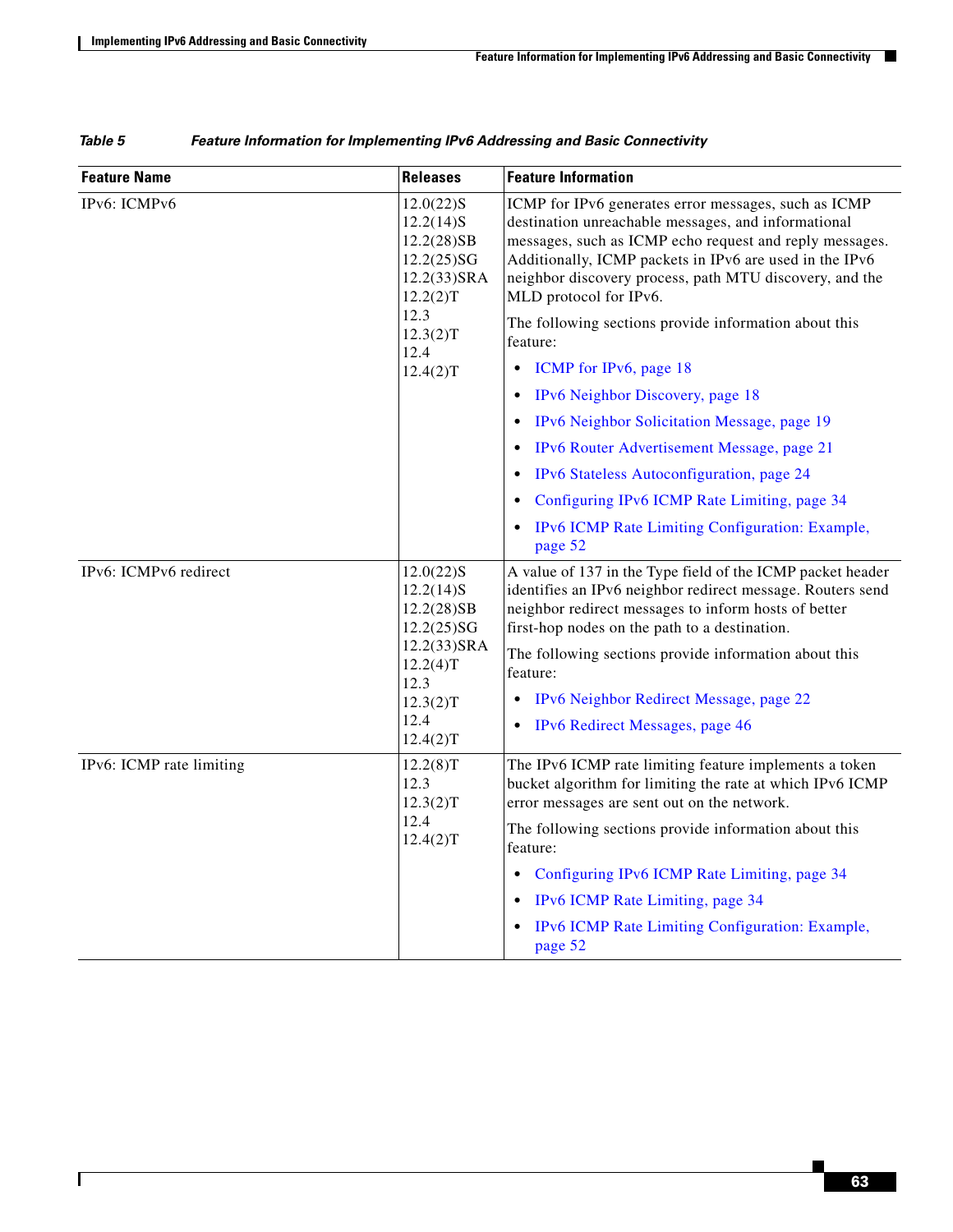$\mathsf I$ 

| <b>Feature Name</b>                                          | <b>Releases</b>                                                                                                             | <b>Feature Information</b>                                                                                                                                                                                                                                                                                                                                                                                                                                                                         |
|--------------------------------------------------------------|-----------------------------------------------------------------------------------------------------------------------------|----------------------------------------------------------------------------------------------------------------------------------------------------------------------------------------------------------------------------------------------------------------------------------------------------------------------------------------------------------------------------------------------------------------------------------------------------------------------------------------------------|
| IPv6: IPv6 default router preferences                        | 12.2(33)SB<br>$12.2(33)$ SRA<br>12.4(2)T<br>12.2(33) SXH                                                                    | The DRP extension provides a coarse preference metric<br>(low, medium, or high) for default routers.<br>The following sections provide information about this<br>feature:                                                                                                                                                                                                                                                                                                                          |
|                                                              |                                                                                                                             | Default Router Preferences for Traffic Engineering,<br>٠<br>page 22                                                                                                                                                                                                                                                                                                                                                                                                                                |
|                                                              |                                                                                                                             | Configuring the DRP Extension for Traffic<br>٠<br>Engineering, page 35                                                                                                                                                                                                                                                                                                                                                                                                                             |
| IPv6: IPv6 MTU path discovery                                | $12.0(22)$ S<br>$12.2(14)$ S<br>12.2(28)SB<br>12.2(25)SG<br>12.2(33)SRA<br>12.2(2)T<br>12.3<br>12.3(2)T<br>12.4<br>12.4(2)T | Path MTU discovery in IPv6 allows a host to dynamically<br>discover and adjust to differences in the MTU size of every<br>link along a given data path.<br>The following sections provide information about this<br>feature:<br>Path MTU Discovery for IPv6, page 17<br>$\bullet$<br>ICMP for IPv6, page 18<br>٠                                                                                                                                                                                   |
| IPv6: IPv6 neighbor discovery                                | $12.0(22)$ S<br>$12.2(14)$ S<br>12.2(28)SB<br>12.2(25)SG<br>12.2(33)SRA<br>12.2(2)T<br>12.3<br>12.3(2)T<br>12.4<br>12.4(2)T | The IPv6 neighbor discovery process uses ICMP messages<br>and solicited-node multicast addresses to determine the<br>link-layer address of a neighbor on the same network (local<br>link), verify the reachability of a neighbor, and track<br>neighboring routers.<br>The following sections provide information about this<br>feature:<br>Link-Local Address, page 7<br>٠<br>ICMP for IPv6, page 18<br>$\bullet$<br>IPv6 Neighbor Discovery, page 18<br>٠<br>IPv6 Multicast Groups, page 28<br>٠ |
| IPv6: IPv6 neighbor discovery duplicate<br>address detection | $12.0(22)$ S<br>$12.2(14)$ S<br>12.2(28)SB<br>12.2(25)SG<br>12.2(33)SRA<br>12.2(4)T<br>12.3<br>12.3(2)T<br>12.4<br>12.4(2)T | IPv6 neighbor discovery duplicate address detection is<br>performed first on a new, link-local IPv6 address before the<br>address is assigned to an interface (the new address remains<br>in a tentative state while duplicate address detection is<br>performed).<br>The following sections provide information about this<br>feature:<br>IPv6 Neighbor Solicitation Message, page 19<br>٠<br>IPv6 Stateless Autoconfiguration, page 24<br>$\bullet$                                              |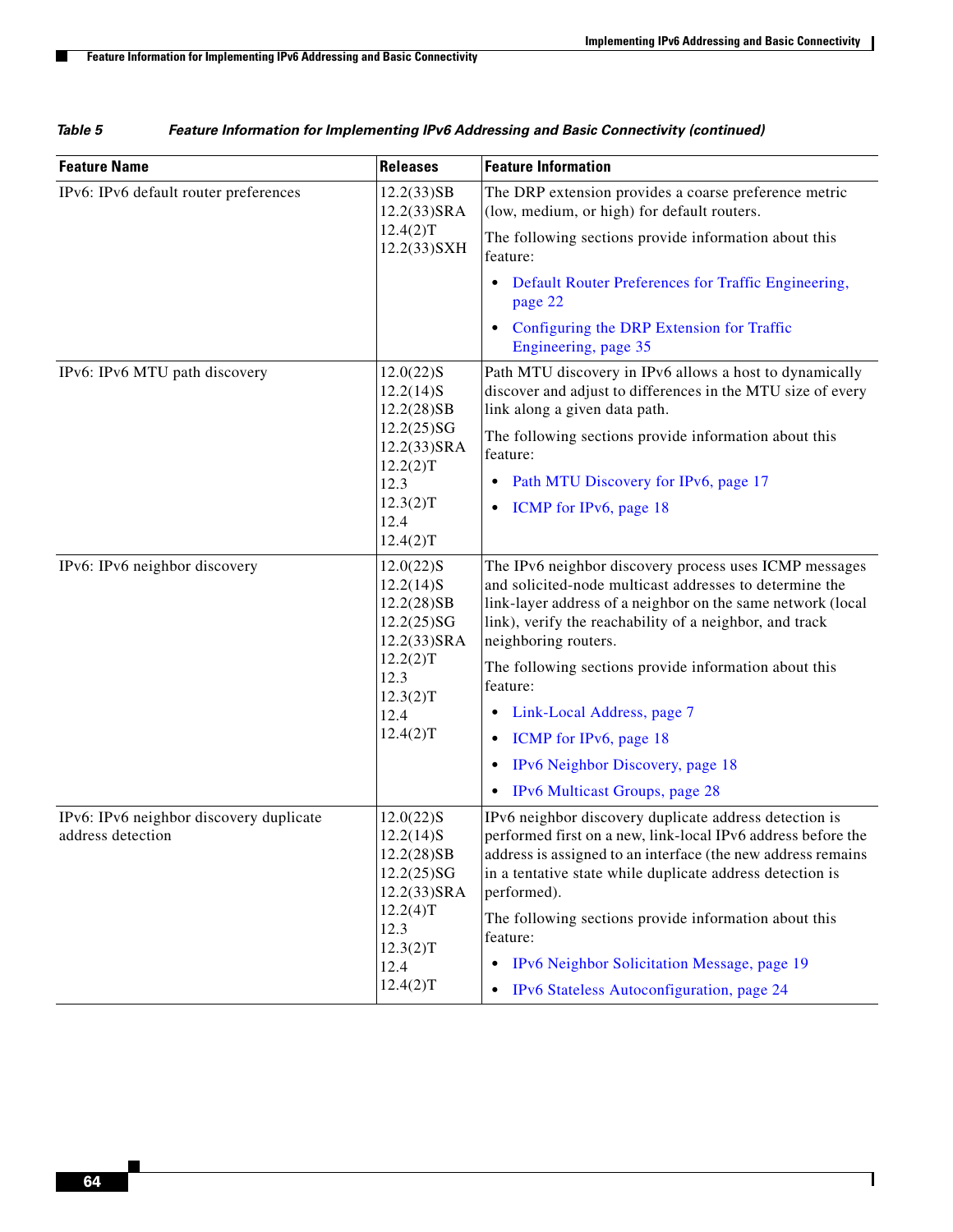$\mathbf{I}$ 

| <b>Feature Name</b>                                         | <b>Releases</b>                                                                                                             | <b>Feature Information</b>                                                                                                                                                                                                                                                                                                                                                                                                                   |
|-------------------------------------------------------------|-----------------------------------------------------------------------------------------------------------------------------|----------------------------------------------------------------------------------------------------------------------------------------------------------------------------------------------------------------------------------------------------------------------------------------------------------------------------------------------------------------------------------------------------------------------------------------------|
| IPv6: IPv6 stateless autoconfiguration                      | $12.0(22)$ S<br>$12.2(14)$ S<br>12.2(28)SB<br>12.2(25)SG<br>12.2(33)SRA<br>12.2(2)T<br>12.3<br>12.3(2)T<br>12.4<br>12.4(2)T | The IPv6 stateless autoconfiguration feature can be used to<br>manage link, subnet, and site addressing changes.<br>The following sections provide information about this<br>feature:<br>Link-Local Address, page 7<br>$\bullet$<br>IPv6 Neighbor Solicitation Message, page 19<br>IPv6 Router Advertisement Message, page 21<br>IPv6 Stateless Autoconfiguration, page 24<br>٠<br>Simplified Network Renumbering for IPv6 Hosts,<br>page 24 |
| IPv6: IPv6 static cache entry for neighbor<br>discovery     | $12.0(22)$ S<br>$12.2(14)$ S<br>12.2(28)SB<br>12.2(33)SRA<br>12.2(8)T<br>12.3<br>12.3(2)T<br>12.4<br>12.4(2)T               | The IPv6 static cache entry for neighbor discovery feature<br>allows static entries to be made in the IPv6 neighbor cache.<br>The following section provides information about this<br>feature:<br>IPv6 Neighbor Discovery, page 18<br>$\bullet$                                                                                                                                                                                             |
| IPv6 access services: Remote bridged<br>encapsulation (RBE) | 12.3(4)T<br>12.4<br>12.4(2)T                                                                                                | RBE provides a mechanism for routing a protocol from a<br>bridged interface to another routed or bridged interface.<br>The following section provides information about this<br>feature:<br>Routed Bridge Encapsulation for IPv6, page 26<br>$\bullet$                                                                                                                                                                                       |
| IPv6: Anycast Address                                       | $12.2(25)$ S<br>12.2(28)SB<br>12.2(25)SG<br>12.2(33)SRA<br>12.2(33)SXH<br>12.3(4)T<br>12.4<br>12.4(2)T                      | An anycast address is an address that is assigned to a set of<br>interfaces that typically belong to different nodes.<br>The following sections provide information about this<br>feature:<br>IPv6 Address Type: Anycast, page 9<br>٠<br>IPv6 Address Type: Multicast, page 10<br><b>IPv6</b> Multicast Groups, page 28<br>$\bullet$<br>Configuring IPv6 Addressing and Enabling IPv6<br>Routing, page 28                                    |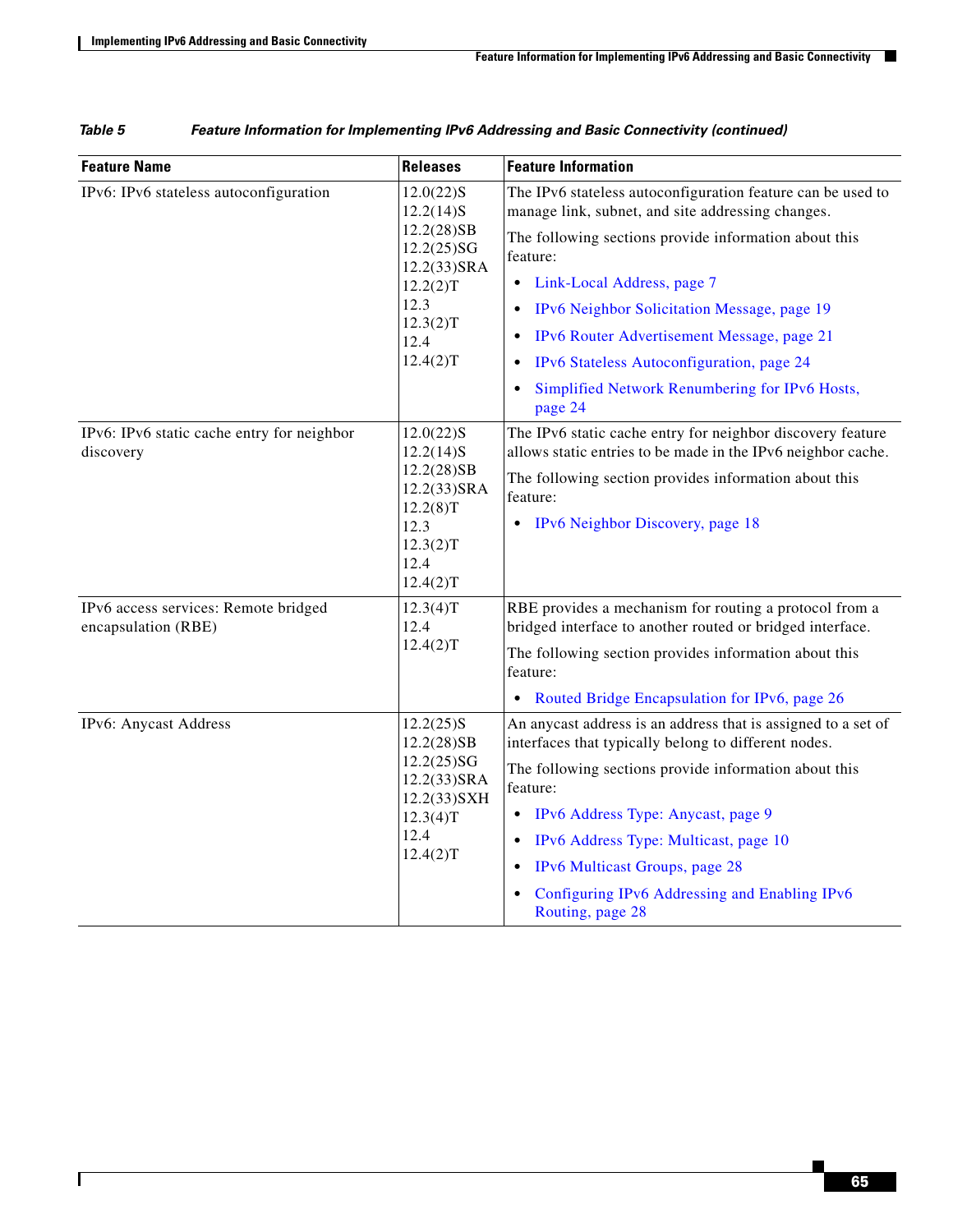$\mathsf I$ 

**The Second** 

| <b>Feature Name</b>                                          | <b>Releases</b>                                                                                                  | <b>Feature Information</b>                                                                                                                                                                                                                                                                                                                                                                                                                                                                                         |
|--------------------------------------------------------------|------------------------------------------------------------------------------------------------------------------|--------------------------------------------------------------------------------------------------------------------------------------------------------------------------------------------------------------------------------------------------------------------------------------------------------------------------------------------------------------------------------------------------------------------------------------------------------------------------------------------------------------------|
| IPv6 address types: Unicast                                  | $12.0(22)$ S<br>$12.2(14)$ S<br>12.2(28)SB<br>$12.2(33)$ SRA<br>12.2(2)T<br>12.3<br>12.3(2)T<br>12.4<br>12.4(2)T | An IPv6 unicast address is an identifier for a single<br>interface, on a single node.<br>The following sections provide information about this<br>feature:<br>IPv6 Address Formats, page 4<br>$\bullet$<br>IPv6 Address Type: Unicast, page 5<br>٠<br>IPv6 Address Type: Anycast, page 9<br>٠<br>IPv6 Address Type: Multicast, page 10<br>IPv6 Neighbor Solicitation Message, page 19<br>٠<br>IPv6 Router Advertisement Message, page 21<br>٠<br>Configuring IPv6 Addressing and Enabling IPv6<br>Routing, page 28 |
| Unicast Reverse Path Forwarding for IPv6                     | $12.0(31)$ S                                                                                                     | The Unicast RPF feature mitigates problems caused by<br>malformed or forged (spoofed) IPv6 source addresses that<br>pass through an IPv6 router.<br>The following sections provide information about this<br>feature:<br>Prerequisites for Implementing IPv6 Addressing and<br>٠<br><b>Basic Connectivity, page 2</b><br>Unicast Reverse Path Forwarding, page 16<br>٠                                                                                                                                             |
| IPv6 data link: ATM PVC and ATM LANE                         | $12.0(22)$ S<br>$12.2(14)$ S<br>12.2(28)SB<br>12.2(33)SRA<br>12.2(2)T<br>12.3<br>12.3(2)T<br>12.4<br>12.4(2)T    | In IPv6 networks, a data link is a network sharing a<br>particular link-local prefix. ATM PVC and ATM LANE are<br>data links supported for IPv6.<br>The following sections provide information about this<br>feature:<br>IPv6 Data Links, page 26<br>٠<br>Configuring Cisco Express Forwarding and Distributed<br>Cisco Express Forwarding Switching for IPv6, page 36<br>Mapping IPv6 Addresses to IPv6 ATM and Frame<br>Relay Interfaces, page 42                                                                |
| IPv6 data link: Cisco High-Level Data Link<br>Control (HDLC) | $12.0(22)$ S<br>$12.2(14)$ S<br>12.2(28)SB<br>12.2(33)SRA<br>12.2(2)T<br>12.3<br>12.3(2)T<br>12.4<br>12.4(2)T    | In IPv6 networks, a data link is a network sharing a<br>particular link-local prefix. HDLC is a type of data link<br>supported for IPv6.<br>The following sections provide information about this<br>feature:<br>IPv6 Data Links, page 26<br>$\bullet$<br>Configuring Cisco Express Forwarding and Distributed<br>Cisco Express Forwarding Switching for IPv6, page 36<br>Mapping IPv6 Addresses to IPv6 ATM and Frame<br>٠<br>Relay Interfaces, page 42                                                           |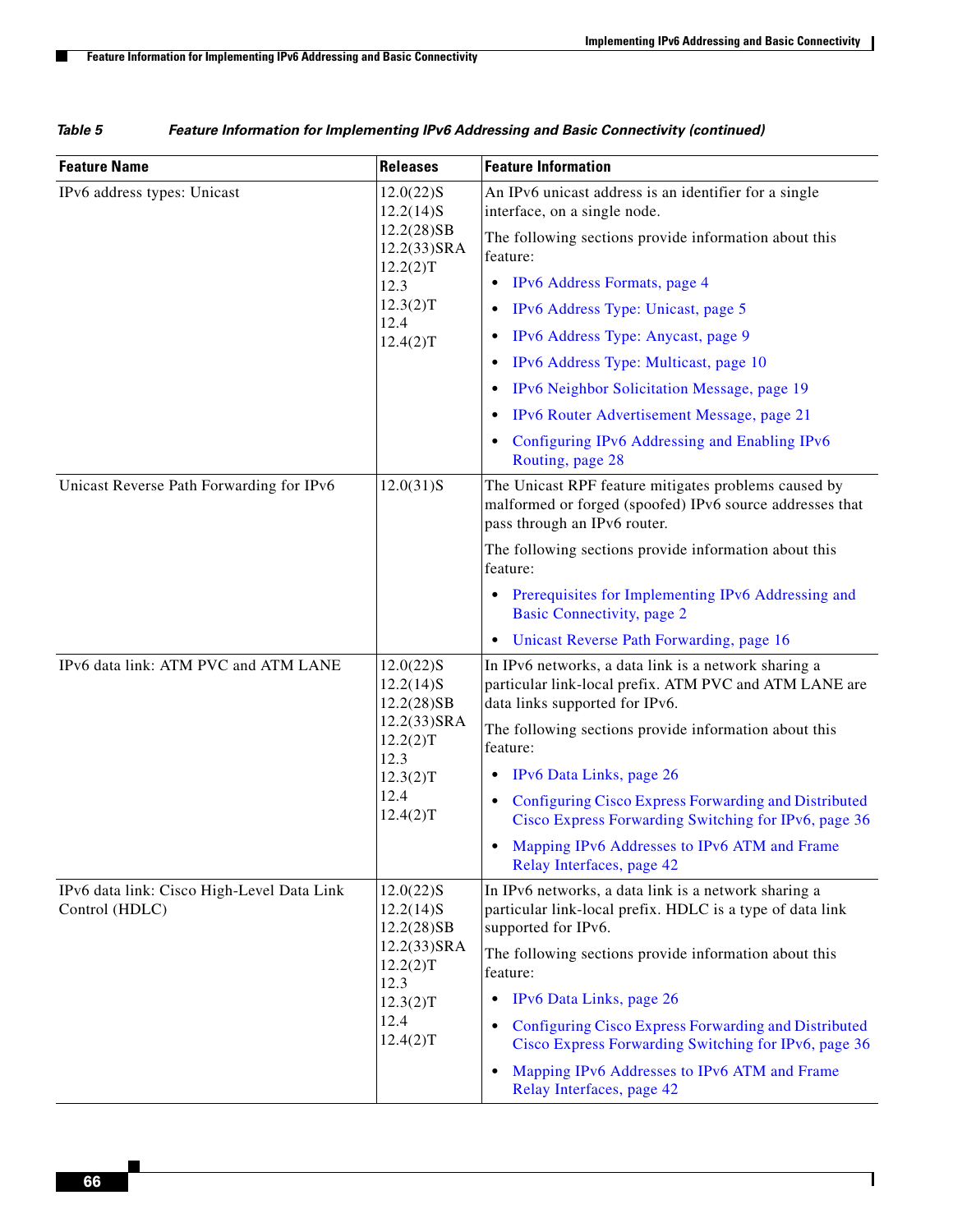$\mathbf{I}$ 

| <b>Feature Name</b>                                                                   | <b>Releases</b>                                                                                               | <b>Feature Information</b>                                                                                                                                                                                                                                                                                                                                                                                                                                     |
|---------------------------------------------------------------------------------------|---------------------------------------------------------------------------------------------------------------|----------------------------------------------------------------------------------------------------------------------------------------------------------------------------------------------------------------------------------------------------------------------------------------------------------------------------------------------------------------------------------------------------------------------------------------------------------------|
| IPv6 data link: Dynamic packet transport (DPT)                                        | $12.0(23)$ S                                                                                                  | In IPv6 networks, a data link is a network sharing a<br>particular link-local prefix. DPT is a type of data link<br>supported for IPv6.                                                                                                                                                                                                                                                                                                                        |
|                                                                                       |                                                                                                               | The following section provides information about this<br>feature:                                                                                                                                                                                                                                                                                                                                                                                              |
|                                                                                       |                                                                                                               | • IPv6 Data Links, page 26                                                                                                                                                                                                                                                                                                                                                                                                                                     |
| IPv6 data link: Ethernet, Fast Ethernet, Gigabit<br>Ethernet, and 10-Gigabit Ethernet | $12.0(22)$ S<br>$12.2(14)$ S<br>12.2(28)SB<br>12.2(33)SRA<br>12.2(2)T<br>12.3<br>12.3(2)T<br>12.4<br>12.4(2)T | In IPv6 networks, a data link is a network sharing a<br>particular link-local prefix. Ethernet, Fast Ethernet, Gigabit<br>Ethernet, and 10-Gigabit Ethernet are data links supported<br>for IPv6.<br>The following sections provide information about this<br>feature:                                                                                                                                                                                         |
|                                                                                       |                                                                                                               | IPv6 Data Links, page 26<br>$\bullet$                                                                                                                                                                                                                                                                                                                                                                                                                          |
|                                                                                       |                                                                                                               | Configuring Cisco Express Forwarding and Distributed<br>Cisco Express Forwarding Switching for IPv6, page 36                                                                                                                                                                                                                                                                                                                                                   |
| IPv6 data link: FDDI                                                                  | $12.2(14)$ S<br>12.2(28)SB<br>12.2(33)SRA<br>12.2(2)T<br>12.3<br>12.3(2)T<br>12.4<br>12.4(2)T                 | In IPv6 networks, a data link is a network sharing a<br>particular link-local prefix. FDDI is a type of data link<br>supported for IPv6.<br>The following sections provide information about this<br>feature:<br>IPv6 Data Links, page 26<br>٠<br>Configuring Cisco Express Forwarding and Distributed<br>$\bullet$<br>Cisco Express Forwarding Switching for IPv6, page 36                                                                                    |
| IPv6 data link: Frame Relay PVC                                                       | $12.0(22)$ S<br>$12.2(14)$ S<br>12.2(28)SB<br>12.2(33)SRA<br>12.2(2)T<br>12.3<br>12.3(2)T<br>12.4<br>12.4(2)T | In IPv6 networks, a data link is a network sharing a<br>particular link-local prefix. Frame relay PVC is a type of<br>data link supported for IPv6.<br>The following sections provide information about this<br>feature:<br>IPv6 Data Links, page 26<br>$\bullet$<br>Configuring Cisco Express Forwarding and Distributed<br>Cisco Express Forwarding Switching for IPv6, page 36<br>Mapping IPv6 Addresses to IPv6 ATM and Frame<br>Relay Interfaces, page 42 |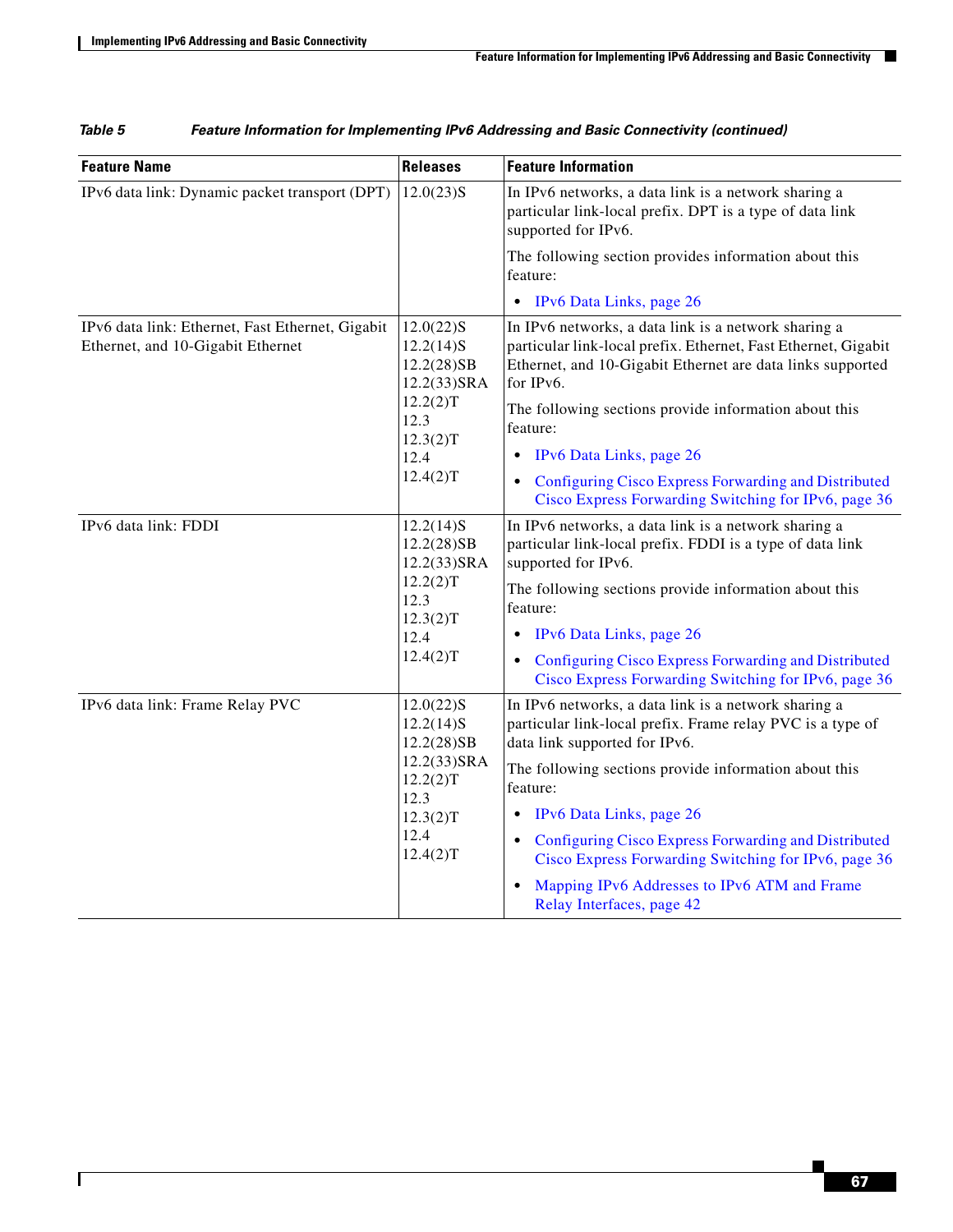$\mathsf I$ 

**The Second** 

| <b>Feature Name</b>                                                                                                  | <b>Releases</b>                                                                                                                | <b>Feature Information</b>                                                                                                                                                                                                                                                      |
|----------------------------------------------------------------------------------------------------------------------|--------------------------------------------------------------------------------------------------------------------------------|---------------------------------------------------------------------------------------------------------------------------------------------------------------------------------------------------------------------------------------------------------------------------------|
| IPv6 data link: PPP service over Packet over<br>SONET, ISDN, and serial (synchronous and<br>asynchronous) interfaces | $12.0(22)$ S<br>$12.2(14)$ S<br>12.2(28)SB<br>12.2(33)SRA<br>12.2(2)T<br>12.3<br>12.3(2)T<br>12.4<br>12.4(2)T                  | In IPv6 networks, a data link is a network sharing a<br>particular link-local prefix. PPP service over Packet over<br>SONET, ISDN, and serial interfaces is a type of data link<br>supported for IPv6.<br>The following sections provide information about this                 |
|                                                                                                                      |                                                                                                                                | feature:<br>IPv6 Data Links, page 26<br>٠                                                                                                                                                                                                                                       |
|                                                                                                                      |                                                                                                                                | Configuring Cisco Express Forwarding and Distributed<br>$\bullet$<br>Cisco Express Forwarding Switching for IPv6, page 36                                                                                                                                                       |
|                                                                                                                      |                                                                                                                                | Mapping IPv6 Addresses to IPv6 ATM and Frame<br>$\bullet$<br>Relay Interfaces, page 42                                                                                                                                                                                          |
| IPv6 data link: VLANs using<br>Cisco Inter-Switch Link (ISL)                                                         | $12.0(22)$ S<br>$12.2(14)$ S<br>12.2(28)SB<br>12.2(25)SG<br>$12.2(33)$ SRA<br>12.2(2)T<br>12.3<br>12.3(2)T<br>12.4<br>12.4(2)T | In IPv6 networks, a data link is a network sharing a<br>particular link-local prefix. VLANs using Cisco ISL is a<br>type of data link supported for IPv6.<br>The following section provides information about this<br>feature:                                                  |
|                                                                                                                      |                                                                                                                                | IPv6 Data Links, page 26<br>٠                                                                                                                                                                                                                                                   |
| IPv6 data link: VLANs using IEEE 802.1Q<br>encapsulation                                                             | $12.0(22)$ S<br>12.2(28)SB<br>12.2(25)SG<br>12.2(33)SRA<br>$12.2(14)$ S<br>12.2(2)T<br>12.3<br>12.3(2)T<br>12.4<br>12.4(2)T    | In IPv6 networks, a data link is a network sharing a<br>particular link-local prefix. VLANs using IEEE 802.1Q<br>encapsulation is a type of data link supported for IPv6.<br>The following section provides information about this<br>feature:<br>IPv6 Data Links, page 26<br>٠ |
| IPv6 services: AAAA DNS lookups over an<br>IPv4 transport                                                            | $12.0(22)$ S<br>$12.2(14)$ S<br>12.2(28)SB<br>12.2(25)SG<br>$12.2(33)$ SRA<br>12.2(2)T<br>12.3<br>12.3(2)T<br>12.4<br>12.4(2)T | IPv6 basic connectivity can be enhanced by configuring<br>support for AAAA record types in the DNS<br>name-to-address and address-to-name lookup processes.<br>The following section provides information about this<br>feature:<br>DNS for IPv6, page 17<br>$\bullet$          |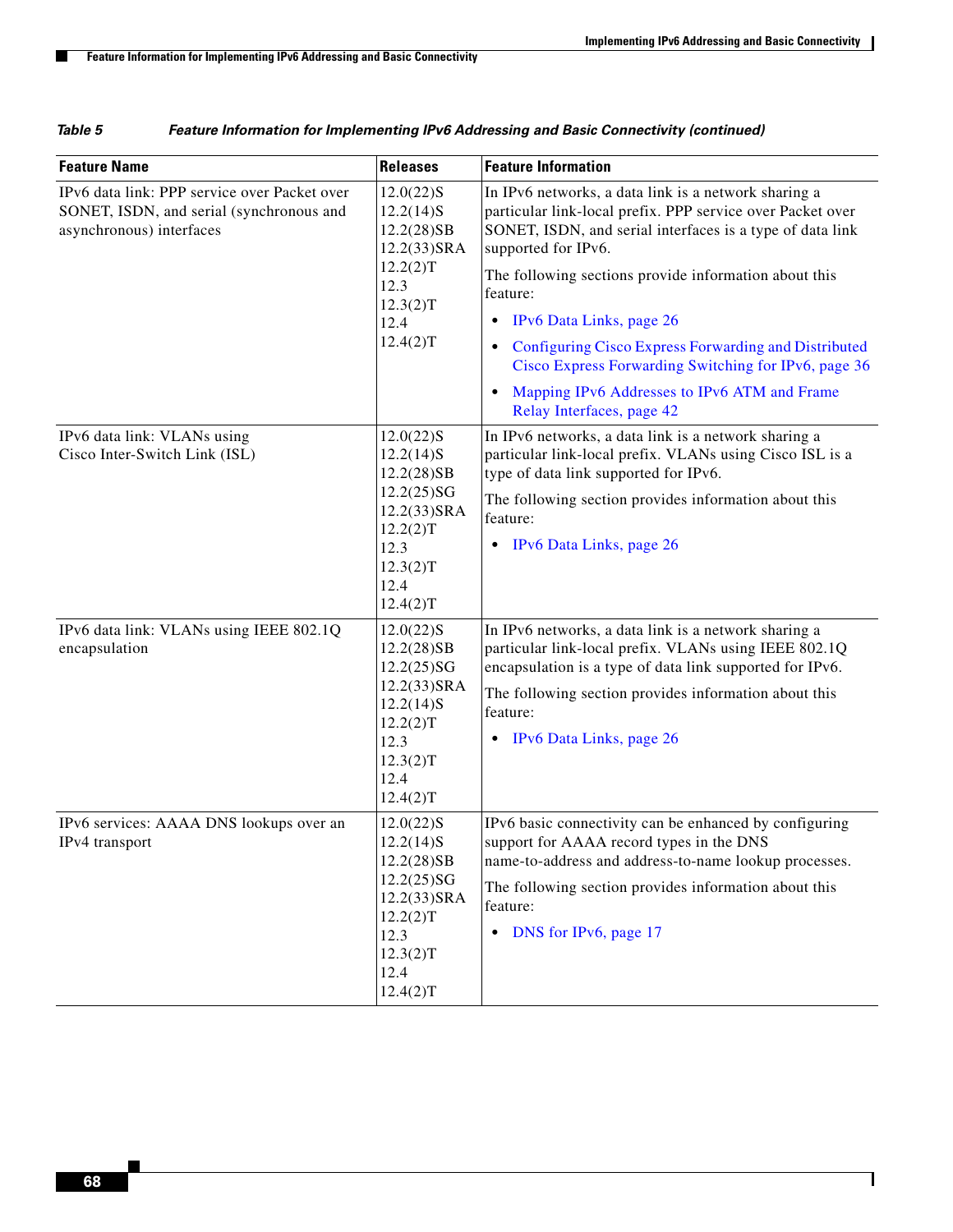$\overline{\phantom{a}}$ 

| <b>Feature Name</b>                                                                             | <b>Releases</b>                                                                                                                            | <b>Feature Information</b>                                                                                                                                                                                                                                                                                                                                                                                                                                                                                                                                                                                                                  |
|-------------------------------------------------------------------------------------------------|--------------------------------------------------------------------------------------------------------------------------------------------|---------------------------------------------------------------------------------------------------------------------------------------------------------------------------------------------------------------------------------------------------------------------------------------------------------------------------------------------------------------------------------------------------------------------------------------------------------------------------------------------------------------------------------------------------------------------------------------------------------------------------------------------|
| IPv6 services: Cisco Discovery Protocol-IPv6<br>address family support for neighbor information | $12.2(14)$ S<br>12.2(28)SB<br>12.2(25)SG<br>12.2(33)SRA<br>12.2(8)T<br>12.3<br>12.3(2)T<br>12.4<br>12.4(2)T                                | The Cisco Discovery Protocol IPv6 address support for<br>neighbor information feature adds the ability to transfer<br>IPv6 addressing information between two Cisco devices.<br>The following section provides information about this<br>feature:<br>Cisco Discovery Protocol IPv6 Address Support,<br>page 17                                                                                                                                                                                                                                                                                                                              |
| IPv6 services: DNS lookups over an IPv6<br>transport                                            | $12.0(22)$ S<br>12.2(14)S<br>12.2(28)SB<br>12.2(25)SG<br>12.2(8)T<br>12.3<br>12.3(2)T<br>12.4<br>12.4(2)T                                  | IPv6 supports DNS record types that are supported in the<br>DNS name-to-address and address-to-name lookup<br>processes.<br>The following section provides information about this<br>feature:<br>DNS for IPv6, page 17<br>$\bullet$                                                                                                                                                                                                                                                                                                                                                                                                         |
| IPv6 services: generic prefix                                                                   | 12.3(4)T<br>12.4<br>12.4(2)T                                                                                                               | The upper 64 bits of an IPv6 address are composed from a<br>global routing prefix plus a subnet ID. A general prefix (for<br>example, /48) holds a short prefix, based on which a number<br>of longer, more specific, prefixes (for example, /64) can be<br>defined.<br>The following sections provide information about this<br>feature:<br>IPv6 General Prefixes, page 25<br>Defining and Using IPv6 General Prefixes, page 30                                                                                                                                                                                                            |
| IPv6 switching: Cisco Express Forwarding and<br>distributed Cisco Express Forwarding support    | 12.0(21)ST<br>$12.0(22)$ S<br>$12.2(14)$ S<br>12.2(28)SB<br>12.2(25)SG<br>12.2(33)SRA<br>12.2(13)T<br>12.3<br>12.3(2)T<br>12.4<br>12.4(2)T | Cisco Express Forwarding for IPv6 is advanced, Layer 3 IP<br>switching technology for the forwarding of IPv6 packets.<br>Distributed Cisco Express Forwarding for IPv6 performs<br>the same functions as CEFv6 but for distributed architecture<br>platforms such as the Cisco 12000 series Internet routers<br>and the Cisco 7500 series routers.<br>The following sections provide information about this<br>feature:<br>Cisco Express Forwarding and Distributed Cisco<br>Express Forwarding Switching for IPv6, page 15<br>Configuring Cisco Express Forwarding and Distributed<br>Cisco Express Forwarding Switching for IPv6, page 36 |

CCDE, CCSI, CCENT, Cisco Eos, Cisco HealthPresence, the Cisco logo, Cisco Lumin, Cisco Nexus, Cisco Nurse Connect, Cisco Stackpower, Cisco StadiumVision, Cisco TelePresence, Cisco WebEx, DCE, and Welcome to the Human Network are trademarks; Changing the Way We Work, Live, Play, and Learn and Cisco Store are service marks; and Access Registrar, Aironet, AsyncOS, Bringing the Meeting To You, Catalyst, CCDA, CCDP, CCIE, CCIP, CCNA, CCNP, CCSP, CCVP, Cisco, the Cisco Certified Internetwork Expert logo, Cisco IOS, Cisco Press, Cisco Systems,